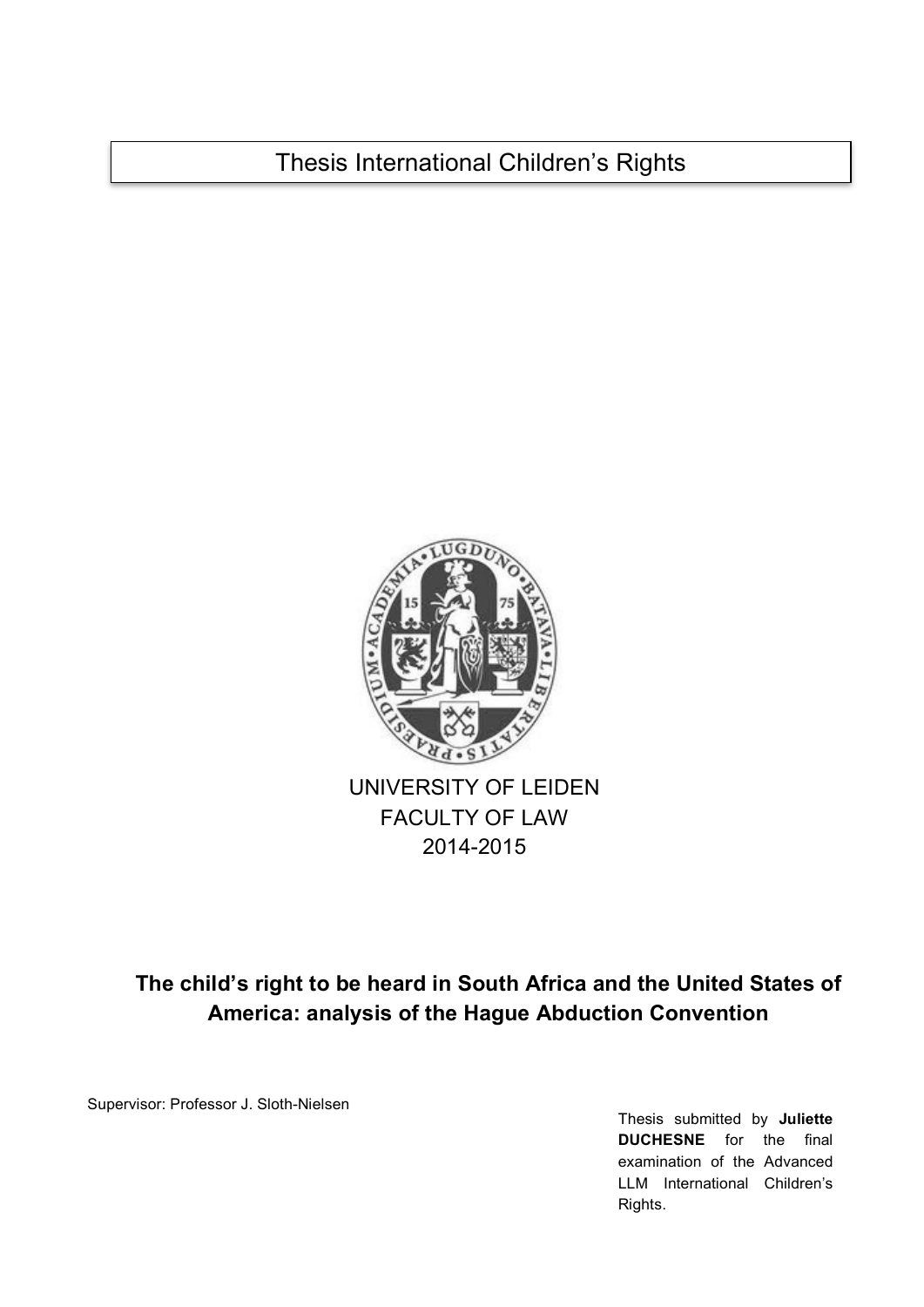### **Acknowledgments**

Firstly, I would like to express my sincere gratitude to Professor Sloth-Nielsen for her insightful comments, advices and edits. Her guidance helped me in all the time of research and writing of this thesis.

Besides my supervisor, I would like to thank both Simine and Marine for their various remarks during the drafting process of this thesis and for the sleepless nights we were working together during this challenged year.

I would also like to thank my partner without whose love and encouragement, I would not have finished this thesis.

Last but not least, I must express my very profound gratitude to my parents for their continuous support throughout my years of study.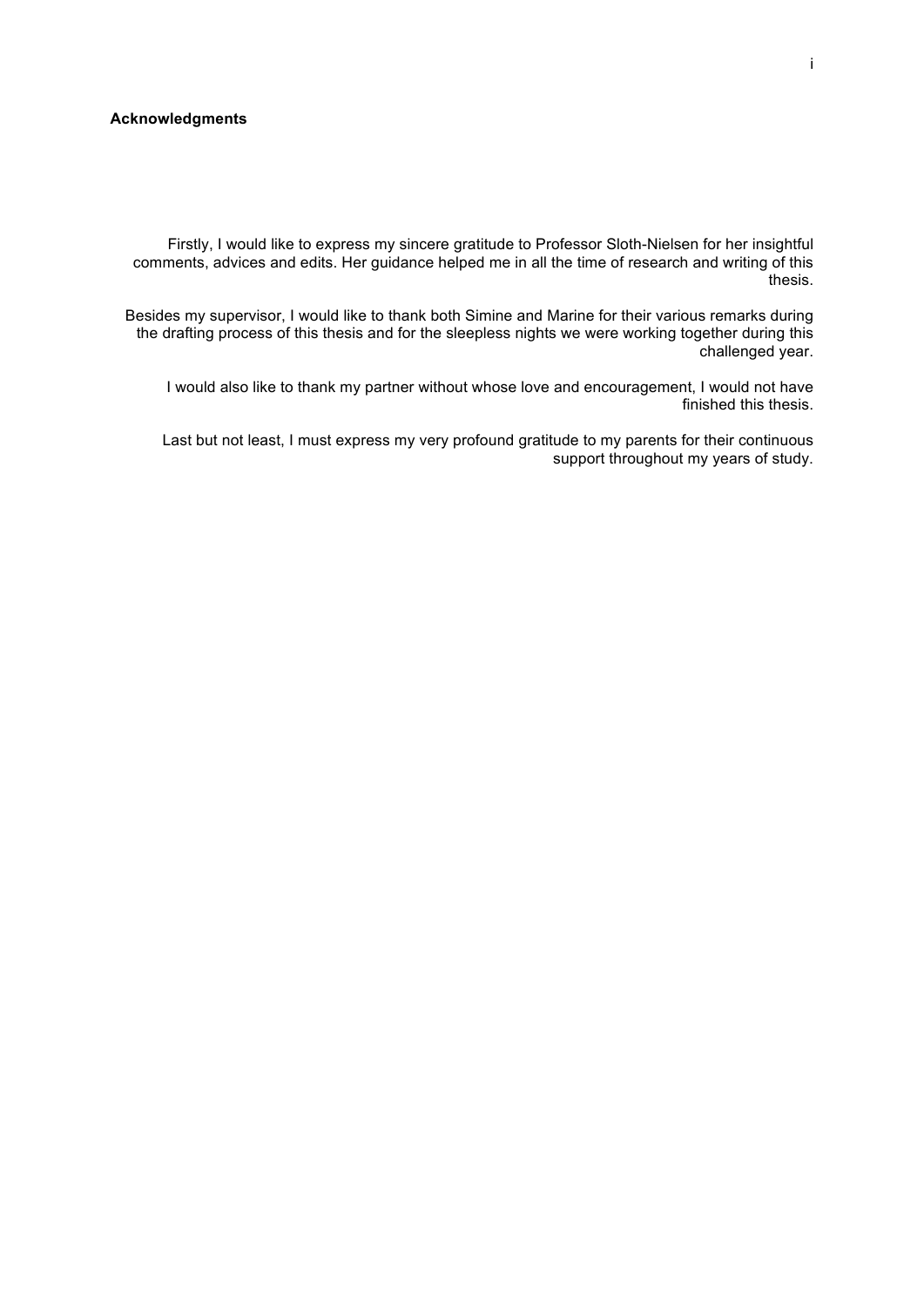| 1.             |                                                                                               |  |
|----------------|-----------------------------------------------------------------------------------------------|--|
| 2.             | The framework of the right to be heard in international abduction                             |  |
|                |                                                                                               |  |
|                |                                                                                               |  |
|                |                                                                                               |  |
|                |                                                                                               |  |
|                |                                                                                               |  |
|                |                                                                                               |  |
|                |                                                                                               |  |
|                |                                                                                               |  |
|                |                                                                                               |  |
|                | 2.3.1 Absence of guidance on children's right to be heard in The Hague Abduction Convention11 |  |
|                |                                                                                               |  |
|                |                                                                                               |  |
|                |                                                                                               |  |
|                | 2.4 Link with article 13 (1) (b) - Grave risk or an intolerable situation?  15                |  |
|                | 2.5 Final observations on the right to be heard in abduction procedures  16                   |  |
| 3 <sub>1</sub> | The United States of America and the children's right to be heard  17                         |  |
|                |                                                                                               |  |
|                |                                                                                               |  |
|                |                                                                                               |  |
|                |                                                                                               |  |
|                |                                                                                               |  |
|                |                                                                                               |  |
|                |                                                                                               |  |
|                |                                                                                               |  |
|                |                                                                                               |  |
|                |                                                                                               |  |
|                |                                                                                               |  |
|                |                                                                                               |  |
| 4.             |                                                                                               |  |
|                |                                                                                               |  |
|                | 4.2. South-African and the African Charter on the Rights and Welfare of the Child  32         |  |
|                |                                                                                               |  |
|                |                                                                                               |  |
|                |                                                                                               |  |
|                |                                                                                               |  |
|                |                                                                                               |  |
|                |                                                                                               |  |
|                |                                                                                               |  |
|                |                                                                                               |  |
|                |                                                                                               |  |
|                |                                                                                               |  |
| 5.             | The right to be heard in abduction procedures: myth or reality?  44                           |  |
| 6.             |                                                                                               |  |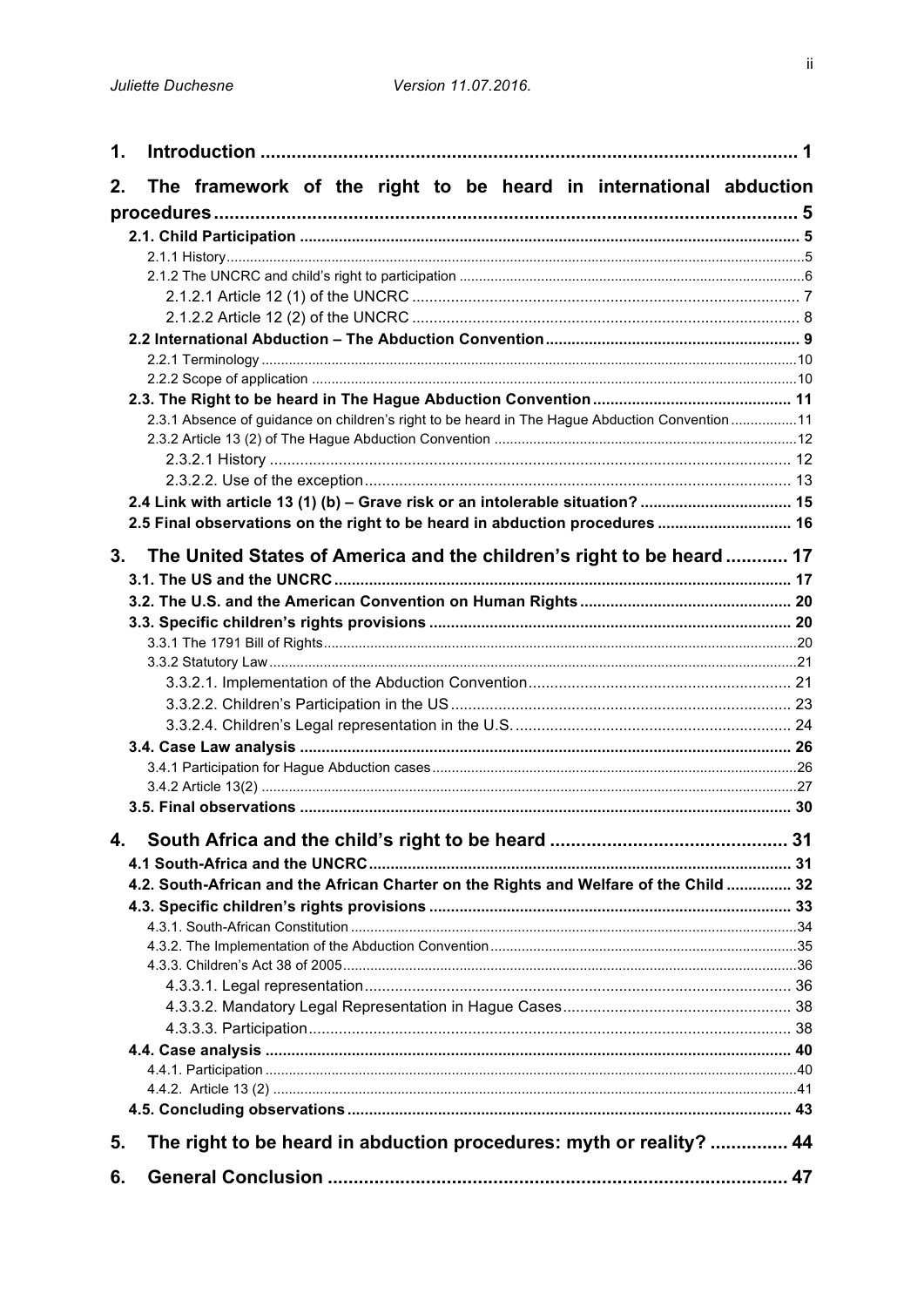## **Abstract**

My master thesis deals with the topic of children's international abduction and children's right to be heard. During the lecture on private international law, a lot of case law were analysed, and the feeling came out that children were mostly considered as passive actors of the abduction procedures. As a result, the idea rose to take a closer look at the implementation of the children's right to be heard in abduction procedures. This analysis has been conducted through a comparison between two countries: South-Africa and the United States of America. This choice has been made because of the different international legal background of these two countries regarding children's rights. Indeed, South-Africa did ratify the Convention on the Rights of the Child while the United States of America did not.

In the first part, the framework of the children's right to be heard in abduction procedures is detailed. On the one hand, children's participation has been strengthened by Article 12 of the UNCRC, and this specific provision is closely examined. On the other hand, the Hague Abduction Convention is a key instrument of this thesis, nevertheless, this convention does not consecrate children's right to participation as a general principle, but restrains it to the child's objection clause contained in Article 13(2) of the Hague Abduction Convention.

The next two chapters are dedicated to the analysis of the implementation of the Hague Abduction Convention both in South Africa and in the United States of America, with a specific focus on the children's right to participation. In the U.S., the huge numbers of competent judges, as well as the absence of guiding legislation, decrease the harmonisation of the decisions on Hague Abduction cases. This weakness impacts children mainly regarding their hearing, as some judges are reluctant to hear children while others allow it. Regarding South Africa, the Convention on the Rights of the Child and the African Convention on the Rights and Welfare of the Child have a great impact on its legislation. As a result, children's participation is recognised as a general principle, and children involved in abduction procedures benefit from specific protection such as the child's mandatory separate legal representation from parents. Despite a reform in 2007, judges are still not fully trained to the specificities of the Abduction Convention. However, the divergence is less apparent than the one observed in the U.S.

This thesis shows that the UNCRC has a real impact on the daily life of children compared to countries where this international instrument has not been ratified. Finally, as a result of our analysis, in international abduction procedures between countries parties to the Abduction Convention, it can be said that the child's participation, and thus the child's opportunity to give his/her views, is only possible –regardless of domestic legislation which is influenced by the ratification of international instrumentswith Article 13(2) of the Abduction, in respect of which interpretation varies among states-parties.

Keywords: International Abduction – Right to be heard – Article 12 UNCRC – South Africa – United States of America – Hague Abduction Convention – Children's objection – Children's views.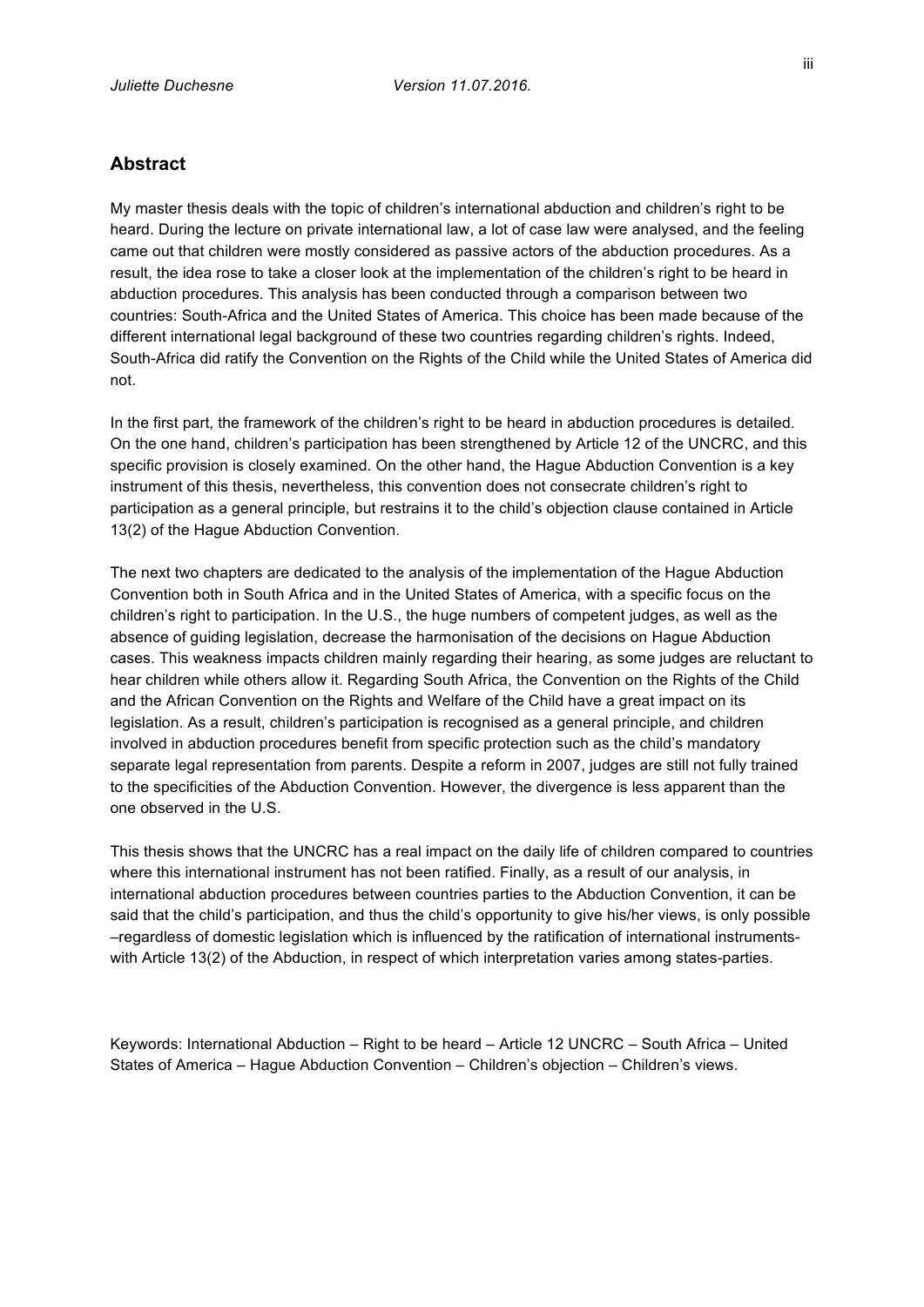# **The child's right to be heard in South Africa and the United States of America: analysis of the Hague Abduction Convention**

"There is now a growing understanding of the importance of listening to the children involved in children's cases. It is the child, more than anyone else, who will have to live with what the court decides… they (children) often have a point of view which is quite distinct from that of the person looking after them. They are quite capable of being moral actors in their own rights". *1*

## **1. Introduction**

Children's rights are now recognized across the world, as can be shown by the quasi-universal ratification of the 1989 UN Convention on the Rights of the Child. $^2$  This particular international instrument identifies several specific rights, within which the UN Committee on the Rights of the Child highlights four core principles. These are the best interests principle.<sup>3</sup> the right to life, survival and development,<sup>4</sup> the right to non-discrimination<sup>5</sup> and the right to participation. This latter will be the main subject of this thesis and covers two different aspects of child's participation enshrined in Article 12 of the UNCRC i.e. the child's right to express his/her view and the child's right to be heard.

Article 12 of the UNCRC will not be analysed alone, and this thesis will combine two different fields i.e. the right to be heard and international abduction procedures. This private international law theme has been chosen mainly due to an observation made while reading case-law: in abduction cases, the main actors are parents, and little attention seems to be paid to the children, even though they are the main victims of this situation and are more impacted by the devastating effects of international abduction.<sup>6</sup> This practice is the result of the traditional opinion that children are vulnerable persons in need of protection against harmful behaviour. In abduction procedures, children can also be seen as "objects" of the abducting parent who does not feel comfortable in his/her country of residence and therefore, frequently, goes back home with the child.

As almost all the Member-states to the Hague Conference on Private International Law are parties to the UNCRC; they are therefore under the obligation to hear the child's opinion in all matters related to him/her. Therefore, the child's views should be given due weight in all judicial procedures including international abduction procedures. However, this analysis will show that a systematic child's hearing is not a worldwide practice, especially in international abduction cases, where the major aim, as will be explained later, is to enable the prompt return of the child in his/her country of habitual residence. In fact, some judges are reluctant to hear the child during a Hague procedure, arguing that it will delay the final decision on the return of the child. It is only when this return has taken place that the local competent authorities will hear the child and decide upon the custody issues that are at the centre of the conflict.

 <sup>1</sup> USA, *In re* <sup>D</sup>*(2006) UKHL 51.*

<sup>&</sup>lt;sup>2</sup> U.N. Convention on the Rights of the Child, G.A. Res. 44/25, U.N. GAOR, 44th Sess., U.N. Doc. A/Res/44/25 (1989); Hereinafter UNCRC

<sup>&</sup>lt;sup>3</sup> Article 3 UNCRC.

<sup>4</sup> Article 6 UNCRC.

<sup>5</sup> Article 2 UNCRC.

<sup>6</sup> For a complete study on the effects of international abduction on both parents and children, *see M. Freeman, International Child Abduction – the Effects (2006).*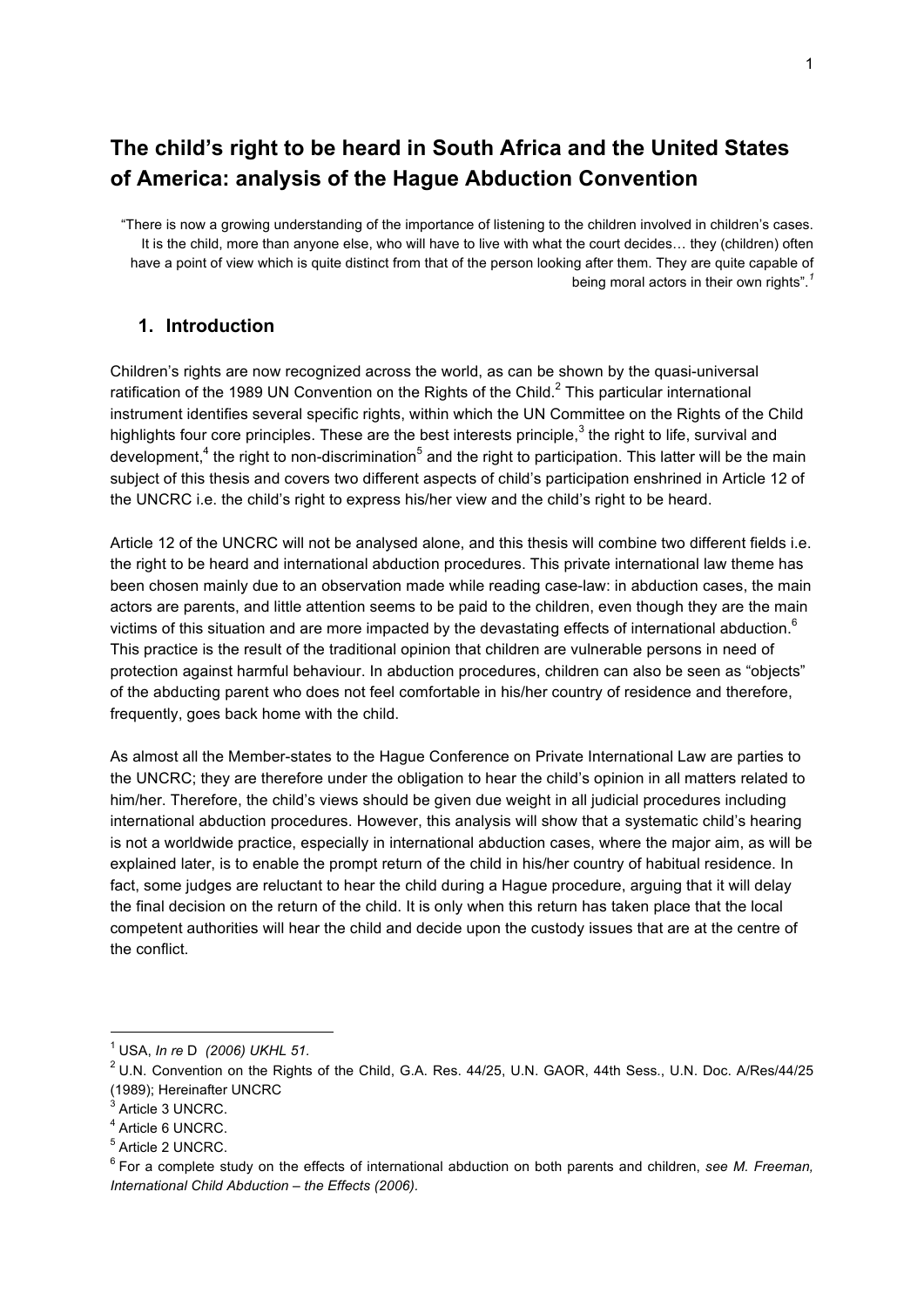This thesis will have two main goals: on the one hand, it will be the opportunity to examine whether the right of children to be heard is an effective right in abduction return procedures, and on the other hand, this thesis will examine whether the implementation of this right has been strengthened by the ratification of the UNCRC, more than 25 years after its adoption

To enable a concrete analyse of my subject of interest, two limitations will help to define the framework of the research. The first one will be geographical: two different countries will be analysed regarding the manner in which they deal with the child's right to be heard in abduction return applications. Those two countries will be South Africa and the United States of America. This comparison presents a particular interest for the assessment of the relationship between the UNCRC and The 1980 Hague Convention on International Child Abduction.<sup>7</sup> In fact, South Africa has ratified both international instruments while the USA has ratified only the Abduction Convention. The second limitation will be temporal: the analysis will start in 1997, date of ratification, by South Africa, of the Abduction Convention.

Several challenges have been encountered during the drafting process of this thesis. First of all, the analysis is limited to published cases. Therefore, if, due to financial and human constraints resources, the database of cases is not updated, interesting cases may not be accessible. Second, the same reasoning applies to cases settled by mediation after which agreements stay private.

More specifically, this thesis has as a basis two very different Conventions: the UNCRC and the Abduction Convention. The UNCRC is the most ratified treaty in the world with 196 States-Parties. Only one country has not ratified this international instrument, despite its involvement in the drafting process: the United States of America. The various reasons of this non-ratification relate mainly to the fear of this Convention impacting parental rights by giving autonomous rights to children.<sup>8</sup> Besides its ratification status, the content of the Convention is broad and encompasses both general principles and specific situations such as "illicit transfer and non-return of children abroad" in Article 11 UNCRC which is relevant to our subject of interest. The UNCRC can be directly linked with the Abduction Convention: indeed, the combination of Article 11 and Article 35 UNCRC shows that abduction phenomenon and the possibility of non-return of the child in his/her country of habitual residence can negatively affect him/her. Through those two provisions, it can also be argued that States are asked to conclude agreements preventing such situations.<sup>9</sup>

At the date of the 5<sup>th</sup> July 2016, the Abduction Convention has 94 Member-States. It was established to achieve two goals: one preventive<sup>10</sup> and one responsive. The preventive aspect aims to combat the phenomenon of international child abductions by guaranteeing that any abducted child will be returned to his/her country of habitual residence where the custody issues will be decided.<sup>11</sup> This deterrent effect focuses on a trend that had been observed which consists of abductors choosing their destination by looking at the more favourable jurisdiction for their case – also called "forum shopping".<sup>12</sup> This choice of courts put the left-behind parents in a less favourable position, and he/she

 <sup>7</sup> Hereinafter The Abduction Convention.

 $8$  These arguments will be detailed in Section 3.1. of this thesis.

<sup>9</sup> Australia, *In the Marriage of Murray and Tam (1993) 16 Fam LR 982.*

<sup>10</sup> *E. Lesh*, *Jurisdiction Friction and the Frustration of the Hague Convention: Why International Child Abduction Cases Should be Heard Exclusively by Federal Courts*, *49 Family Court Review 170 at 172 (2011)*; United Kingdom, *Re E (Children) (Abduction: Custody Appeal) (2011) UKSC 27*. 11 USA, *Barzilay v. Barzilay, 600 F. 3d 912 (8th Cir. 2010).*

<sup>12</sup> *C. R. Metz*, *Application of the Younger Abstention Doctrine to International Child Abduction Claims*, *69 University of Chicago Law Review 1929 at 1934 (2002)* ; USA, *Redmond v. Redmond*, *724 F. 3d (7th Cir. 2013)*; USA, *Hofmann v. Sender*, *716 F. 3d 282 (2d Cir. 2013)*; USA, *Selo v. Selo*, *929 F. Supp. 2d 718 (E.D. Mich. 2013)*.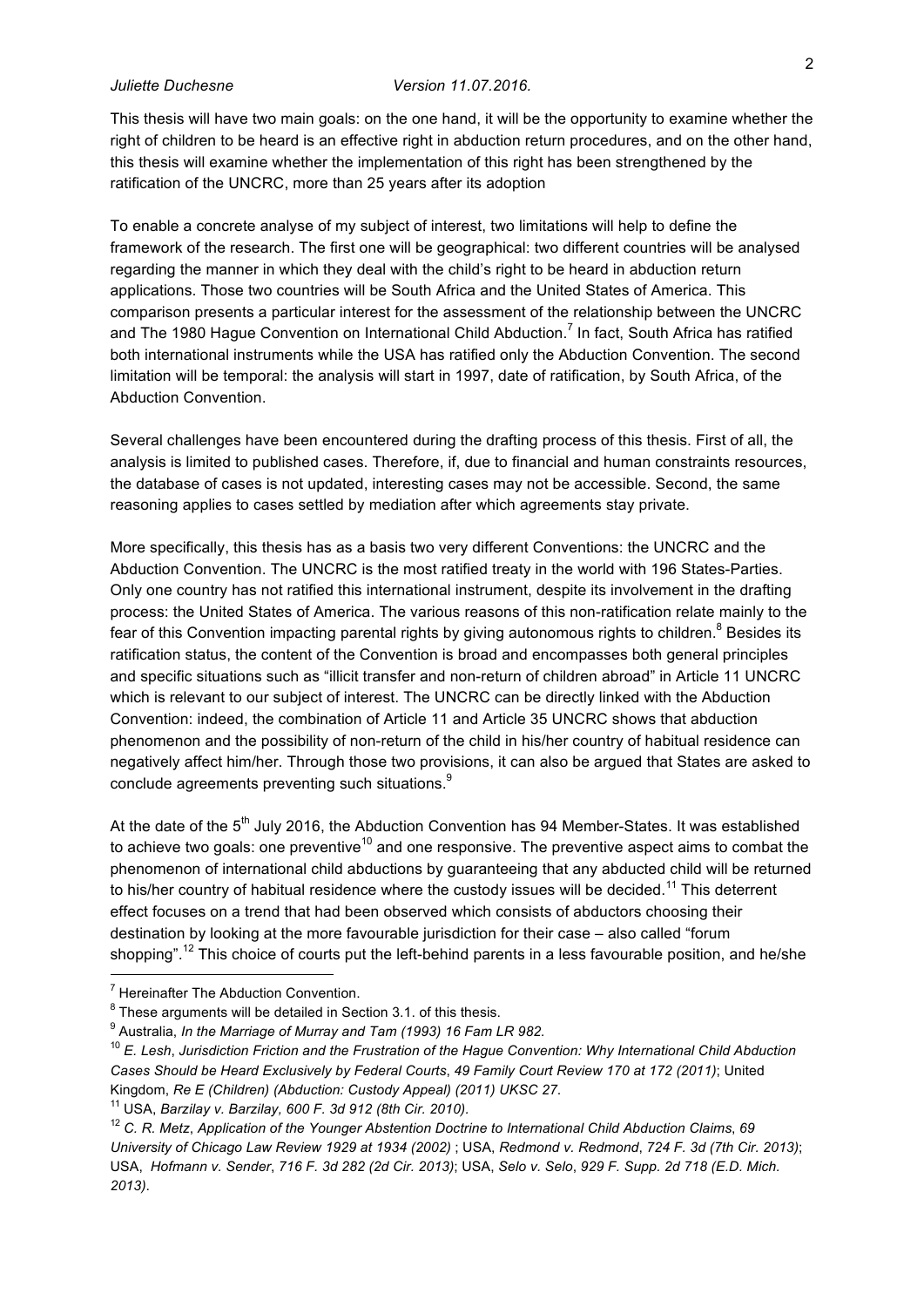was likely to lose definitively the custody of his/her child. By stating that the authorities of the country of destination cannot judge upon the child's custody, the Abduction Convention prevents the phenomenon of forum shopping, and as a consequence, child's abduction. The second goal is responsive and is applied when the abduction has already taken place in response to the assumption that the negative effects of these situations can have fewer consequences if the child is promptly returned to his/her country of habitual residence.<sup>13</sup> In fact, the Abduction Convention has as it's purpose:

to return wrongfully retained children to their country of habitual residence to allow that country to make any custody determination on the merits, depriving the abducting parent of any practical or legal advantage from the abduction.<sup>14</sup>

The immediate reintegration of the child in his/her habitual environment<sup>15</sup> is guided by several principles including a close cooperation between national authorities<sup>16</sup> and a state's willingness to respect the custody rights in place in the country of habitual residence. Before returning the child, the competent authority must go through a quick analysis of the situation. It will determine the habitual residence of the child to assess the existence or not of a wrongful removal or retention and whether the rights of custody of the left-behind-parent have been violated. Finally, and before ordering the return, the authority must look at the time elapsed since the arrival of the child in the country of destination. If more than one year has elapsed, then the authority has a discretionary power to order the return, which is not the case if the child has arrived less than 12 months before. This process could be easy if the drafters of the Convention had not added some exceptions to this prompt return.<sup>17</sup> These exceptions are mainly contained in Article 13 of the Abduction Convention and are an expression of the importance of the best interests of the child as a "guiding criterion"<sup>18</sup> in the abduction process.<sup>19</sup> Four exceptions can be distinguished, and all of them must be interpreted narrowly<sup>20</sup> as to avoid to "drive a coach and four through the Convention".<sup>21</sup> The first one covers the situation in which the person seeking the return of the child was not exercising the rights of custody. The second situation entails the non-return of the child if such a return would place him/her in an intolerable situation, and the third one allows the judge not to return the child if the latter objects to his/her return in the country of origin. Finally, article 20 of The Hague Abduction Convention allows the non-return of the child if this return "would not be permitted by the fundamental principles of the requested State relating to the protection of human rights and fundamental freedoms". This thesis will focus more on the third exception as it allows the child's views to be taken into account and constitutes an aspect of the child's right to be heard.

 <sup>13</sup> *Z. Ponjavic & V. Vlaskovic*, *Space for the Child's Best Interests Inside the Hague Convention on the Civil Aspects of International Child Abduction*,*16 Rev. Eur. L. 45 at 48 (2014).*

<sup>14</sup> *L. Elrod, Please Let Me Stay: Hearing the Voice of the Child in Abduction Cases, 63 Okla L. Rev. 663 at 675 (2010-2011).*

<sup>&</sup>lt;sup>15</sup> Australia, *DP v. Commonwealth Central Authority (2001) HCA 39.*<br><sup>16</sup> *E. Perez-Véra., Explanatory Report, in 3 Hague Conference on Private International Law: Actes et documents de la Quatorzième session, 6 au 25 Octobre 1980, Tome III, Enlèvement d'enfants at 434 (1982)* (Hereinafter Rapport Perez-Véra).; *See Z. Ponjavic & V. Vlaskovic, supra note 13 at 46.* 17 *Rivers-Véral, See Z. Ponjavic & V. Vlaskovic, supra note 13 at 46.* 17 *D. R. Rivers, "The Hague International Child Abduction* 

*Remedies Act: Closing Doors to the Parent Abductor", 2 Transnat'I Law. 589 at 620 (1989)*

<sup>18</sup> *See* Z. Ponjavic & V. Vlaskovic*, supra* note 13 at 60.

<sup>&</sup>lt;sup>20</sup> R. Nanos, "The Views of a Child: Emerging Interpretation and Significance of the Child's Objection Defense *Under the Hague Child Abduction Convention", 22 Brook. J. Int'I L. 437 at 446 (1996-1997 ; A. M. Greene, « Seen*  and Not Heard? Children's Objection Under the Hague Convention on International Child Abduction », 13 U. *Miami Int'I & Comp. L. Rev. 105 at 139-141 (2005-2006).* 

<sup>21</sup> USA*, C v. C (Abduction: Rights of Custody) 1989 1 WLR 654.*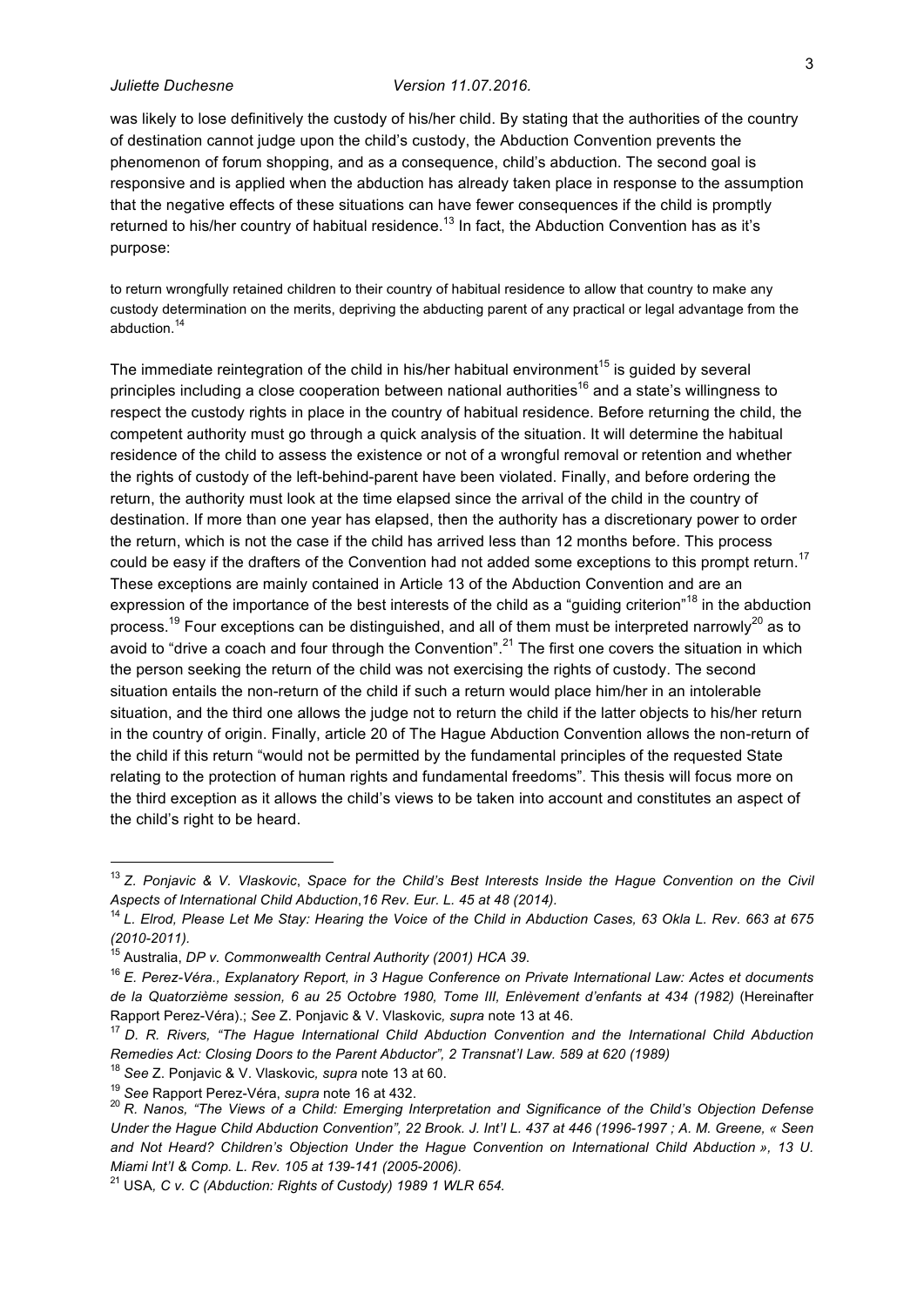Regarding the work done in the precise field of this study, whereas academics have written on the right to be heard, only a few have combined the right to be heard and abduction procedures, and such a combination has, as far as the author knows, never been examined in these two countries, one of which has ratified the UNCRC and the other not. A lot of articles concentrate on the child's objection clause contained in Article 13 (2) of the Abduction Convention as the way for children to be heard in abduction procedures such as Anastacia Greene $^{22}$  or Rania Nanos. $^{23}$  By doing this, they omit the general principle of children's right to participate. However, this omission can be justified by the fact that most of these academics are Americans citizens, and as the USA did not as yet ratify the UNCRC, the general principle of children's right to be heard does not apply to their jurisdiction. The closest study to this thesis has been conducted by Linda D. Elrod in an article called "Please Let Me Stay: Hearing the Voice of the Child in Hague Abduction Cases".<sup>24</sup> Despite the focus on USA, she gives an overview of the use, by the relevant stakeholders, of the child's views in abduction procedures. Her final argument is to claim for the recognition of the need of the child's voice to be taken into account "whenever the child's interests and the parent's interests are not aligned",<sup>25</sup> incorporating thus the UNCRC in American practice despite its non-ratification. This opinion joins some American academics that consider the UNCRC as international customary law.<sup>26</sup>

This thesis will be divided into four main parts. The first one will be dedicated to the analysis of the right to participation and its relevance in abduction cases. Both the UNCRC and the Abduction Convention will be detailed, as well as their most relevant provisions i.e. Article 12 of the UNCRC and Article 13 (2) of the Abduction Convention. Regarding the latter, a brief explanation of the use of this child's objection clause will be offered to the readers. Chapter three and four will apply this legal framework to the practice of the United States and South Africa. The case law of these two countries will be analysed, as well as the impact of the ratification, or not, of the UNCRC in their application of the right to participation. A brief overview of the reasons for the non-ratification of the UNCRC by the USA will also be given to enable a more concrete contextualisation of the American implementation of the Abduction Convention. While assessing South-Africa, the African Charter on the Rights and Welfare of the Child will also be looked at, as this regional convention also entitles States to hear children. The last substantive chapter of this study will merge the findings of the different previous chapters, and will try to answer the research question: is the children's right to be heard effective in abduction procedures, and has the UNCRC had an impact on this effectiveness?

 <sup>22</sup> *See* Greene, *supra* note 20.

<sup>&</sup>lt;sup>23</sup> See Nanos, supra note 20.<br><sup>24</sup> See Elrod, supra note 14.<br><sup>25</sup> Ibidem at 689.<br><sup>25</sup> Ibidem at 672; *B. Dohrn & C. G. Kanelos, "Human Rights for Children: New Tools and Strategies", 20 Child. Legal Rts. J. 20 at 22 (2000).*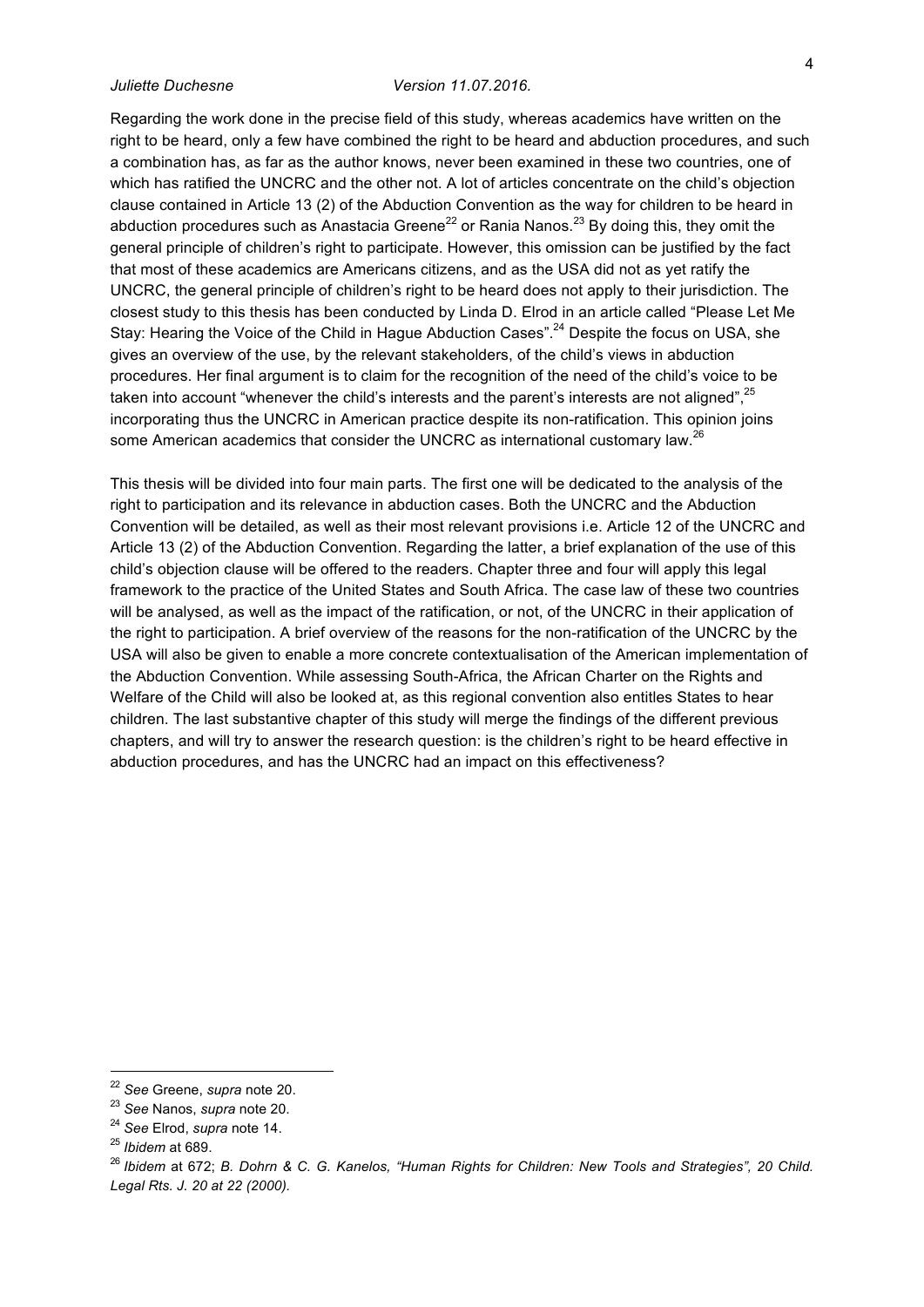## **2. The framework of the right to be heard in international abduction procedures**

*« Being heard and having one's views taken into account … is one of the main determinants of the perception that the decision making process is fair, even if the outcome is not the one that is wanted »<sup>27</sup>*

In this chapter, the readers will be offered a precise and complete analysis of the child's right to participation in international abduction procedures. In the first part of this chapter the children's right to participation, and more especially their right to be heard, will be analysed. In the second part, the phenomenon of international child abduction and its worldwide occurrence will be assessed, while the third part of this chapter will be dedicated to the presence – or absence - of the children's right to be heard in the specific context of international abduction.

While the focus will be put on the UNCRC and the Abduction Convention in this thesis, several other international and regional instruments also enshrine the children's right to be heard and must be mentioned. Those are mainly Article 13 of the Inter-American Convention on Conflicts of Laws Concerning the Adoption of Minors,<sup>28</sup> Rule 14.2 of the UN Standard Minimum Rules for the Administration of Juvenile Justice, Article 7 of the African Charter on the Rights and Welfare of the Child, Article 3 of the European Convention on the Exercise of Children's Rights and Article 11 §2 of the Brussel IIa Regulation which is specific to international abduction cases.

### **2.1. Child Participation**

#### 2.1.1 History

Traditionally, children were faced with the view that they were not rights bearers, $^{29}$  and had, as a consequence, no opportunity to be involved in the divorce of their parents and the subsequent issue of custody. <sup>30</sup> This "incapacity" was based on several grounds linked to the doctrine of *patria potesta, 31* which considered that children are lacking physical and intellectual maturity, are dependent on adults and are especially vulnerable and thus in need of special protection measures. The ancestral reliance on the concept of vulnerability was led by the opinion that children could not protect themselves against harm. It is interesting to note that these latter arguments are still used by the United States of America to justify its non-ratification of the UNCRC, as it will be shown in the next chapter. However, and despite this national exception, at the end of the 1970s, a shift occurred from a vulnerability/protectionist approach stance towards a rights-based approach. This can be proven in the Recommendation 874(1979) of the Parliamentary Assembly of the Council of Europe, which declared that "children must no longer be regarded as parents' property but must be recognized as individuals with their own rights and needs".<sup>32</sup> Thereafter, children were recognized subjects of rights in the same

 <sup>27</sup> *P. Parkinson & J. Cashmore, The Voice of a Child in Family Law Disputes at 20 (2009).*

<sup>&</sup>lt;sup>28</sup> Here the child's consent is required only when the child is more than 14 years old.<br><sup>29</sup> For a deeper analysis of the evolution of children's rights *see M. Freeman, The Value and Values of Children's Rights, in A. Invernizzi & J. Williams (Ed.), The Human Rights Of Children – From Visions to Implementation 21 (2011).*

<sup>&</sup>lt;sup>30</sup> See Elrod, *supra* note 14 at 664; See Rivers, *supra* note 17 at 592.<br><sup>31</sup> K. Hanson, Schools of Thought in Children's Rights, Children's Rights Unit, University Institute Kurt Bosch 5 at *12-13 (2008).*

<sup>32</sup> Parliamentary Assembly of the Council of Europe, 31st Ordinary Session, *Recommendation on a European Charter on the Rights of the Child*, 4 October 1979.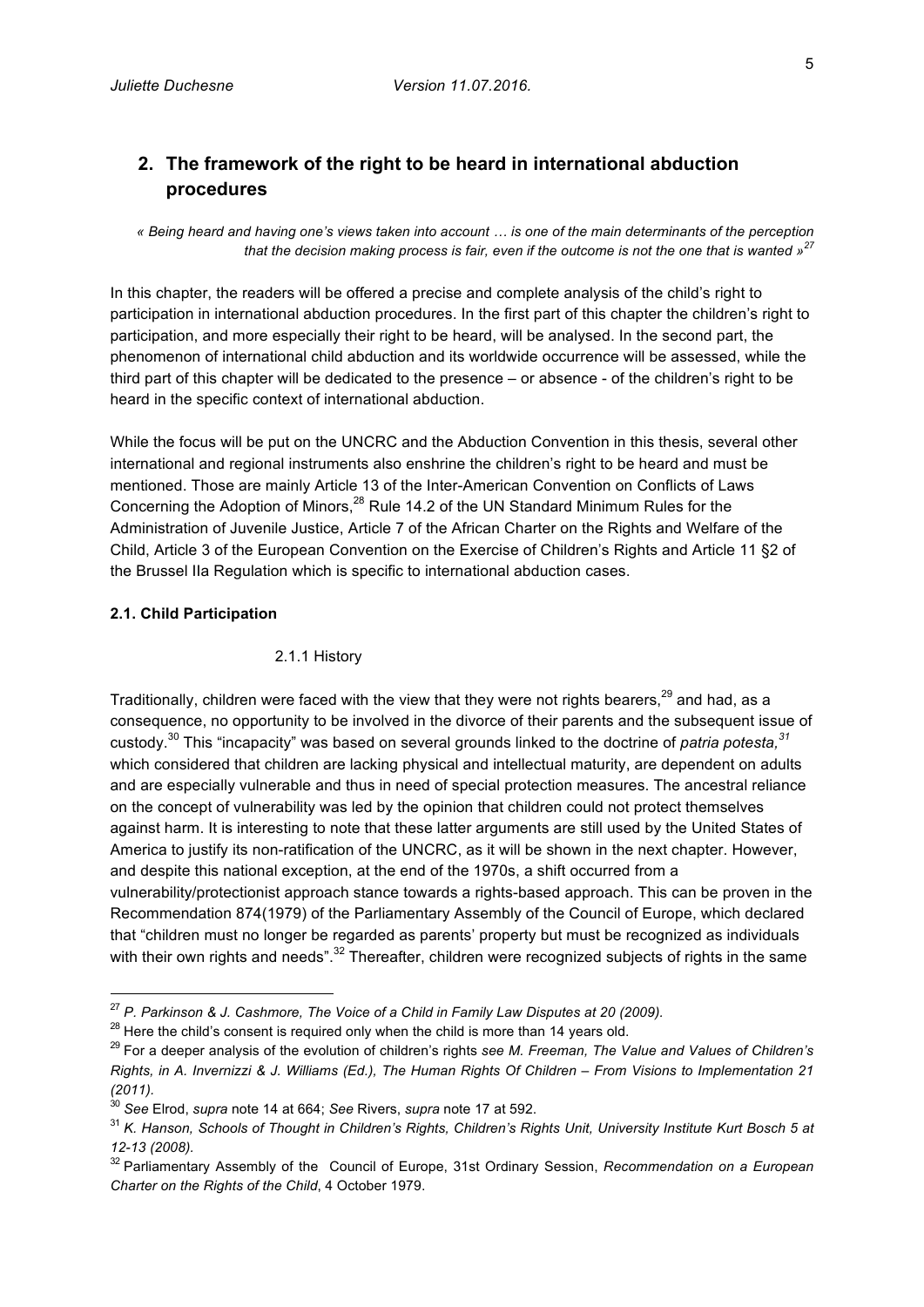way as adults are, and their recognized lack of autonomy<sup>33</sup> should not be understood as precluding their ability to be entitled to human rights as human rights applies to every human being. $^{34}$ 

Regarding the right to participation, this shift meant that instead of being a passive, or even a silent actor, the child becomes an active participant who can influence the outcome of procedures affecting him/her by being seen, heard and listened to.<sup>35</sup> This progressive approach is, unfortunately, not yet well implemented and an interesting study carried out in 2013 in Australia showed that children's legal representatives did not consider child's interview as a needed step to the process of representation. $^{36}$ This lack of enforcement is the subject of this thesis, and, as explained earlier, the focus will be put on children's participation in abduction procedures.

#### 2.1.2 The UNCRC and child's right to participation

The right to participation has been designated as one of the four core principles of the CRC, with the best interests principle, the right to life, survival and development and the right to non-discrimination. Article 12 of the UNCRC which is dedicated to the right of children to be heard gives the opportunity for the child to express his/her views on subjects affecting him/her. Hearing children in all matters concerning them is important, as it empowers them, adds value to the outcome and gives credibility to the process.<sup>37</sup> Furthermore, researchers have shown that children want to participate.<sup>38</sup> For these reasons, and also to enable a better implementation of the right expressed in the UNCRC, the Committee on the Rights of the Child, in 2009, issued a General Comment on this specific provision. It described it as an:

ongoing process which includes information-sharing and dialogue between children and adults based on mutual respect, and in which children can learn how their views and those of adults are taken into account and shape the outcome of such processes.<sup>39</sup>

It is important to note that no minimum age at which a child can be heard has been defined either by the CRC or the Committee in its General Comment No.12. This absence is deliberate, as children evolve differently and have a different level of maturity at the same age.<sup>40</sup> Moreover, adding an age limitation to this right would restrain its scope of application.

<sup>&</sup>lt;sup>33</sup> CRC Committee, General Comment No. 12 (2009) on the Right of the child to be heard, UN. DOC CRC/C/GC/12 at 1. Hereinafter "General Comment No. 12".

<sup>34</sup> *J. Tobin, Understanding Children's Rights: A Vision Beyond Vulnerability, 84 Nordic Journal of International Law 155 at 160 (2015).*

<sup>35</sup> *Ibidem* at 176.

<sup>36</sup> *R. Kaspiew, Report on Independent Children's Lawyers: Final Report (2013*) *at 41.*  https://www.ag.gov.au/Publications/Documents/IndependentChildrensLawyersStudy/IndependentChildrensLawye rsStudyReport-Publication.pdf (last accessed 30th may 2016) 37 *See* Elrod, *supra* note14 at 666; *J. B. Kelly, Psychological and Legal Interventions for Parents and Children in* 

*Custody and Access Disputes: Current Research and Practice, 10 Va. J. Soc. Pol'Y & L. 129 (2002).*

<sup>&</sup>lt;sup>38</sup> L. Krappman, The weight of the child's view (Article 12 of the Convention on the Rights of the Child), 18 Int'l J. *Child. Rts. 501 at 513 (2010)*; *P. Parkinson, J. Cashmore & J. Single, Adolescents' Views on the Fairness of Parenting and Financial Arrangements After Separation, 43 Fam. Ct. Rev. 429 (2000)*; *Canadian Special Joint Committee on Child and Access For the Sake of the Children Report 1998.*

<sup>39</sup> *See* General Comment No. 12 ; *M. Potter, "The Voice of the Child: Children's Rights' in Family Proceedings", IFL 140 at 147 (2008)* http://www.reunite.org/edit/files/Library%20- %20Journal%20Articles/IFL\_Sept\_2008\_Childrens\_Rights.pdf (last accessed 31st May 2016). 40 *See* General Comment 12 at 6-7 para. 21.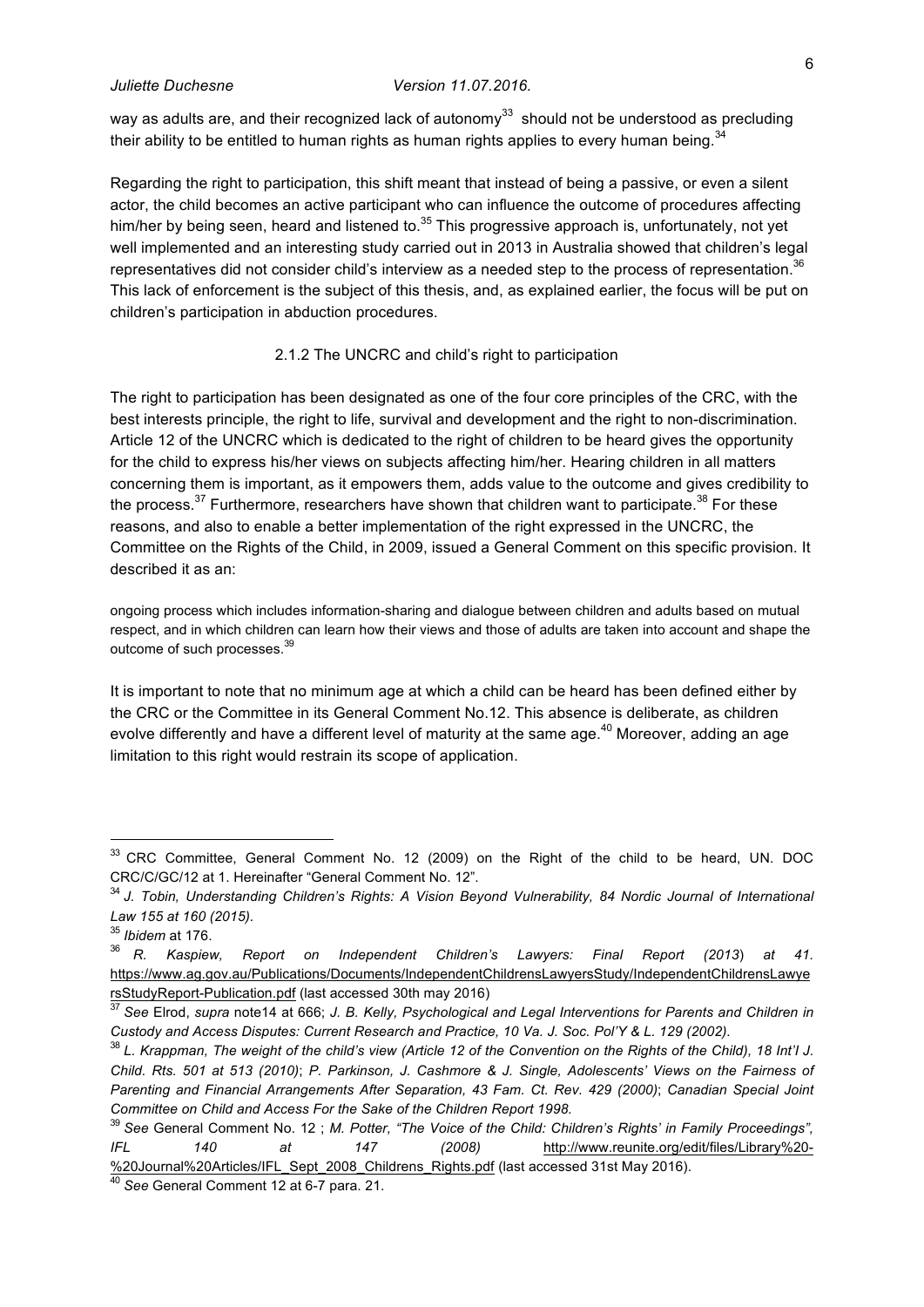Several comments on Article 12 UNCRC and its implementation must be done for the purposes of this thesis. For a better understanding, the two paragraphs which constitute Article 12 will be analysed separately: the first paragraph calls for the right for children to express their views while the second part of the provision enshrines the right for the child's views to be heard.

#### *2.1.2.1 Article 12 (1) of the UNCRC*

1. States Parties shall assure to the child who is capable of forming his or her own views the right to express those views freely in all matters affecting the child, the views of the child being given due weight in accordance with the age and maturity of the child.

The use of the words "capable of forming his or her own views" calls for a specific interpretation: States cannot begin with the assumption that a child is incapable of forming his/her own views and they should, *a contrario*, presume that each child has such a capability.<sup>41</sup> This particular emphasis requires the competent authority to assess on a case-by-case basis the child's capacity to build his/her own opinion, and to correctly express it. As a prerequisite of this examination, all the adequate information must be given in a child-friendly manner<sup>42</sup> to the child to enable him/her to form his/her view. Indeed, a correct understanding of the procedure will truly be of benefit to the child and aid his/her acceptance of the final decision.<sup>43</sup>

The provision also specifies an important aspect of the right for children to express their views: only listening to the child is insufficient, the opinion must be given "due weight".<sup>44</sup> In fact, the provision requires that the child's opinion is given due weight depending on both a subjective and an objective element: the age being the objective one while maturity being the subjective one. This combination allows for the child not to have already reached a full stage of development and enables a wider coverage of children. Indeed, the adding of the "maturity of the child"<sup>45</sup> enables the authority not to stick only to the age of the child and strengthens the necessity of a case-by-case analysis which complies with the best interests principle. This obligation entitles that the competent authority must explain to the child how his/her opinion has been treated in the process, and if needed, why the opinion has not been followed by the decision-maker.

An important component of the authority's analysis is to decide which weight to give to the child's view. This process is linked with the requirement laid down in the provision that the child's opinion should be given "freely" i.e. without having been influenced by one the parents<sup>46</sup>, under pressure or while being subjected to uncomfortable conditions such as stress and fear. $^{47}$  If such a situation is found, the child's voice will be given little or no weight.<sup>48</sup> Furthermore, this condition reinforces that a child must not be forced to give his/her views. Otherwise, the opinion will not be expressed freely.

The child should be able to express his/her views in all matters affecting him/her. This requirement that the issue affect the child should however not be interpreted broadly, and children should only be

<sup>&</sup>lt;sup>41</sup> See General Comment No. 12 at 6 para. 20; See Krappman, *supra* note 38, at 507.<br><sup>42</sup> See General Comment 12 at 9 para. 34.<br><sup>43</sup> See General Comment 12 at 8 para. 25, 10 paras. 41 and 27 para. 134 a).<br><sup>44</sup> See Krappm

<sup>&</sup>lt;sup>45</sup> This last concept is defined by the Committee as "the capacity of a child to express his or her views on issues in a reasonable and independent manner" *see* General Comment 12 at 8 para. 30. 46 *See* Quebec, *Droit de la famille – <sup>1763</sup>*, *(1993) R.D.F. 111 (S.C.), appeal dismissed (1993) R.J.Q. 2976 (C.A.)*

for an example of parental alienation syndrome.

<sup>&</sup>lt;sup>47</sup> See Potter, *supra* note 39, at 142.<br><sup>48</sup> The issue of influence, also called the parental alienation syndrome, will be touch upon in the point 2.3.2.2 "use of exception" of this thesis.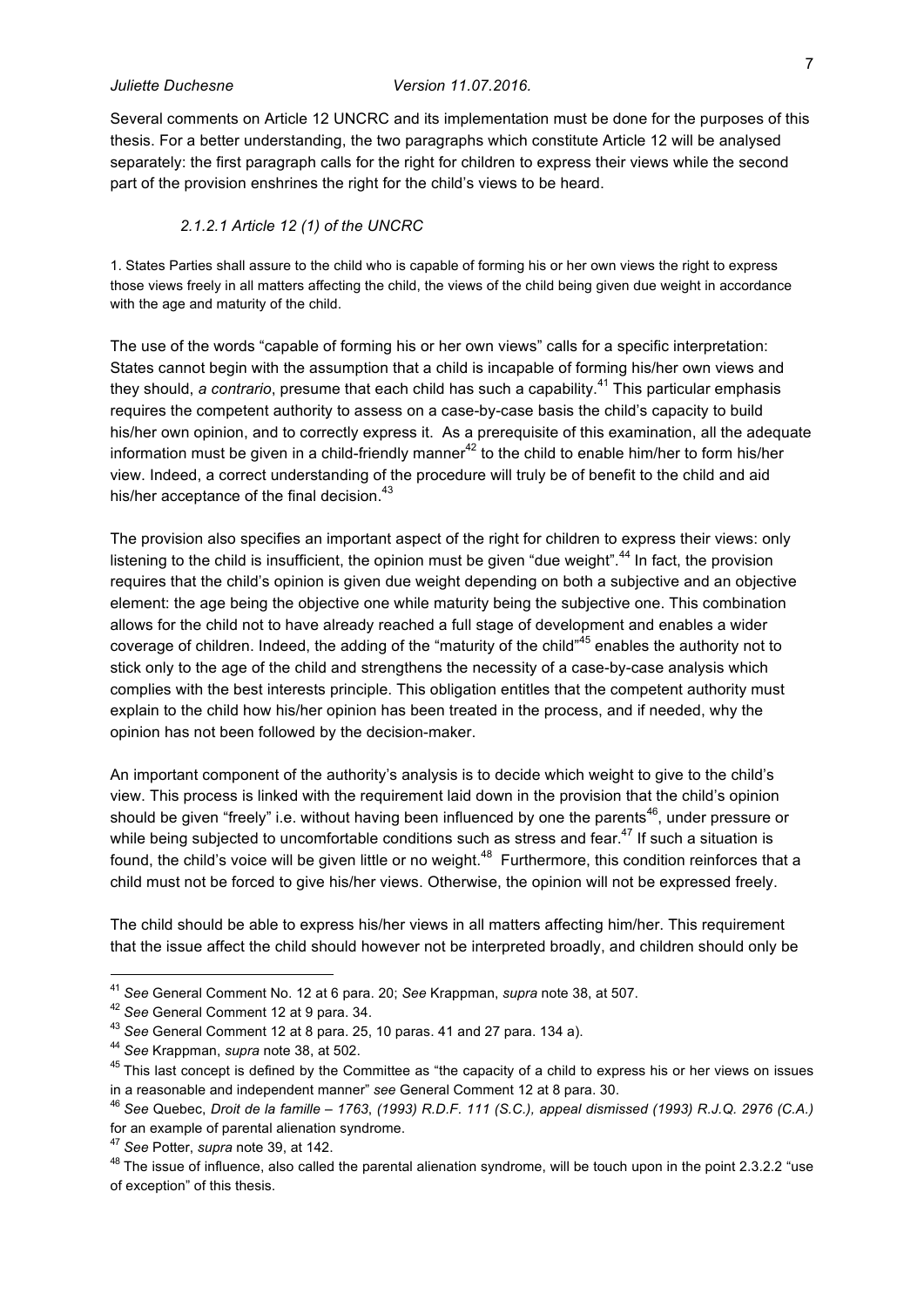heard in matters affecting them directly, and not, *a contrario*, be considered as a systematic step in all possible matters such as the construction of a roadway or the drafting of a bill in competition law. However, it is important to strengthen the fact that Article 12 (1) applies both to public but also private matters, and thus includes family issues.<sup>49</sup> In other words, the children's right to be heard must be applied in all matters affecting the daily life of children.<sup>50</sup> This narrower interpretation is strengthened by Article 3 of the UNCRC and the application of the best interests principle in all matters concerning children. Therefore, Article 12(1) calls upon States to give a space in their decision-making process to children in fields affecting their daily life.

Finally, the use of the specific verb "assure" is important, as it emphasizes that children should not be forced to express their views, but should be given the opportunity to do so. This can be done through several and diverse mechanisms such as special councils at school, direct consultations, legal representation during judicial procedures and the establishment of Youth Parliaments.<sup>51</sup>

#### *2.1.2.2 Article 12 (2) of the UNCRC*

2. For this purpose, the child shall in particular be provided the opportunity to be heard in any judicial and administrative proceedings affecting the child, either directly, or through a representative or an appropriate body, in a manner consistent with the procedural rules of national law.

This second paragraph expresses the child's right to be heard in judicial and administrative procedures when the latter affects the child. The reference to "this purpose" entails that the child must be capable of forming his/her views and that the opinion should be given due weight in accordance with the age and maturity of the child, as stated in the first paragraph of the provision. The particular use of the word "opportunity" strengthens the idea that the child should be offered the possibility to be heard in the procedure, but that the children's right to be heard encompassed in Article 12(2) is a right and not an obligation. Therefore, a child cannot be forced to give his/her opinion and can choose whether or not to exercise his/her right.<sup>52</sup>

In this particular context of Article 12(2), it is of tremendous importance to bear in mind that children can express their views in various ways. The provision allows for various forms of participation such as the representation of the child or, if the child wishes so, by a direct hearing in front of the relevant court or body. Regarding the choice of a representative, the provision does not require this spokesperson to be a legal representative, and he/she could be a psychologist or another professional such as a *curator ad litem* or a social worker. It can be argued that this indirect form of participation is often more suitable for children, as the representative will, generally, have experience in the field and will be more able to express the child's views and ensure that they are heard.<sup>53</sup> However, the spokesperson should be aware that his/her role is to express the child's views, and not to defend what is in the best interests of the child. Those two different functions can sometimes be in competition and it is important to distinguish them. For example, in the specific context of custody, the child's interests

 <sup>49</sup> *D. G. Kassan, How Can the Voice of the Child be Adequately Heard in Family Law Proceedings? LLM University of Western Cape, at 9 (2004).*

<sup>50</sup> *F. Lücker- Bail, The right of the child to express views and to be heard: An attempt to interpret Article 12 of the UN Convention on the Rights of the Child, 3 Int'I J. Child. Rts. 391 at 396 (1993).*

<sup>51</sup> Several initiatives of youth parliaments have been launched both at the regional and national lev*el. See*  http://www.parlementjeunesse.be (last accessed 30 May 2016) to have an example of a national youth Parliament here within Belgium and http://eyp.org (last accessed 30 May 2016) to learn more about the European Youth Parliament. For example of children's public participation in South Africa *see S. Moses, Children and Participation in South Africa: An Overview, 16 Int'I J. Child. Rts. 327 at 333-336 (2008).* 

<sup>52</sup> *See* General Comment 12 at 27 para. 134 b).

<sup>53</sup> *See* Kassan, *supra* note 49 at 12-13.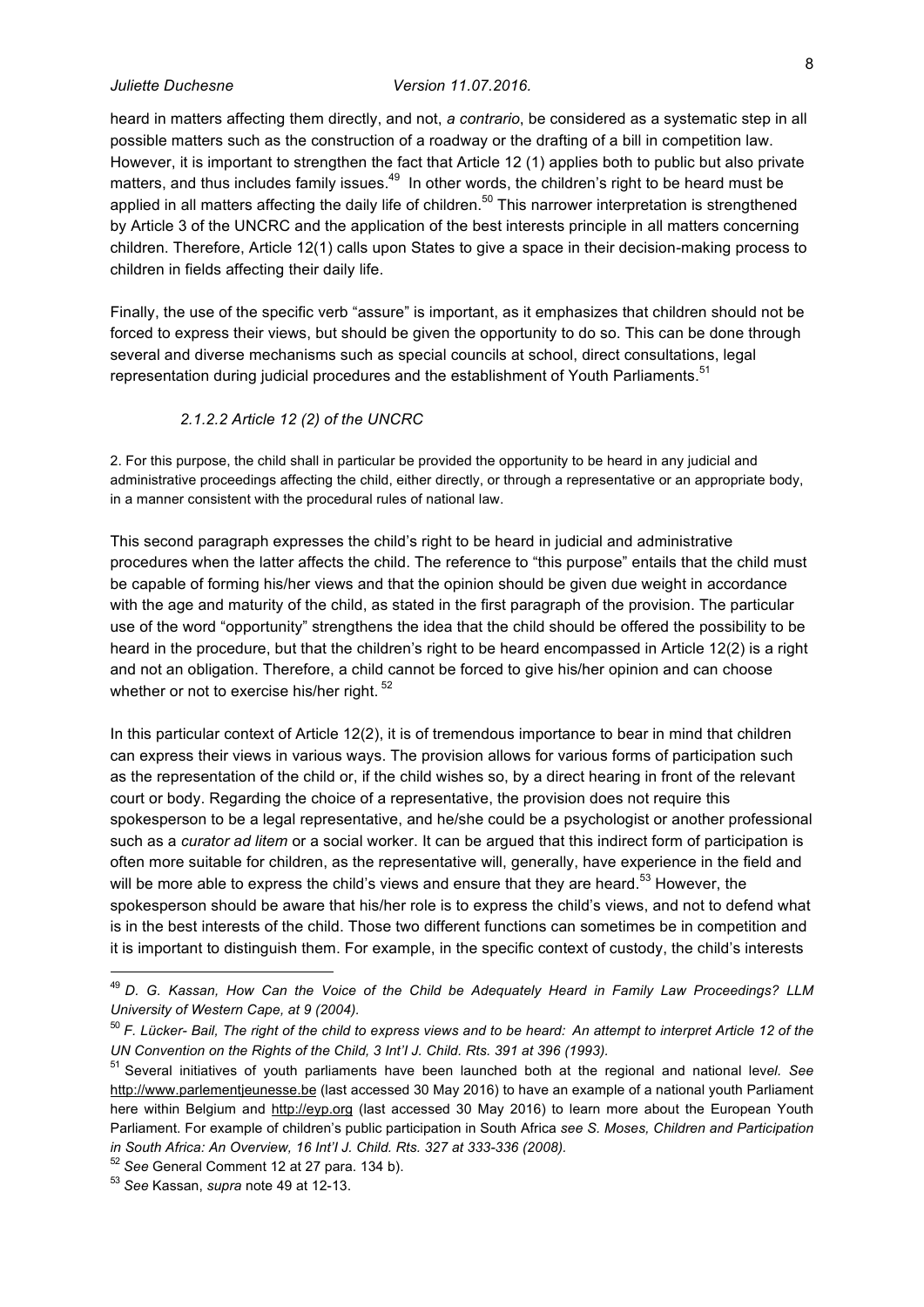can compete with the parental interests, and the child's views could be in contradiction with the child's interests. The protection of the child's interests can be safeguarded through the appointment of a representative<sup>54</sup> who will represent the child during the procedure and who will defend his/her best interest,<sup>55</sup> but this role is different from the function stated in Article 12(2) where the focus is on the necessity for the child's views to be brought in front of the decision-makers and not on the child's interests. In fact, where those two roles are exercised by the same person, the child's views could be drowned by the representative's own opinion on what should be in the child's best interests.<sup>56</sup>

Finally, the decision-makers should also not limit themselves to "hearing" *stricto sensu* the child. For example, younger children can show their feelings through drawings, paintings, body language and facial expressions and those ways of expressing views cannot be ignored.<sup>57</sup>

#### **2.2 International Abduction – The Abduction Convention**

International abduction is not a new phenomenon, $58$  and has been occurring for centuries. However, some events had a certain impact on the frequency of international abduction and provoked a marked increase<sup>59</sup> in this phenomenon. Those factors are, for example, the creation of the European Union and its free movement of person's principle,  $60$  the ease of international travel, the sharing of linguistic or historical ties between countries.<sup>61</sup> the multiplication of bi-national marriages and the specific vulnerability of children with dual nationality.<sup>62</sup> It is interesting to note that, while the drafters of the Abduction Convention had in mind a father abducting his children, a global trend shows that the majority of abductors are mothers<sup>63</sup> with a percentage of 69% in 2008. Fathers, grand-parents and other relatives follow with respectively 28% and 3%. To conclude on those statistics, Nigel Lowe, in his report of 2008, showed that judges are increasingly ordering the non-return of the child to his/her country of habitual residence.<sup>64</sup> This last data is surprising, as the objective of the Abduction Convention is to guarantee the prompt return of the child in his/her country of habitual residence. In

 <sup>54</sup> *See* General Comment 12 at 9-10 para. 35-37.

<sup>55</sup> *See* UK, *In re L (A Minor) (Abduction: Jurisdiction)* (2002) 1 WLR 3206 and UK, *Re S (Abduction: Children: Separate Representation)* (1997) 1 FLR 486 for illustration of the issue of separate representation for children.<br><sup>56</sup> *See* Potter, *supra* note 39, at 143.

<sup>&</sup>lt;sup>57</sup> Younger children are not the only group who encounter difficulties to express their views, and specific attention should also be given to disabled children regardless of their age ; *See* Krappman, *supra* note 38, at 507.

<sup>&</sup>lt;sup>58</sup> The Council of Europe, already in 1972, investigated the issue and open to signature, in 1980, the European Convention on the Recognition and Enforcement of Decisions Concerning Child Custody and on Restoration of Custody of Children, May 20, 1980, 19 I.L.M. 273. For more explanation on this Convention, *see* Rivers, *supra*  note 17, at 611-615.

 $59$  Nigel Lowe notes that between 2003 and 2008, there had been an increase of 45% in return applications and a 40% increase in access applications. *See N. Lowe, Analyse Statistique des Demandes Déposées en 2008 en Application de la Convention de la Haye du 25 Octobre 1980 sur les aspects civils de l'enlèvement international d'enfants – Partie 1 rapport global (2011).* 

<sup>60</sup> For more details *see R. Lamont, Linking Child Abduction and the Free Movement of Persons in European Law, 13 Journal of Family Law and Practice 39-44 (2010).*

<sup>61</sup> *N. G. Lowe & V. Stephens, Global Trends in the Operation of the 1980 Hague Abduction Convention, 46 Fam. L. Q. 41 at 49 (2012-2013).*

<sup>62</sup> *See* Lesh, *supra* note 10 at 170.

 $63$  To learn more about the profile of the 'abducting parent' and the shift from father's abduction to mother"s abduction, *see M. Henaghan & R. Ballantyne, International child abduction, intercountry adoption and international commercial surrogacy, in J. Eekelaar & R. George, Routledge Handbook of Family Law and Policy 383 at 384-388 (2014*) ; *L. Silberman, The Hague Child Abduction Convention Turns Twenty: Gender Politics and Other Issues, 33 N.Y.U.J. Int'IL. & Pol. 221 (2000-2001).*

<sup>64</sup> *See* Lowe & Stephens, *supra* note 61 at 56.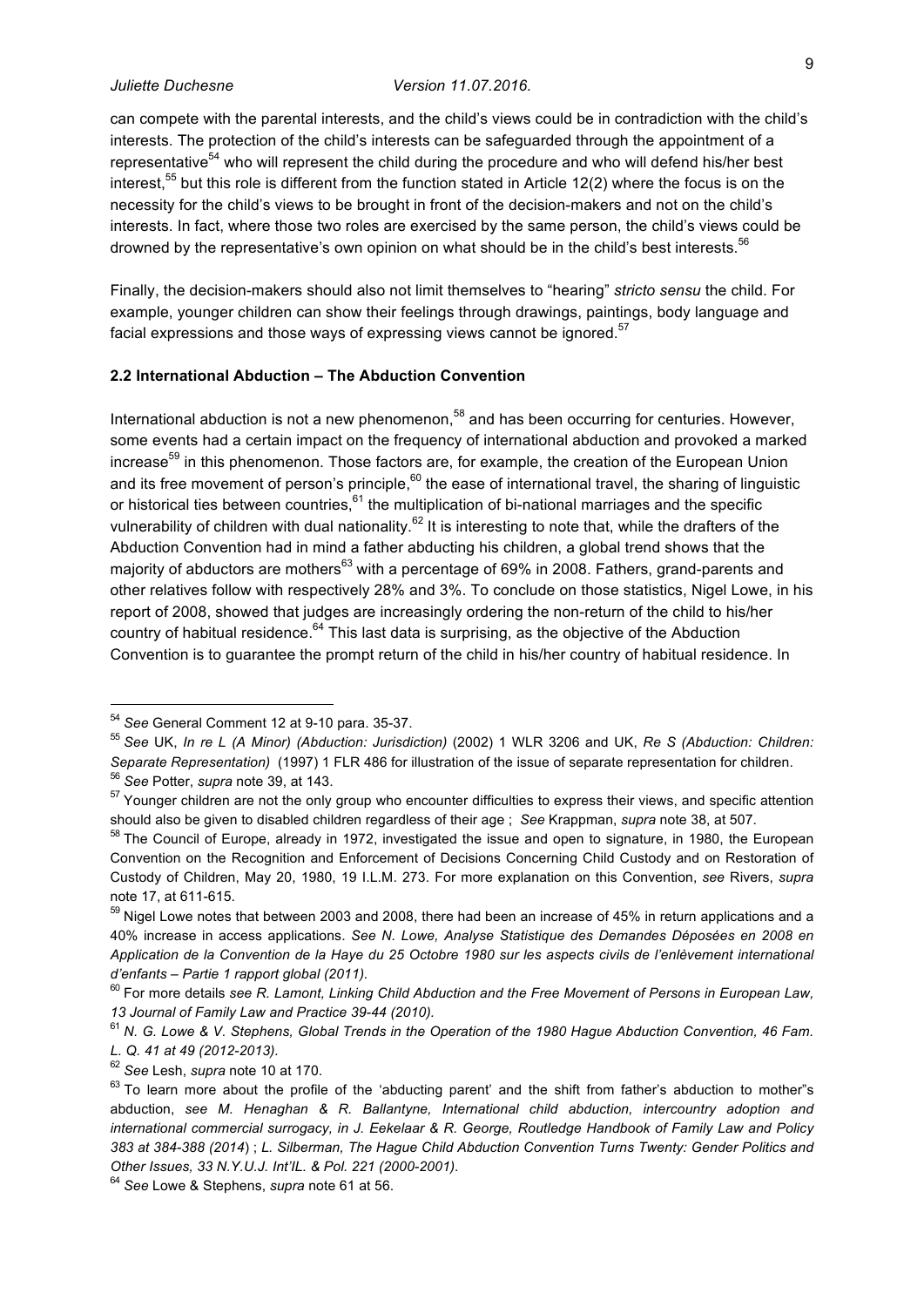the author's opinion, this raise can be explained by the increased awareness-raising and training surrounding the Abduction Convention.

This section will be divided into two main parts: the first one will focus on the concept of international abduction (2.2.1), and in the second one, the scope of application of the Abduction Convention will be analysed (2.2.2).

### 2.2.1 Terminology

As seen in the introduction of this thesis, the Abduction Convention has created the establishment of a common international framework aimed at preventing international abduction but also increasing cooperation between countries towards the return of children wrongfully removed or retained from their country of origin.

The terms "wrongfully removed" and "retained" are essential to the application of the Abduction Convention and are briefly explained in its article 3. Those definitions are of particular relevance as the drafters of the Convention did not, except in the title, refer to the terms "international abduction". In fact, the notion of "international abduction" was essentially retained to refer to situations covered by mass-media but also due to its resonance in public opinion. However, as the intention of the "abductor" in international child abduction is not the same as the intention of common abductors, the terms "wrongful removal or retention" were introduced to replace the loaded terms of "international abduction".<sup>65</sup>

### 2.2.2 Scope of application

To fall under the scope of application of the Abduction Convention, the situation must combine three elements:

- The existence of a right of custody
- The exercise of this right of custody prior to the removal.
- A child must be under 16 years old

These factors deserve several comments.

First, the Convention mentions "right of custody" and not "access rights", which are different. This distinction has been made consciously and is aimed to avoid the substitution of one right by the other one.<sup>66</sup> Second of all, the place of residence of the child is not determined in an administrative way i.e. by reference to the domicile<sup>67</sup> but in a question of pure fact: the place of habitual residence. This determination requires a complex $^{68}$  case-by-case analysis which is, unfortunately, not quided by the Abduction Convention and provokes, as a consequence, some difficulties of interpretation and harmonisation among the States-Parties to the Convention. <sup>69</sup> In an attempt to clarify this concept between the Member-States of the European Union, the European Court of Justice in the case of *A* stated that habitual residence:

<sup>&</sup>lt;sup>65</sup> See Rapport Pérez-Vera, *supra* note 19, at 441 §53.<br><sup>66</sup> Ibidem at 445 § 65.<br><sup>67</sup> M. H. Sampson, Interpretation of the Article 13 exceptions to return under the child abduction Convention: Are *the states speaking with one voice ?, 54 RHDI 527 at 529 (2001).*

<sup>68</sup> *N. Lowe, Some Moot Points on the 1980 Hague Abduction Convention, 46 Victoria U. Wellington L. Rev. 683 at 705 (2015).*

<sup>69</sup> *See* Henaghan & Ballantyne, *supra* note 63 at 389-391.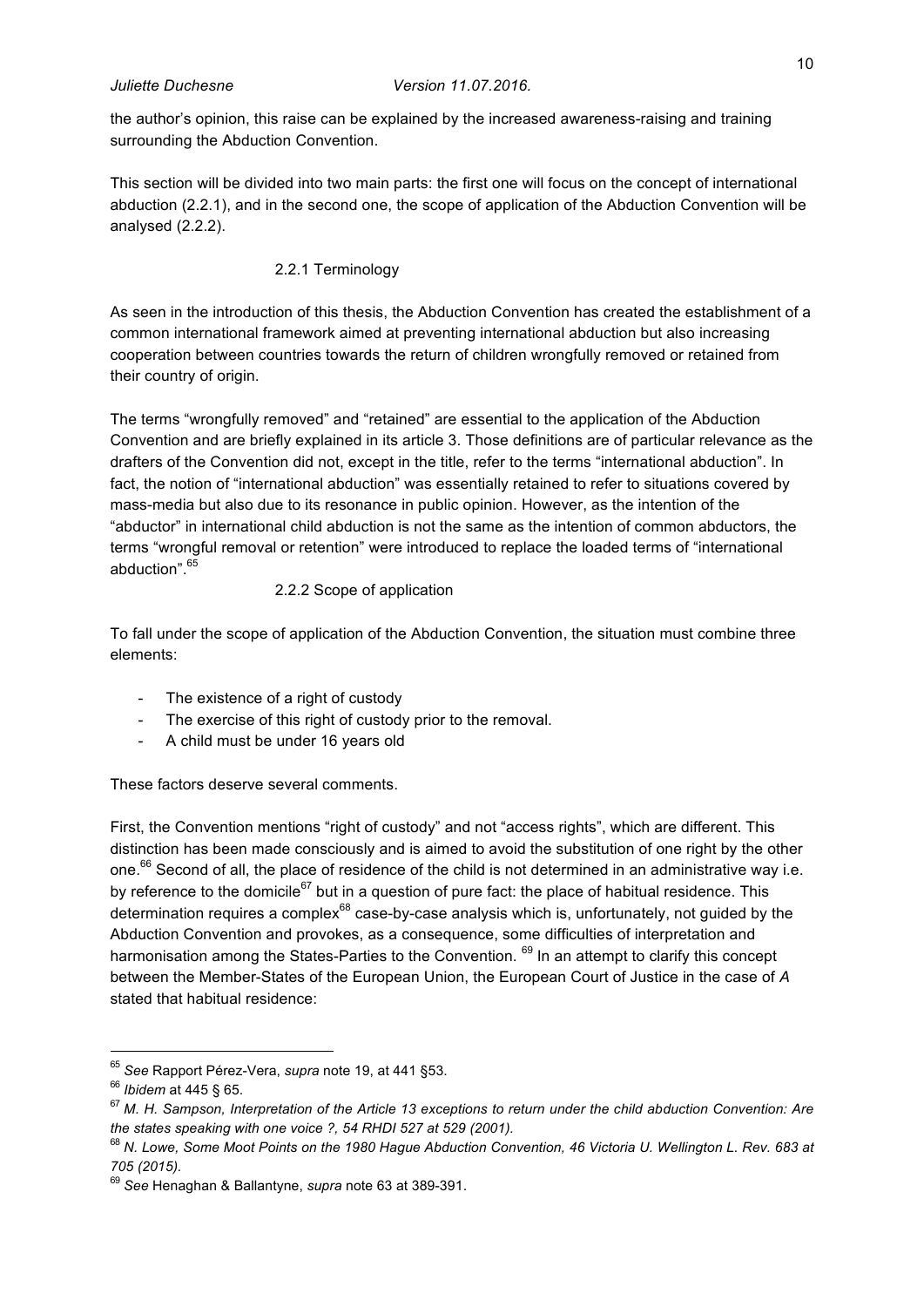must be interpreted as meaning that it corresponds to the place which reflects some degree of integration by the child in a social and family environment. To that end, in particular the duration, regularity, conditions and reasons for the stay on the territory of a Member State and the family's move to that State, the child's nationality, the place and conditions of attendance at school, linguistic knowledge and the family and social relationships of the child in that State must be taken into consideration. It is for the national court to establish the habitual residence of the child, taking account of all the circumstances specific to each individual case.<sup>70</sup>

Guidance can also be found in *Friedrich v. Friedrich*, where the United States Supreme Court emphasised the need for judges to look at the habitual residence of the child prior to the removal, and not after.<sup>71</sup> For example, the child's habitual residence does not change if he/she is moved from one country to another with the consent of the left behind parent, as judged by an Italian Court.<sup>72</sup>

Finally, the parent seeking the return of the child must prove that he/she exercised, at the time of the wrongful removal/retention, the right of custody. Because this concept is not defined in the Abduction Convention, the United States Sixth Circuit considered that right of custody is to be found "whenever (a parent) had been keeping or seeking to keep any sort of regular contact with the child",<sup>73</sup> without having to examine the quality of the exercise of this right.

### **2.3. The Right to be heard in The Hague Abduction Convention**

This section will be divided into two parts: the right to be heard in the Abduction Convention (2.3.1) and Article 13 (2) of the Abduction Convention (2.3.2). In the first part, I will look at the way that drafters took children's rights, and more specifically children's right to be heard, into account during the drafting of the Abduction Convention. In the second part, Article 13 (2) of the Abduction Convention will be analysed. This provision is very interesting as it is the only one that refers to the child's opinion, and provides the possibility for a judge to refuse the return of the child based on his/her objection.

> 2.3.1 Absence of guidance on children's right to be heard in The Hague Abduction Convention

Because the Abduction Convention predates the UNCRC, no reference to this latter instrument can be found in it.<sup>74</sup> This chronological fact has had, in the author's opinion, an important impact on children's rights in abduction return processes. Indeed, the lack of international guidance on children's rights to be heard<sup>75</sup> at the time of the drafting of the Abduction Convention is a justification for the absence of a solid reference to the need to take children's opinion into account in the abduction process.<sup>76</sup> Despite its narrower application, the addition of the child's objection clause contained in Article 13 (2) of the Convention is nonetheless a great step towards the recognition of the child's right to be heard and was probably ahead of its time.

<sup>&</sup>lt;sup>70</sup> CJUE, Case C-523/07, *A* (2 April 2009) at para. 44.<br><sup>71</sup> USA, *Friedrich v. Friedrich (6th Cir. 1993) 983 F.2d 1396 at 1401.* 

<sup>72</sup> Italy, *Austin v. Sorrentino*, Venice, Juvenile Court, 27 June 1996.

<sup>&</sup>lt;sup>73</sup> See Sampson, *supra* note 67 at 534.<br><sup>74</sup> See Ponjavic & Vlaskovic, *supra* note 13, at 59.<br><sup>75</sup> At the time, the 1924 Declaration of the Child had been adopted, but it did not refer to a right to participate or to be hear; *See* Krappman, *supra* note 38, at 502.<br><sup>76</sup> Even if, at the time of the drafting of the Hague Abduction Convention, the Declaration on the Rights of the

Child of 1959 was in place, this instrument had only a declaratory nature and did not refer to any participation rights or right to be heard for children ; Hague Conference on Private International Law, *Guide to Good Practice under the Hague Convention of 25 October 1980 on the Civil Aspects of Internationall Child Abduction – Part IV Inforcement* at 28 §98 (2010)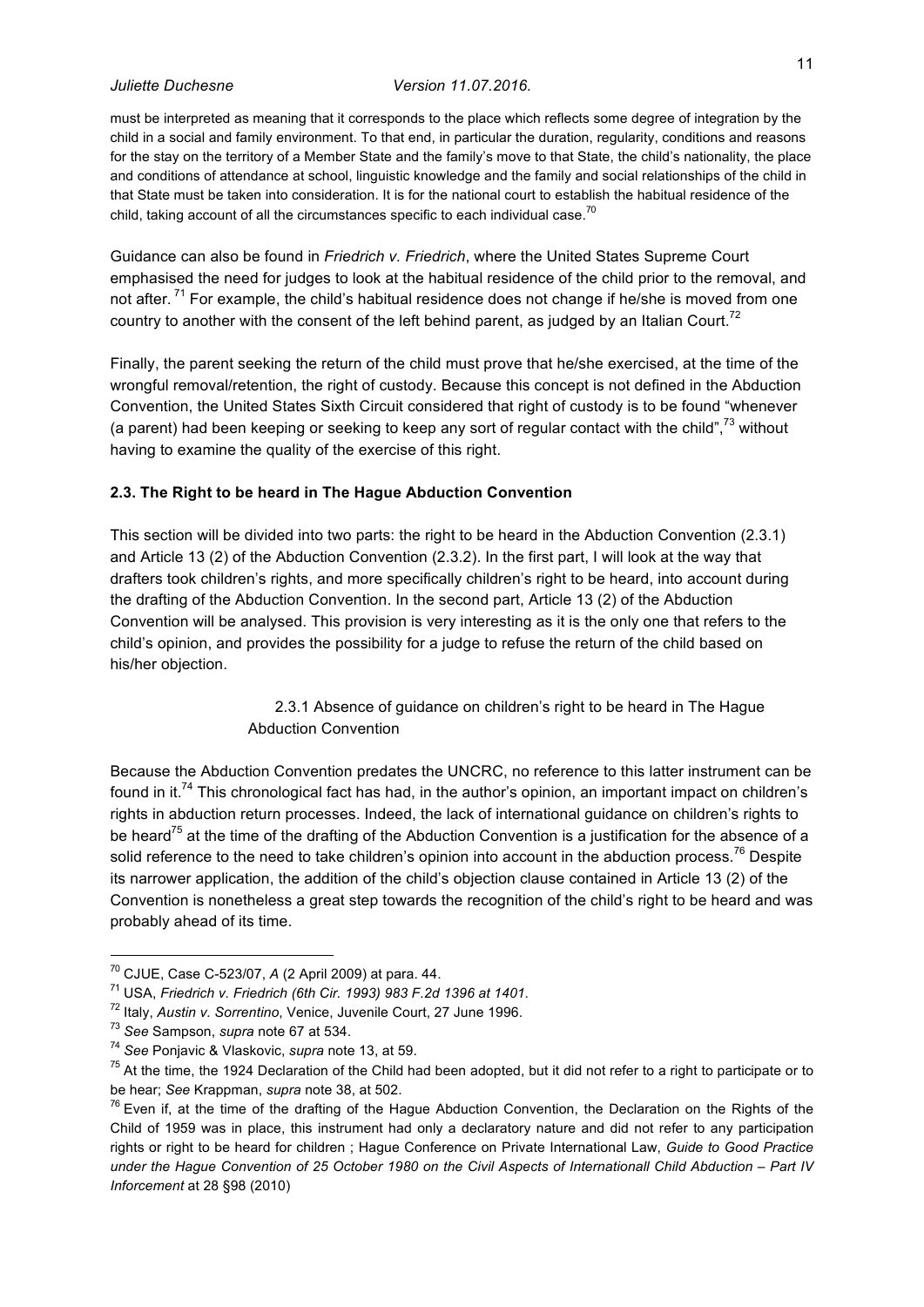Discussions about the participation of children did nonetheless take place, as can be shown in the Pérez-Vera report. The drafters rejected the requirement of the child's consent to the outcome of the decision based on the fact that custodial issues cannot be decided under the Abduction Convention.<sup>77</sup> Indeed, making the decision dependent on the child's choice would have had the result that the child chooses his/her residence, a situation which is not allowed by the spirit of the Abduction Convention itself.<sup>78</sup> A proposal was also drafted to render the hearing of children over 12 compulsory, however, it was also dismissed<sup>79</sup> considering that the best solution was to leave the decision to hear the child or not to the discretion of the competent authorities.

## 2.3.2 Article 13 (2) of The Hague Abduction Convention

Despite these attempts, the drafters of The Abduction Convention referred to the child's opinion in one of the provisions - Article 13 (2):

The judicial or administrative authority may also refuse to order the return of the child if it finds that the child objects to being returned and has attained an age and degree of maturity at which it is appropriate to take account of its views.

This provision gives the possibility to refuse the return of the child in his/her country of habitual residence if he/she objects to the return. Through this exception, the drafters considered that "the Convention gives children the possibility of interpreting their own interests".<sup>80</sup> This conclusion is, in my opinion, not well founded, as the possibility for any child to be heard is only offered when he/she refuses categorically to return to his/her country of habitual residence. By doing so, the drafters created for the child at stake a situation in which he/she must choose between his/her relatives and puts him/her in a dramatic dilemma. This dangerous aspect of the exception had been highlighted in the Perez-Véra report in which the author pointed out the risk for the child to "suffer serious psychological harm if they think they are being forced to choose between two parents".<sup>81</sup>

This section will be dedicated to a brief history of the provision (2.3.2.1.), followed by a detailed explanation of the functioning of the child's objection clause (2.3.2.2.).

## *2.3.2.1 History*

This controversial provision<sup>82</sup> has a history: the inclusion of the child's objection clause as an exception to the prompt return is a compromise between two different goals.<sup>83</sup> The first one is the desire to expand the scope and application of the Abduction Convention to as many situations as possible. This extension can only be done by limiting the numbers of restrictions to its application. One of these limitations is the age of the child who has been abducted by one of his/her relatives. During the drafting process, the age limitation had been put at fourteen years old, but in order to cover a

<sup>77</sup> Article 1er of the Abduction Convention and 16; See Rapport Perez-Véra, supra note 16, at 430 and 463-464.<br><sup>78</sup> See Lesh, supra note 10, at 177. The child custody proceeding begins when the child is returned to his or

country of habitual residence.

<sup>79</sup> *See* Rapport Pérez-Véra, *supra* note 19, at 433. The main difficulty was to agree on a minimum age as every proposal seemed arbitrary and artificial.

<sup>&</sup>lt;sup>80</sup> Ibidem at 433.<br><sup>81</sup> Ibidem.

<sup>82</sup> *See* arguments against this clause in Greene, *supra* note 20, at 122. 83 *See* Nanos, *supra* note 20, at 443.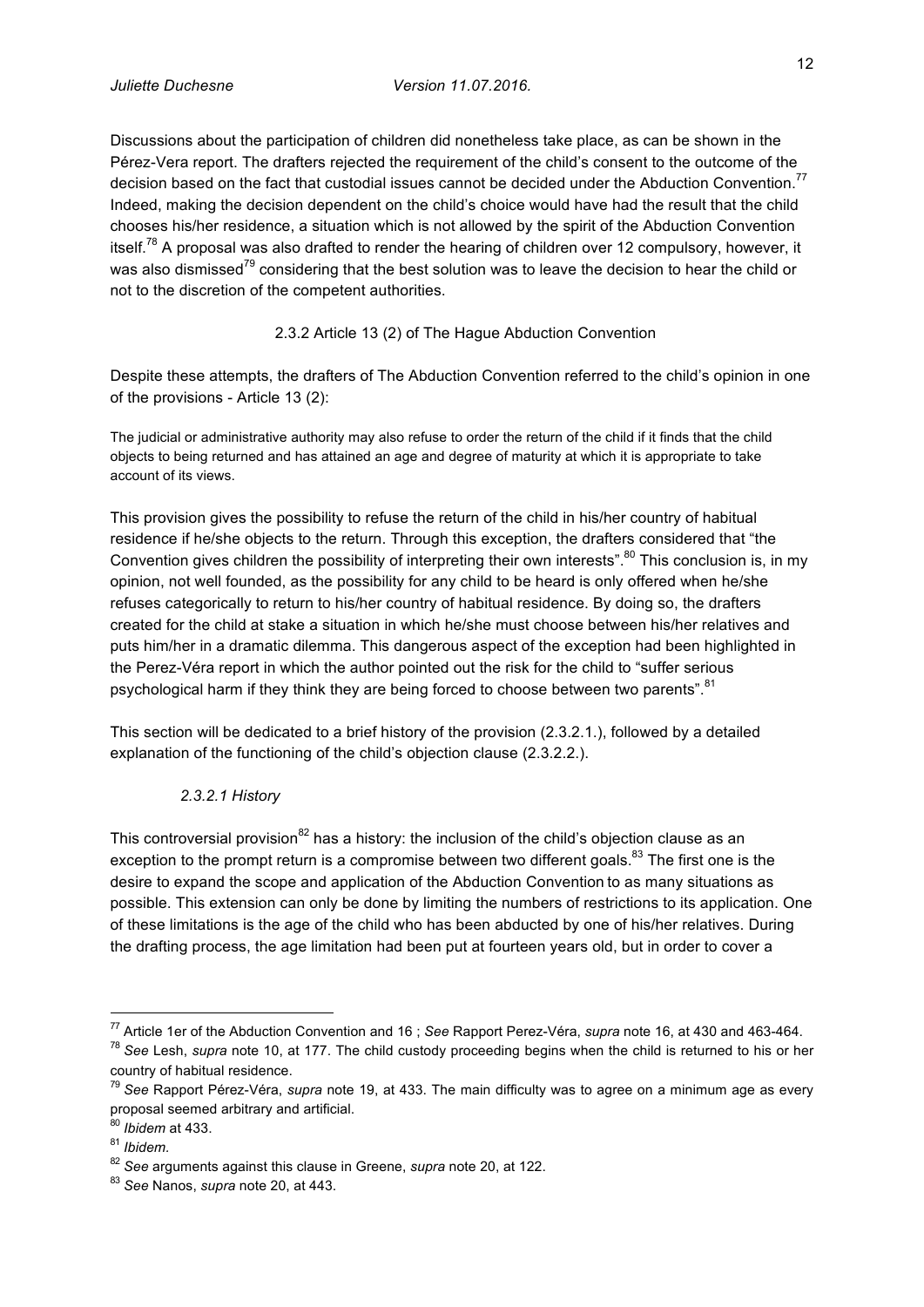larger range of situations, this age was raised from 14 to 16 years old with the presumption that sixteen-year-old children are mature enough to decide where and with whom to live.<sup>84</sup>

The second goal is the willingness to enable children under 16-years to also have the right to choose their own place of residence<sup>85</sup> as it must be acknowledged that forcing a teenager to return to his/her country of habitual residence against his/her will would be very difficult.<sup>86</sup> Statistically, 18% of refusals were based on the child's objections in 1999, 13% in 2003 and 17% in 2008.<sup>87</sup> As it can be noted, there is a global trend towards the reliance on the child's objection. It is also interesting to note that the average age of the child objecting to his/her return was 11.3 years in 2003, but has decreased to 10.7 years in 2008.<sup>88</sup> Finally, for children under seven-year-old, the objection is hardly ever the sole reason to refuse the return.<sup>89</sup>

Despite this increased use of Article 13(2), the exemption contained in Article 13 (1) (b) remains the most used and accepted exception to the prompt return of the child at 27% of cases. $^{90}$  This clause allows the judge to order the non-return of the child in case where "there is a grave risk that his or her return would expose the child to physical or psychological harm or otherwise place the child in an intolerable situation".<sup>91</sup>

### *2.3.2.2. Use of the exception*

It is firstly important to specify that this child's objection clause is not a veto: the judge has a discretionary power to take the refusal of the child into account or not.<sup>92</sup> For example, the European Court of Human Rights<sup>93</sup> declared a Finnish ruling to be in contradiction with the European Convention on Human Rights because it had considered the child's objection to return as a veto.<sup>94</sup>

Four stages can be distinguished in the application of the exception.<sup>95</sup>

### **1/ does the child object to his/her return in the country of origin?**

The judge must be sure that the child objects to the return, and not only that he/she has a "desire to remain with the abducting parent", $^{96}$  or that the objection is only a matter of preference rather than a strong objection. For example, a Scottish court ordered the return of siblings to the United States of

<sup>&</sup>lt;sup>84</sup> See Rapport Perez-Véra, *supra* note 16, at 450.<br><sup>85</sup> See Greene, *supra* note 20, at 121.

<sup>85</sup> *See* Greene, *supra* note 20, at 121. 86 *See* Rapport Pérez-Vera, *supra* note 19, at 433.

<sup>&</sup>lt;sup>87</sup> See Lowe, *supra* note 59, at para. 17.<br><sup>88</sup> See Lowe & Stephens, *supra* note 64, at 60-61.

<sup>&</sup>lt;sup>89</sup> See Elrod, *supra* note 14 at 680.<br><sup>90</sup> See Lowe & Stephens, *supra* note 64 at 61.<br><sup>91</sup> Article 13 (1) (b) Abduction Convention.

<sup>92</sup> « The judicial or administrative authority **may** also refuse…"

<sup>93</sup> On the relation between the Hague Convention and the European Convention on Human Rights, See *V. Stephens & N. Lowe, Children's Welfare and Human Rights under the 1980 Hague Abduction Convention – the Ruling in Re E, 34 Journal of Social Welfare and Family Law at 125 (2012)* ; *P. Mc Eleavy, "The European Court of Human Rights and the Hague Child Abduction Convention: Prioritising Return or Reflection?", 62 Neth. Int'I. L. Rev., 365 (2015)* ; *L. Walker, The Impact of the Hague Abduction Convention on the Rights of the Family in the Case-Law of the European Court of Human Rights Committee: the Danger of Neulinger, 6 J. Priv. Int'I L. 649 (2010).* 

<sup>&</sup>lt;sup>94</sup> European Court of Human Rights, *C v. Finland, 9 May 2006,* No. 18249/02, especially paras. 57-58.<br><sup>95</sup> New Zealand, *White v. Northumberland (2006) NZFLR 105 (CA).* 

<sup>96</sup> *See* Sampson, *supra* note 67, at 539.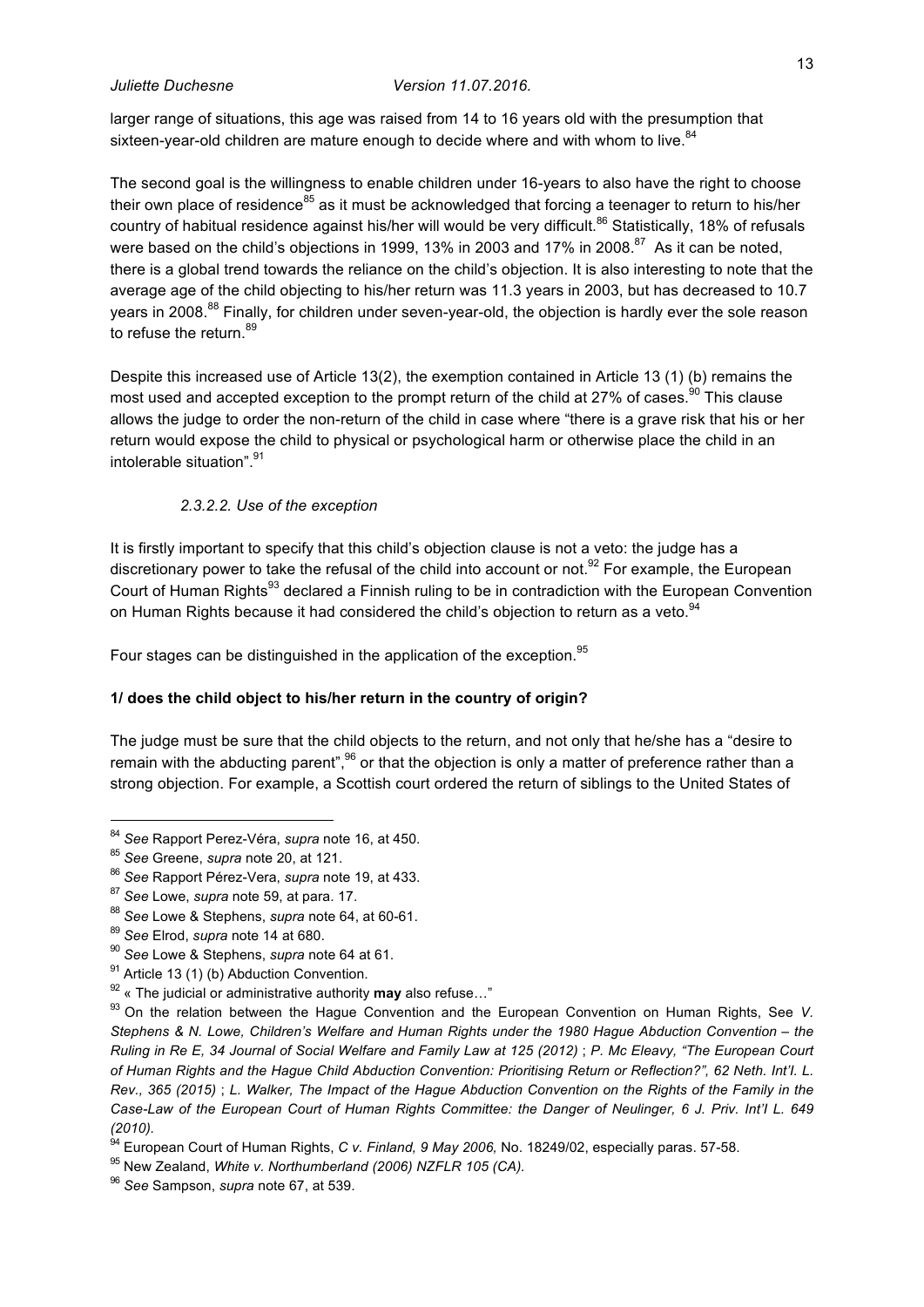America because it realised that the children's objections were based on the fear of leaving their mother alone in Scotland.<sup>97</sup>

## **2/ is the child of sufficient age and maturity to enable the court to take account of those objections?**

This exception is stated in very brief terms and does not fix a minimum age for the child's objection clause to be raised. There is also no specific age at which a child should automatically be considered as mature enough for his/her views to be taken into account. This absence of guidance is in compliance with the opinion of the Committee on the Rights of the Child, as mentioned earlier: the maturity of the child must be assessed on a case-by-case basis.

The reference to "maturity" is crucial, as an objection to return can be refused if the judge considers that the child is not mature enough to have an overall understanding of the situation. It is, therefore, surprising that no guidance can be found on this concept in the text of the Abduction Convention itself. The drafters could have included several indicators such as the "child's ability to articulate a preference with cogent reasons" as well as the "child's emotional, cognitive, and developmental level".<sup>98</sup> The child's maturity can also be assessed through his/her overall understanding of the situation at stake, even though the child should not be asked to understand the whole process, but at least the point on which her/his opinion is asked. The assessment of the maturity can also be done by a professional such as a social worker or a psychologist who will advise the judge on this particular point. However, there is a risk of arbitrary and inconsistent assessment of maturity as a judge can consider that a specific child is not mature enough, while another would have considered the contrary.

#### **3/ what weight should be given to the child's views?**

After having heard the child's opinion, and before relying on it, the competent authority must combine the child's views with other factors and this balancing act will help to determine the strength of the child's voice. One very important factor in this step is the impact of influence: if the judge feels that the child has been unduly influenced, he/she will give no weight or little weight to the child's views.<sup>99</sup> This so-called "parental alienation syndrome"<sup>100</sup> has been explicitly expressed in the early case-law regarding international abduction by an English Court which stated that:

if the court should come to the conclusion that the child's views have been influenced by some other person, e.g. the abducting parent, or that the objection to return is because of a wish to remain with the abducting parent, then it is probable that little or no weight will be given to those views. Any other approach would be to drive a coach and horses through the primary scheme of The Hague Convention.<sup>101</sup>

 <sup>97</sup> Scotland, *In re Matznick*, *1995 Sess. Cas. (Outer House Nov. 9, 1994) (LEXIS, Intlaw Library, Scocas File) (Cameron, Lord Ordinary); See* Nanos, *supra* note 20, at 456.

<sup>&</sup>lt;sup>98</sup> See Elrod, *supra* note 14, at 680.<br><sup>99</sup> See Greene, *supra* note 20, at 124 and 138.<br><sup>100</sup> Described as an "unjustified denigration against a parent" by *H. Smith, Parental Alienation Syndrome: Facts or Fiction – The Problem with Its Use in Child Custody Cases, 11 U. Mass. L. Rev. 64 at 64 (2016)*. To learn more about this syndrome, *see R. Warshak, Parental Alienation: Overview, Management, Intervention, and Practice Tups, 28 J. Am. Acad. Matrimonial Law. 181 (2015-2016).*

<sup>101</sup> England, *S v. S (Child Abduction) (1992) 2 FLR 492 at 501D*; *J. Reddaway & H. Keating, Child abduction: Would protecting vulnerable children drive a coach and four through the principles of the Hague Convention? 5 Int'I J. Child. Rts. 77 (1997).*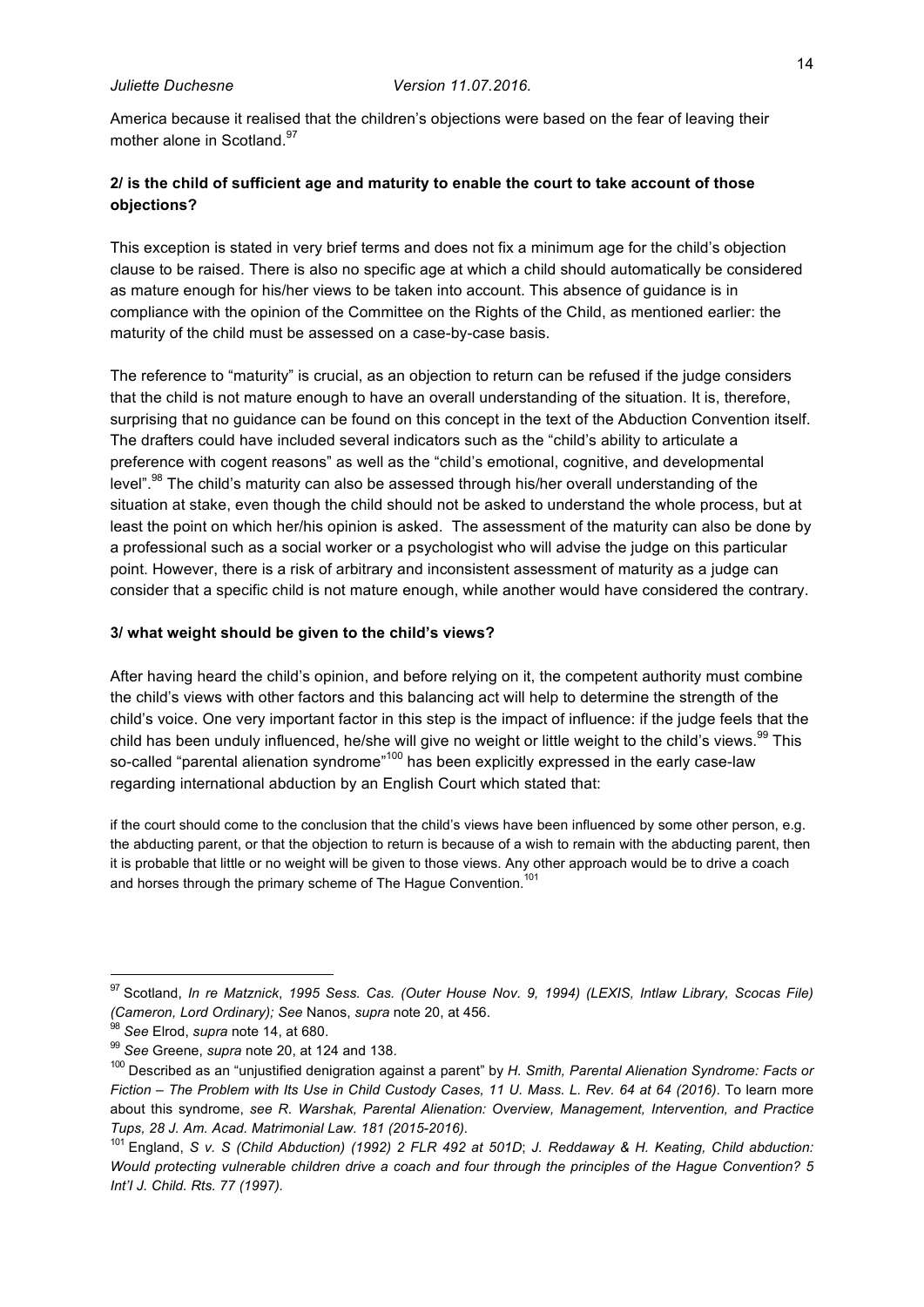In international abduction cases, influence can hardly be avoided,<sup>102</sup> and can sometimes be detected by the language used by the child. In fact, by paying attention to the words used, the judge might be able to detect a manipulation of the child due to the use of words that a child of a particular age and maturity would not use. For example, a judge has considered that a ten-year-old boy had been unduly influenced because he had used the word "settled in" in a letter he had written to the judge.<sup>103</sup> For the Court, this wording is not part of the language of a child, and the use of this particular verb shows that the child was victim of undue influence by his parent and the counsellor. As a consequence, the child's views were given no weight.<sup>104</sup>

## **4/ Is the judge going to use his/her discretion in favour of allowing the child to remain or return in spite of the mature child's objections?**

This last step is due to the non-mandatory nature of the exception. This discretionary power is important especially to counter the possible influence of the abductor on the child's objection to return to her/his country of habitual residence. In this last step, the judge will analyse the reasons for the child's objection and assess their validity and how strongly they are weighed against the aims of the Abduction Convention.

To conclude, Article 13 (2) is, on the one hand, a clause enabling courts to consider the views of the child but unfortunately, its use can lead to potentially subjective and arbitrary decision-making.

### **2.4 Link with article 13 (1) (b) – Grave risk or an intolerable situation?**

In the examination of Article 13 (2), it is interesting to point out Article 13 (1) (b) of the Abduction Convention which states that:

Notwithstanding the provisions of the preceding Article, the judicial or administrative authority of the requested State is not bound to order the return of the child if the person, institution or other body which opposes its return establishes that -

(…)

b) there is a grave risk that his or her return would expose the child to physical or psychological harm or otherwise place the child in an intolerable situation.

The first paragraph of Article 13 of the Abduction Convention is of certain relevance in the context of the child's objection to return. Indeed, some authors argue that, if the child's objection to be returned is not taken into account, or if taken into account and then not respected, the child will be placed in the "intolerable situation" described in Article 13 (1) (b).  $105$  This reasoning links the two different exceptions to the prompt return of the child and has been used in Canada and USA for example.<sup>106</sup> In *Blondin v. Dubois107,* the Court associated both exceptions, and considered that the non-respect of the wishes of the eight-year-old girl forms a part of the "grave risk" of Article 13 (1) (b). However, this strategic litigation is not unanimously accepted.<sup>108</sup> as it is common knowledge that any exception to a general rule must be interpreted narrowly. By creating this chain reaction between the two paragraphs

 <sup>102</sup> *See* Rivers, *supra* note 17 at 595.

<sup>103</sup> USA, *Robinson v Robinson, 983 F. Supp. 1339 (D. Colo. 1997).*

<sup>&</sup>lt;sup>105</sup> See Greene *supra* note 20 at 117.<br><sup>106</sup> Canada, *The Ontario Court v. M. and M. (Abduction: Children's Objections) (1997) 1 FLR 475; UK, Re T (Abduction: Child's Objections to Return) (2000) 2 FCR 159.*

<sup>107</sup> USA, *Blondin v. Dubois, 238 F.3d 153 (2d Cir. 2001).*

<sup>108</sup> C. Woodrow & C. Du Toit, *Chapter 17 – Child Abduction* at 19 (2010).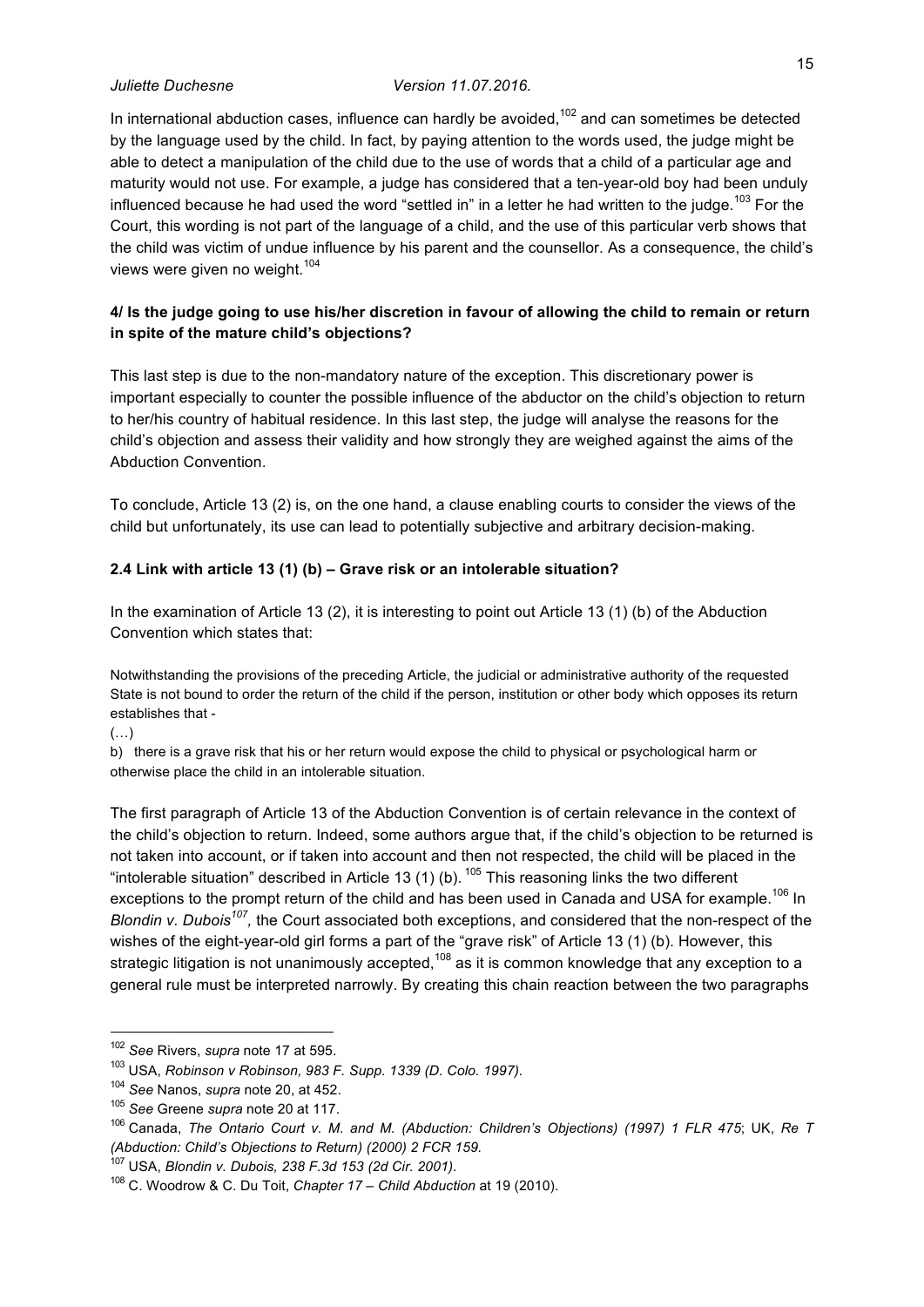of Article 13, lawyers are interpreting the child's objection clause broadly, which is against the primary aim of the Abduction Convention i.e. the prompt return of the child.

### **2.5 Final observations on the right to be heard in abduction procedures**

The child's right to be heard in abduction procedures has evolved significantly since the drafting of the Abduction Convention. This is mainly due to the multiplication of international and regional instruments enshrining this right, but also to the change of opinion towards hearing children's views, as seen earlier. Before, judges were reluctant to hear children in international abduction cases, arguing that it "comes down to inviting him or her to answer, directly or indirectly, for conduct which to start with is considered to be inappropriate by the international authorities".<sup>109</sup> Children were only heard when there was a possibility of non-return, or when the child's objection clause was raised.<sup>110</sup> It was also argued that judge did not have appropriate training to hear children $111$  and that the reliance on the social worker reports was more than adequate. Even though the situation is slowly changing, the recognition of the necessity to hear children in abduction procedures is increasing, and this trend is more than welcome as abduction situations concern the child directly and impact his/her life in the short term, medium term but also long term. The child should not be a passive actor and should be given the opportunity to give his/her feelings about the difficult situation in which he/she is finds himself/herself.

According to data of 2011, in at least 10 states which have ratified the Abduction Convention, the child is always heard, with only a few countries limiting the hearing to when article 13 (2) is raised and 24 States are making the child's hearing dependent on the circumstances.<sup>112</sup> Updated statistics are not yet available, but they could be very interesting examine. Regarding European countries, it is important to note that due to the Brussel IIa Regulation, States members of the European Union are now obliged to give an opportunity to the child to express his/her views in every abduction situation. This legislation has enabled a more widespread acceptance of the need to hear children in abduction procedures.

<sup>&</sup>lt;sup>109</sup> Hague Conference on Private International Law, 6 Judges' Newsletter at 19 (Automn 2003).

<sup>110</sup> *Ibidem* at 19 and 27.

<sup>111</sup> *Ibidem* at 24.

<sup>&</sup>lt;sup>112</sup> Hague Conference on Private International Law, Conclusions and Recommendations of the Sixth Meeting of the Special Commission on the practical operation of the 1980 Hague Child Abduction Convention and the 1996 Hague Child Protection Convention at 42 (1-10 June 2011).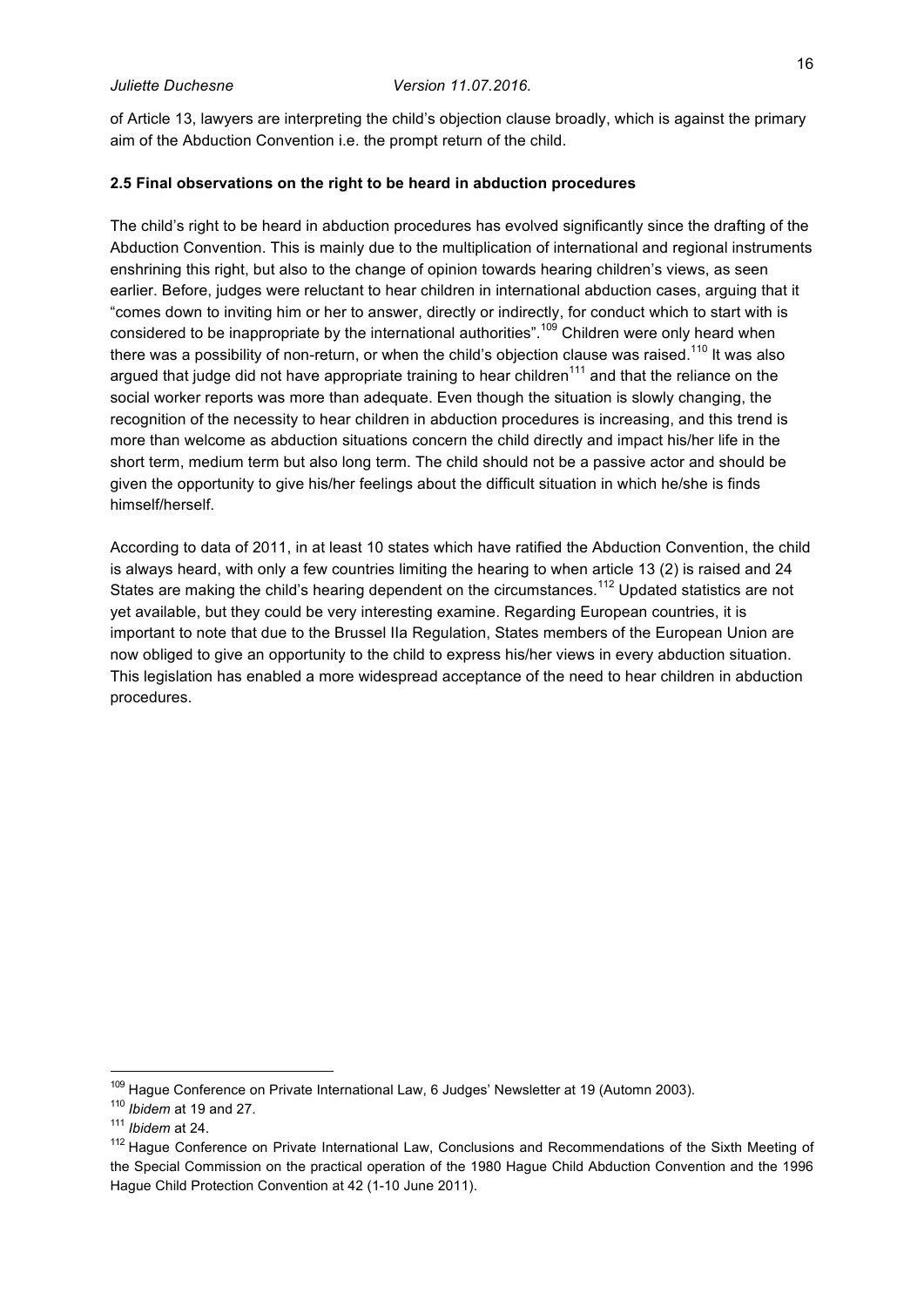## **3. The United States of America and the children's right to be heard**

*"Individually and collectively all children have the right to express themselves as independent social beings, to have their own laughter as well as sorrow, to play, imagine and explore in their own way, to themselves get to understand their bodies, minds and emotions, and above all to learn as they grow how they should conduct themselves and make choices in the wide social and moral world of adulthood"<sup>113</sup>*

In the United States of America, an average of 11 000 American children are living abroad as victims of international abduction.<sup>114</sup> As said before, the USA did not ratify the UNCRC despite having played a pivotal role in the drafting process.<sup>115</sup> The various reasons for this will be analysed in the first part of this section (3.1.). Regarding regional instruments, the U.S. did not ratify the American Convention on Human Rights, and even if this Convention is not children's specific, it contains some references which justify a rapid comment (3.2.). The third section of this chapter will analyse American provisions related to children with a special focus on legal representation and participation (3.3.), and this analysis will be followed by a detailed study of the right to be heard in international abduction cases (3.4.1.) with a special focus on Article 13(2) and its use by American judges (3.4.2).

#### **3.1. The US and the UNCRC**

The Clinton Administration signed the UNCRC in 1995 on the occasion of the death of James Grant, the director of UNICEF,<sup>116</sup> but did not submit it for ratification.<sup>117</sup> This non-ratification has been described by President Barack Obama as embarrassing.<sup>118</sup> However, due to Article 18 of the Vienna Convention on Law and Treaties, the country, by signing the UNCRC, engaged itself to respect the spirit and the soul of the Convention. This negative obligation is part of the customary law and is referred to as the "interim obligation" between the signature of a treaty and its ratification by the State.<sup>119</sup>

Even though the next logical step would be the ratification of the UNCRC, it is, for the moment, unlikely to occur due to significant opposition of the American public opinion arguing that the Convention is a "legal equivalent of a fundamental right to rebel against their parents".<sup>120</sup> Several reason<sup>121</sup> support this hostility, and it could be argued that they reflect a problematic misunderstanding of the UNCRC. The main argument against ratification is the opinion that the UNCRC grants

 <sup>113</sup> South Africa, *S v. M (Centre for Child Law as Amicus Curiae) 2008 (3) SA 232 (CC).*

<sup>&</sup>lt;sup>114</sup> See Lesh, *supra* note 10 at 170.<br><sup>115</sup> R. G. Wilkins, A. Becker, J. Harris & D. Thayer, Why the United States Should not Ratify the Convention on *the Rights of the Child, 22 St. Louis U. Pub. L. Rev. 411 at 425 (2003); S. Kilbourne, U.S. Failure to Ratify the*  U.N. Convention on the Rights of the Child: Playing Politics with Children's Rights, 6 Transnat'l L. & Contemp. *Probs 437 at 438-440 and 456-457 (1996).* 

<sup>116</sup> *B. Dohrn, "United States – The Surprising Role of the CRC in a Non-State-Party"", in T. Liefaard & J. E. Doek (Ed.), Litigating the Rights of the Child – The UN Convention on the Rights of the Child in Domestic and International Jurisprudence 71 at 73 (2015).*

<sup>&</sup>lt;sup>117</sup> However, the US did ratify the Optional Protocol on the involvement of Children in Armed Conflict and the Optional Protocol on the Sale of Children, Child Prostitution, and Child Pornography in 2002

<sup>&</sup>lt;sup>118</sup> P. Geary, "United States: Is Obama's Win also a Victory for Children's Rights ?" Children's Rights Information *Network (Nov 7, 2008), http://www.crin/org/violence/search/closeup.asp?infoID=18874 (last accessed 4<sup>th</sup> July* 2016).

<sup>119</sup> *J. Klabbers, International Law at 47 (2013).*

<sup>120</sup> *S. Kilbourne, Placing the Convention on the Rights of the Child in an American Context, 26 Hum. Rts. 27 at 28 (1999) citing D. PHILIPS, The Legal Impact of the (sic) United Nations Convention on the Rights of the Child, (Nat'I Ass'n for Home Educ. Paeonian Springs, Va.).*

<sup>121</sup> *See* Dohrn, *supra* note 116, at 74-75. *See* Kilbourne, *supra* note 115 at 441.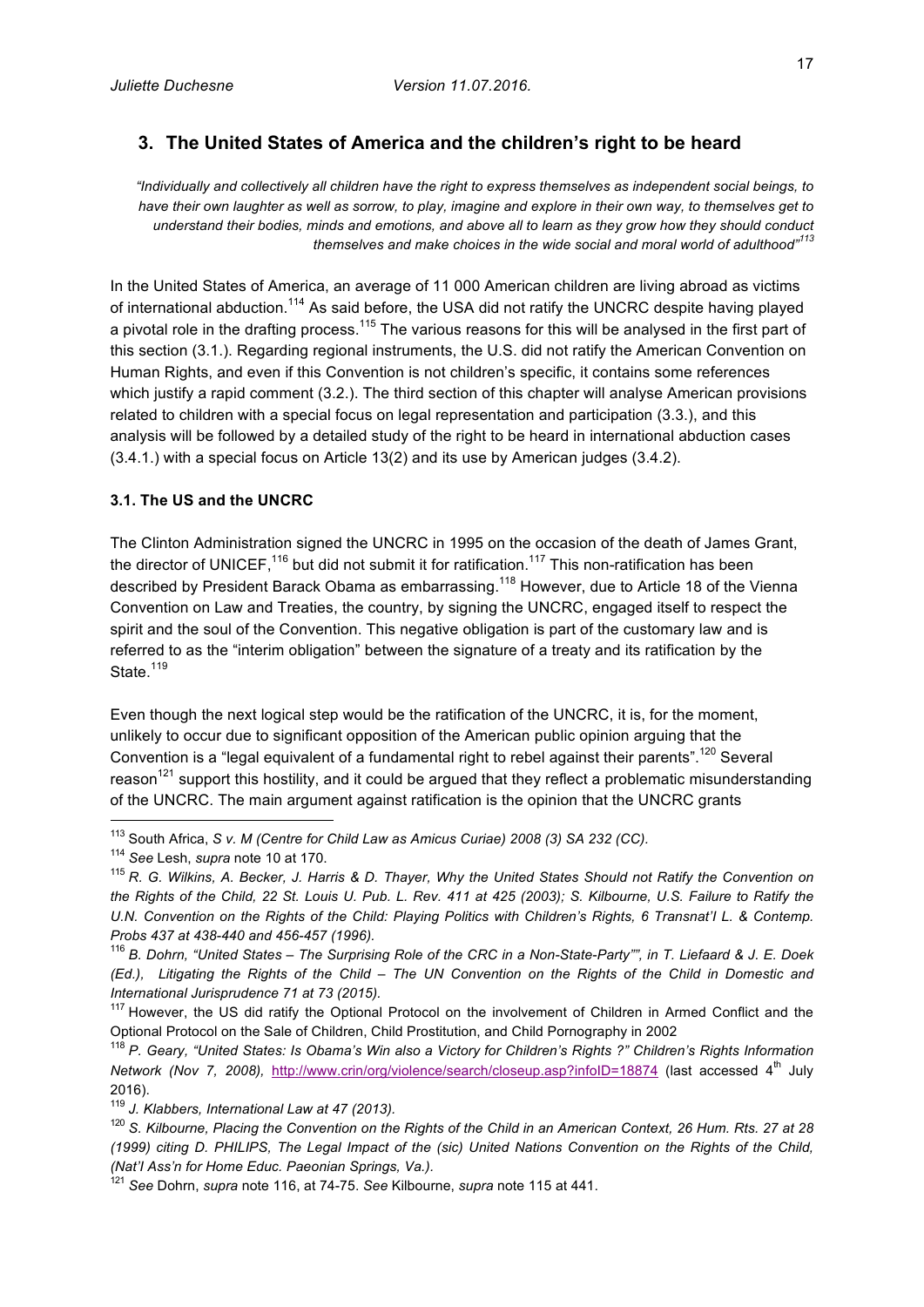excessive powers to States to interfere in families in the name of protecting children.<sup>122</sup> This state's intervention in the private family's sphere is considered as a threat to parental authority, $^{123}$  and also as an opportunity to shift parental authority for children from the family to the social worker, and finally to the State itself.<sup>124</sup> Along the same line of thinking, opponents argue that parents are in a "better" position than the state, or even an agent appointed for the child, to determine when a particular child is ready to assume new rights and corresponding responsibilities".<sup>125</sup> Moreover, it is claimed that the UNCRC considers children as equal to their parents by suppressing the latter's authoritative role<sup>126</sup> and replacing it with a guiding role.<sup>127</sup>

Several examples can be found on the "a priori" tremendous impact of the possible ratification of the UNCRC on American children. With regards to the right to privacy,<sup>128</sup> it is mainly argued that children would be able to take important medical decisions or to undergo abortion without parental consent. Moreover, the freedom of expression, thought, conscience and religion expressed in the UNCRC would enable, for example, children to change religion despite the education given by their parents.<sup>129</sup> Another important argument relates to the right to access information. Indeed, this right is misinterpreted as to allow children to access pornographic materials, and would be incompatible with American Case law. In fact, the USA Supreme Court ruled in *Ginsberg v. New York*<sup>130</sup> that a child could not access harmful materials including materials which depict nudity. This argument can be rejected by the UNCRC itself which gives rights to children unless the situation in which they are exercised are harmful and/or not in the best interests of the child.<sup>131</sup> It should also be mentioned here that some argue that children have the right to experiment with their sexuality.<sup>132</sup> The right to freedom of association also creates some fears, and more particularly, parents are afraid of seeing their children joining gangs or illegal activities and them not being able to react because their children have a right to freedom of association. Another issue is related to the prohibition laid down in the UNCRC of any form of corporal punishment, and this interdict has been reinforced by the General Comment n°13 on the right of the child to freedom from all forms of violence.<sup>133</sup> This prohibition includes spanking, a punishment which is common in the USA. Therefore, the protection from corporal punishment enshrined in the UNCRC is argued to go against the values of American parents and to step into the family's sphere<sup>134</sup> by deciding how families may punish children, precluding, therefore, parents from choosing their own way of raising their children.<sup>135</sup> Finally, Article 12 UNCRC is seen as a tool which would empower children to exercise determinative power through their views, such a capacity being in

<sup>122</sup> *See* Tobin, *supra* note 34 at 93. 123 *See* Dohrn & Kanelos, *supra* note 26 at 21.

<sup>124</sup> *See* Kilbourne, *supra* note 115, at 441.

<sup>125</sup> *B. Nauck, Implications of the United States Ratification of the United Nations Convention on the Rights of the Child: Civil Rights, the Constitution and the Family, 42 Clev. St. L. Rev. 675 at 688 (1994).*

<sup>&</sup>lt;sup>126</sup> D. Weissbrodt, Prospects for Ratification of the Convention on the Rights of the Child, 20 EMORY INT'I L. *REV 209 at 211, n.21, (2006).*

<sup>127</sup> *See* Wilkins, Becker, Harris & Thayer, *supra* note 115, at 414. 128 *Ibidem* at 423. 129 *Ibidem* at 422.

<sup>130</sup> USA, *Ginsberg v. New* York, *390 U.S. 629, 637-638 (1968); See* Wilkins, Becker, Harris & Thayer, *supra* note 115, at 420.

<sup>131</sup> *See* combination of article 13 and 19 UNCRC.

<sup>132</sup> *K. Walsh, The Sexual Rights of Children and the Age of Consent, 2nd Global Conference on Good Sex, Bad Sex: Sex Law and Ethics (2010).*

<sup>133</sup> U.N. Doc., General Comment No. 13 on the right of the child to freedom of all forms of violence, CRC/C/GC/13 (2011).

<sup>134</sup> *See* Kilbourne, *supra* note 115 at 450-451. 135 *Ibidem* at 449-450.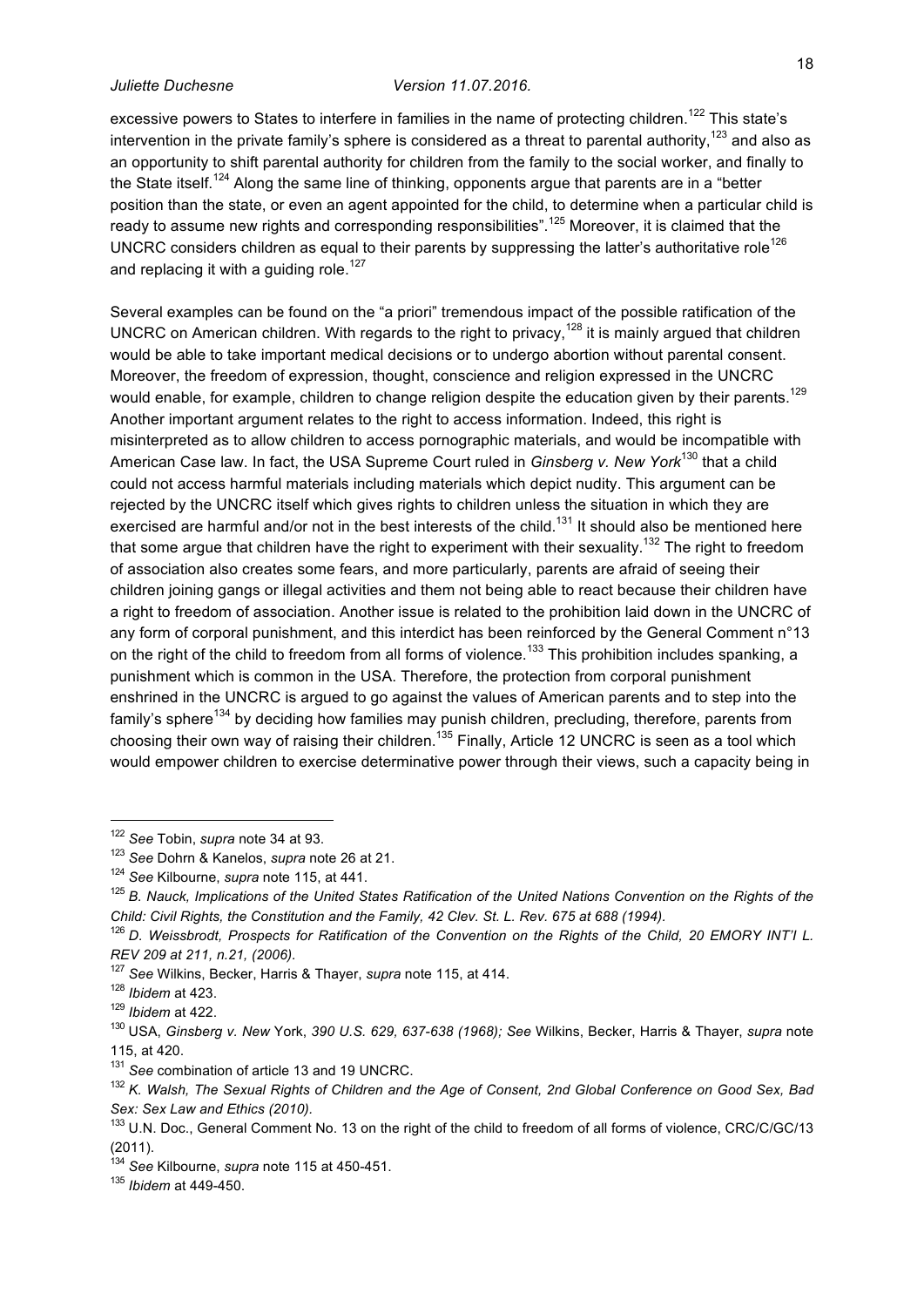contradiction with the US Constitution.<sup>136</sup> Furthermore, it is argued that the best interests of the child will no longer be determined by American citizens but rather by the United Nations, and this will undermine U.S. sovereignty.<sup>137</sup> In other words, there is a threat of the superiority of the UNCRC for the US Government and American citizens since the USA Constitution states that "all treaties (…) shall be the supreme Law of the Land".<sup>138</sup>

Those conceptions result from an incorrect reading of the UNCRC and undermine the power and recognition given by the drafters to the parents, especially through article 5 UNCRC where the parental role of guidance and direction is asserted in addition to the need to respect their duties, responsibilities and rights. All those supposed conflicts idealise adult-child relations<sup>139</sup> and consider that parents always take into account the best interests of their child in the decision-making process and know best what is in the best interests of their child. However, as it will be shown in this thesis, some conflicts such as typical custodial conflicts can put the child's interests in opposition to the parent's interests. In these situations, it is likely that parents will not be able to differentiate the two interests and their interest will override their child's one. The reliance on specific rights is not the only opposition faced, indeed, opponents argue that children do not have the capacity and the experience in life that adults have to adequately determinate the best way to make a choice.<sup>140</sup> Therefore, to:

short-circuit this process by legally granting – rather than actually teaching – autonomous capacity to children ignores the realities of education and child development to the point of abandoning children to a mere illusion of real autonomy.<sup>141</sup>

Again, this argument fails to take into consideration article 5 UNCRC: children are rights bearers on their own, but parents play a role in their capacity building. Other arguments are more orientated towards the practical implementation of the UNCRC. Two forms of legislation are drafted in the USA: State law and Federal law, each of them having their specific competence. The ratification of the UNCRC would have, as a consequence, that Federal law should have to cover issues normally at the disposal of state and local jurisdictions.<sup>142</sup> Furthermore, the UNCRC is not superior to federal law, but in case of a conflict with a state law, the Convention would prevail, $^{143}$  which is hard to accept for USA sovereignty. In a last attempt to justify their reluctance, American's opponents rely on the fact that the USA already has some laws protecting children, and that a specific convention on children's rights would be useless. It was also argued, in the first decade of the UNCRC, that it had failed to make some changes.<sup>144</sup>

To conclude on this part, as said by M. Freeman, "many of today's critics of children's rights are passionate defenders of the rights of others, notably of the rights of parents",<sup>145</sup> and even without

 <sup>136</sup> *J. Eekelaar & R. George, Children's Rights: the wider context, in J. Eekelaar & R. George, Routledge Handbook of Family Law and Policy 288 at 290 (2014).*

<sup>&</sup>lt;sup>137</sup> S. C. Baxter, The Suggestions on the Rights of the Child: Why the United Nations' Convention on the Rights of *the Child is a Twenty-Five Year Failure, 2 J. Glob. Just. & Pub. Pol'y 89 at 117 (2015).*

<sup>&</sup>lt;sup>138</sup> U.S. Const. Art. VI.<br><sup>139</sup> M. Freeman, Why It Remains Important to Take Children's Rights Seriously, 15 International Journal of *Children's Rights 5 at 11 (2007).*

<sup>&</sup>lt;sup>140</sup> K. M. Smith, The United Nations Convention on the Rights of the Child: The Sacrifice of American Children on *the Altar of Third World Activism, 38 WASHBURN L.J. 111 (1998).*

<sup>141</sup> *B. C Hafen & J. O. Hafen, Abandoning Children to their Autonomy: The United Nations Convention on the Rights of the Child, 37 HARV. Int'L L.J. 449 at 491 (1996).* 142 *See* Baxter, *supra* note 137, at 118.

<sup>143</sup> *See* Kilbourne, *supra* note 115 at 444. 144 *See* Baxter, *supra* note 137. 145 *See* Freeman, *supra* note 139, at 6.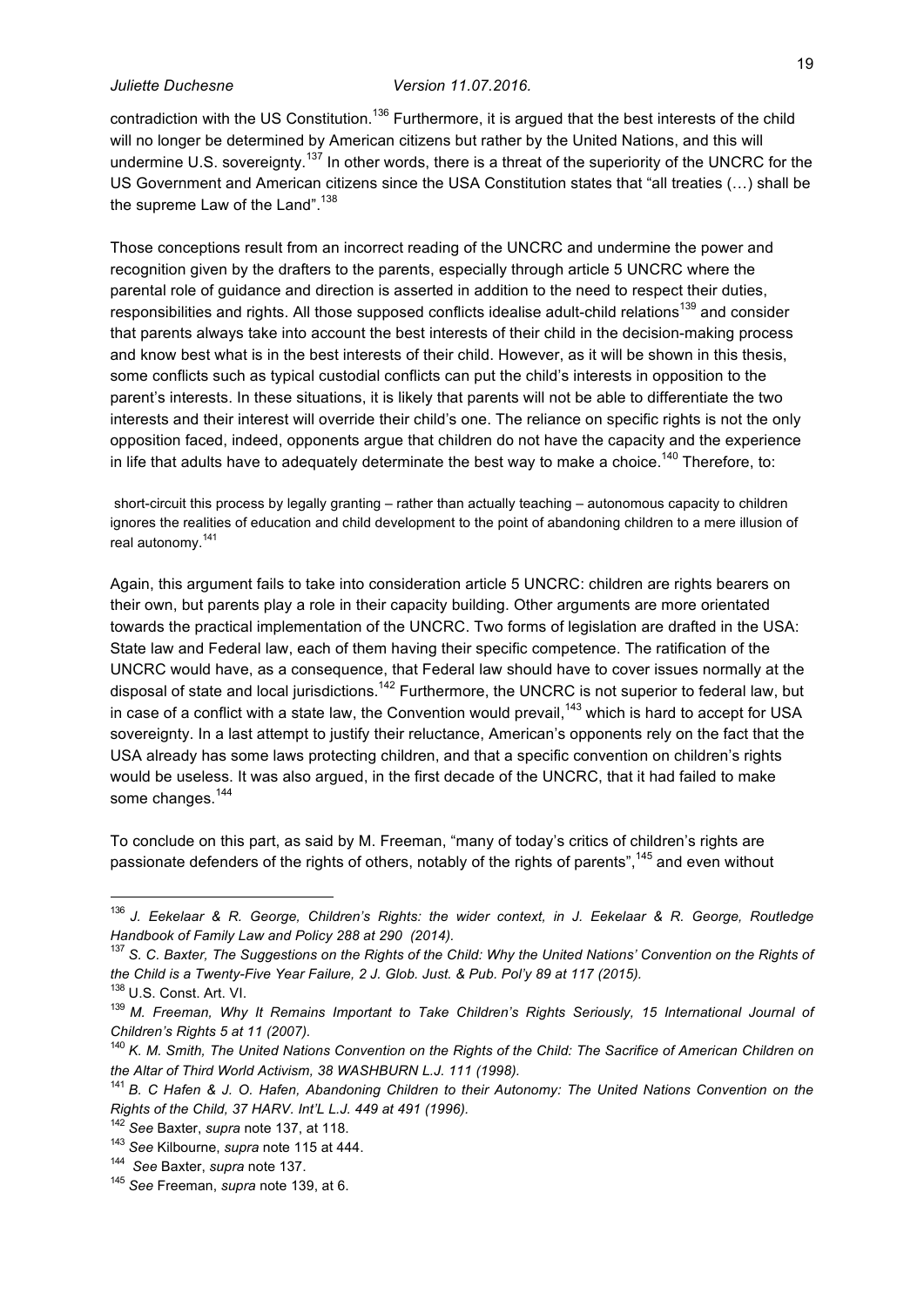ratification, the language, standards and concepts of the UNCRC are used strategically by lawyers, $^\mathrm{146}$ even though it is still hard to found claims for children's rights in the USA.<sup>147</sup>

## **3.2. The U.S. and the American Convention on Human Rights**

President Carter signed the American Convention on Human Rights<sup>148</sup> in 1977, and since then, no ratification has taken place.<sup>149</sup> Three reasons are given to advocate against this ratification: federalization<sup>150</sup>, sovereignty<sup>151</sup> and the right to life.<sup>152</sup> Regarding the last one, it is argued that the right to life as enshrined in the American Convention is not compatible with the death penalty which is allowed in 31 American states<sup>153</sup> and abortion. The examination of these various reasons is not necessitated by the aims of this study. However, the American Convention should be mentioned due to its Article 19 of this Convention which is dedicated to children's rights and states that "Every minor child has the right to the measures of protection required by his condition as a minor on the part of his family, society, and the state". Moreover, Article 17 draws attention to the need for a provision which protects children when they are confronted with the separation of their parents. Even though these provisions are phrased in a simple and brief way, they could increase children's rights protection in the U.S.

#### **3.3. Specific children's rights provisions**

### 3.3.1 The 1791 Bill of Rights

The US Constitution, namely the 1791 Bill of Rights, does not contain any reference to children as right-bearers. This absence reflects the public opinion of that time considering children as vulnerable and as dependent on adults. However, in an important case, *Planned Parenthood of Central Missouri*  v. Danforth,<sup>154</sup> the U.S. Supreme Court stated that "constitutional rights do not mature and come into being magically only when one attains the state-defined age of majority".<sup>155</sup> This statement illustrates well the fact that constitutional rights apply equally to children and adults, and that the absence of reference to children's rights in the Bill of Rights does not mean that children are not rights bearer under the Bill of Rights. Nevertheless, this big step was to an extent negated 10 years later in *Shall v. Martin* where the U.S. Supreme Court stated that children "are assumed to be subject to the control of their parents". <sup>156</sup> Thus, even though children have been recognised as rights bearers, they cannot exercise their rights due to their dependency on adults. This ruling also emphasised the fact that parents are the primary caregivers of the child, and it is only in case of parental failure to do so that the State will intervene, playing, therefore, its role of *parens patriae*. This reminder of the primordial role of parents deserves two comments. On the one hand, in this short sentence of the US Supreme

 <sup>146</sup> *See* Dorhn & Kanelos, *supra* note 26, at 23.

<sup>&</sup>lt;sup>147</sup> See Tobin, *supra* note 34 at 104.<br><sup>148</sup> Hereinafter the American Convention.<br><sup>149</sup> Nevertheless, like for the UNCRC, the signature of the American Convention entails the U.S. to not take actions which will contravene to the aims of the American Convention.

<sup>150</sup> To learn more about the federalist concerns *see J. Diab, United States Ratification of the American Convention on Human Rights, 2 Duke Journal Of Comparative & International Law 323 at 328-334 (1992).* 

<sup>&</sup>lt;sup>152</sup> F. J. Rivera Juaristi, U.S. Exceptionalism and the Strenghtening Process of the Inter-American Human Rights *System*, *20 Human Rights Brief 19-25 (2013*); To learn more about the abortion and dealth penalty issues *see* Diab, *supra* note 150 at 337-340.<br><sup>153</sup> Updated up to the 22<sup>nd</sup> of June 2016.<br><sup>154</sup> USA, *Planned Parenthood of Central Missouri v. Danforth* 428 US 52 (1976).

<sup>155</sup> *Ibidem* at 74.

<sup>156</sup> USA, *Schall v. Martin* 467 US 253 at 265 (1984).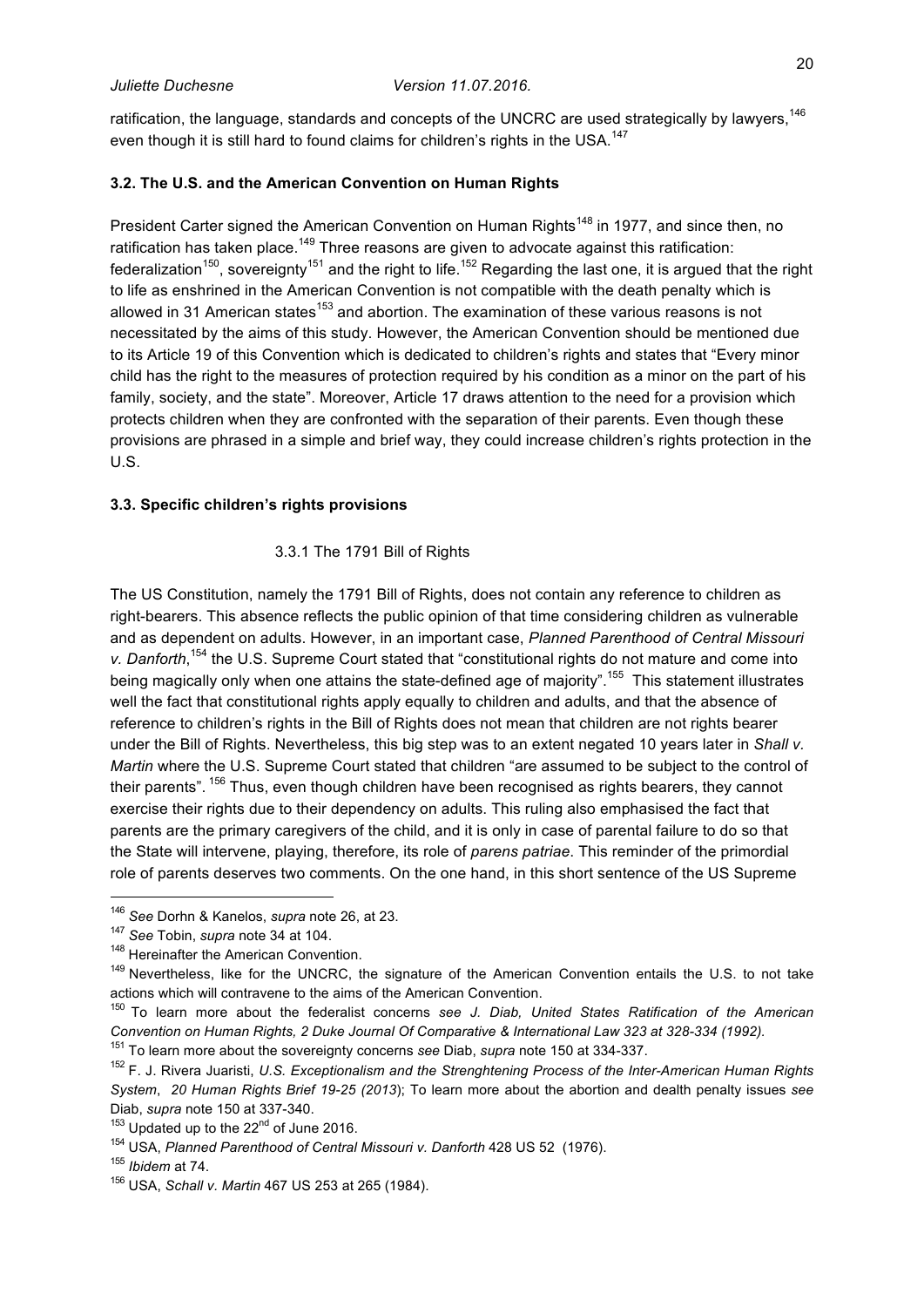Court, all the arguments against the ratification by the USA of the UNCRC are summarized. On the other hand, this statement is also along in the same line of thinking as article 5 UNCRC as explained before. This contradiction is interesting to highlight, as it shows that the main fear of Americans is addressed and protected in the UNCRC.

#### 3.3.2 Statutory Law

#### *3.3.2.1. Implementation of the Abduction Convention*

The U.S. joined the Abduction Convention within a short period of time, and the ratification took place on 31 December 1981 with the aim to combat "the detrimental emotional effects associated with transnational parental kidnapping".<sup>157</sup> This was strengthened by the drafting of the International Child Abduction Remedies Act 1988<sup>158</sup> which creates a procedural framework for the Abduction Convention in the particular context of the U.S. It does not differ from the Abduction Convention, and the two instruments require a combined reading. The American Central Authority is the Office of Citizens Consular Services in the State Department, Bureau of Consular Affairs, and had to deal, in 2008, with the highest amount of abduction cases across the world, with 598 incoming and outgoing return and access applications.<sup>159</sup> In 2014, this number had increased and 781 abduction and access cases were resolved in the USA  $160$ 

Section 11603 a) of the ICARA grants concurrent federal and state court jurisdiction over incoming cases of abduction<sup>161</sup> to facilitate the access to judicial remedies and to strengthen the protection of rights under the ICARA and thus the Abduction Convention.<sup>162</sup> However, this concurrent jurisdiction between courts has negative consequences that have been pointed out by several academics.<sup>163</sup> Indeed, as both judges of federal courts and state courts can deal with abduction cases, the probability for each of them of having an Abduction Convention case is low. Therefore, judges are not specialized in this field and do not know the particularity of the Abduction Convention, as well as the prevalent interpretation and development of it's concepts.<sup>164</sup> This lack of knowledge is recognized by the U.S. Department of State – Bureau of Consular Affairs, which sends, whenever a judge is hearing a Hague Abduction cases, a letter emphasizing important articles of the Abduction Convention, domestic law applicable to international abduction and reminding the judge that he/she must not take a decision about custody.<sup>165</sup> Due to this recognized lack of experience, decisions are not harmonised, and some divergent outcomes can be observed in the interpretation of the Abduction Convention. An example of such a divergence will be shown in the next section, as one Federal Court has excluded

<sup>&</sup>lt;sup>157</sup> Letter of Submittal from Secretary of State George P. Schultz to President Ronald Reagan (Oct. 4, 1985), *reprinted in* 51 Fed. Ref. 10,495 (1986).

<sup>&</sup>lt;sup>158</sup> International Child Abduction Remedies Act, Pub. L. No 100-300, 102 Stat. 437 (1988) (codified at 42. U.S.C. §§ 11601-11610 (1988)) Hereinafter ICARA; *See K. A. McKee, A Primer on International Parental Abduction 6 Regent J. Int'I L. 37 (2008)* at 47-49 for a commentary of this domestic act and especially on it complementarity with the Abduction Convention.

<sup>&</sup>lt;sup>159</sup> See Lowe, s*upra* note 59.<br><sup>160</sup> U.S. Department of State – Bureau of Consular Affairs, *Annual Report on International Parental Child Abduction (IPCA)* at 2 (2015). 161 *See* Lesh, *supra* note 10, at 170.

<sup>162</sup> *I. Hazzikostas, Federal Court Abstention and the Hague Child Abduction Convention, 79 N.Y.U. Law Review 421 at 444 (2004).* 

<sup>&</sup>lt;sup>163</sup> See Lesh, *supra* note 10, at 174.<br><sup>164</sup> A. Zashin, C.G. Heckman, A. M. Keating, The United States as a Refuge State for Child Abductors: Why the *United Sates' Fails to Meet Its Own Expectations Relative to the Hague Convention, 28 J. Am. Acad. Matrim. Law 1 at 19 (2015).*

<sup>165</sup> *See Annual Report on International Parental Child Abduction (IPCA) supra* note 160 at 13.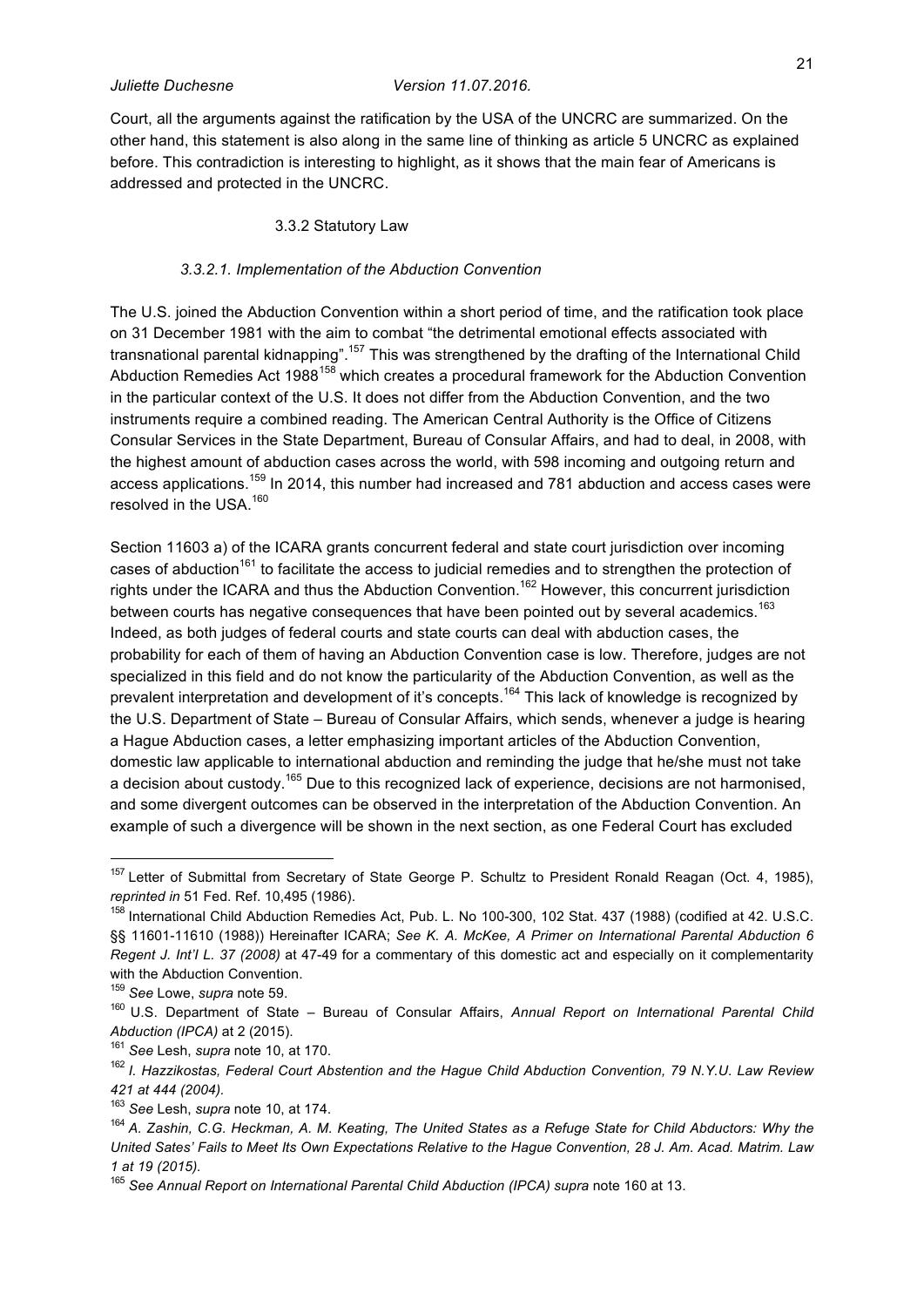children below the age of nine from raising the objections clause arguing that any child of nine or below could not have sufficient maturity to object, while the other Courts did not follow this interpretation. This concurrent jurisdiction creates cases of parallel litigation, for example when the left-behind parent files a complaint before the federal court while the abducting parent filed a custody case in the state family court. In these situations, several federal courts have made the choice to apply the doctrine of abstention<sup>166</sup> as encouraged in *Younger v. Harris*<sup>167</sup> or *Colorado River Water Conservation District v. United States.<sup>168</sup>* However, this abstention only relies on case law, and courts have a discretionary power to abstain which results in inconsistency of application.<sup>169</sup>

These consequences have led some academics to advocate for the exclusion of state courts' jurisdiction,<sup>170</sup> a centralisation that is also asked by The Hague Conference which states that countries must keep in mind that a concentration of jurisdiction within a country is preferable due to its considerable advantages such as experienced judges, mutual confidence between judges and authorities, harmonisation of interpretation and mitigation of delay.<sup>171</sup> Centralisation has been the option chosen by more than forty countries<sup>172</sup> such as Belgium, where a reform took place in 2007 to decrease the number of competent judges for Hague Abduction cases from 27 to 6.<sup>173</sup> In South Africa, section 45 (3) of the Children's Act of 2005 gives exclusive jurisdiction of the High Courts in Hague Abduction matters, therefore excluding lower courts. However, it must be emphasized that even within centralised courts, some issues of specialization can be raised where High Courts have a broad mandate of civil and criminal competencies without having one chamber specialised in family and child law. This specific issue has been overcome in 2007 in South-Africa by nominating specific judges to Abduction cases and training them especially relating to international situations.<sup>174</sup>

Besides the ICARA, the U.S President signed, in 2014, the International Child Abduction Prevention and Return Act<sup>175</sup> which aims "to return abducted children as expeditiously as possible, to prevent new abductions, and to strengthen and expand the Hague Abduction Convention worldwide".<sup>176</sup> In addition to those two federal implementing Acts, the U.S. adopted two uniform State Laws. Firstly in 1997, the Uniform Child Custody Jurisdiction and Enforcement Act<sup>177</sup> was passed to enable the enforcement of

<sup>&</sup>lt;sup>166</sup> See Lesh, *supra* note 10.<br><sup>167</sup> USA. *Younger v. Harris 401 U.S. 37 (1971*). For a better apprehension of the Younger abstention *see* Metz, *supra* note 12 and Hazzikostas, *supra* note 162 at 427-429. 168 USA, *Colorado River Water Conservation District v. United States 424 U.S. 800 (1976).* For a better

apprehension of the Colorado River Abstention see Hazzikostas, supra note 162 at 430-432.<br><sup>169</sup> See Hazzikostas, supra note 162, at 451. See USA, Tsai-Yi Yang v. Fu-Chiang Tsui (3d Cir. 2004) (accessible

on http://caselaw.lp.findlaw.com/data2/circs/3rd/034714p.pdf last accessed 7<sup>th</sup> June 2016) for a concrete application of the Younger abstention to a Hague Abduction case in which the Federal Court refused to abstain in favor of a state court; *See* McKee, *supra* note 158 at 61. 170 *See* Zashin, Heckman, Keating, *supra* note 162, at 35.

<sup>&</sup>lt;sup>171</sup> Hague Conference, Conclusion and Recommendations of the fourth Meeting of the Special Commission to Review the Operation of the Hague Convention of 25 October 1980 on the Civil Aspects of International Child Abduction (March 22-28, 2001) at para 3.1 î; *P. Lortie, Overview, The Judges' Newsletter on International Protection – Vol. XX/Summer-Autumn 2013 at 1.*

<sup>&</sup>lt;sup>172</sup> See Lortie, *supra* note 171 at 1.<br><sup>173</sup> See article 1322*bis* of the Belgian Judiciary Code ; *M. De Hemptinne, Concentration of Jurisdiction under the Hague Convention of 25 October 1980 on the Civil Aspects of International Child Abduction: Belgium,The Judges' Newsletter on International Protection – Vol. XX/Summer-Autumn 2013 at 5-6.*

<sup>174</sup> B. Van Heerden, *Concentration of Jurisdiction under the Hague Convention of 25 October 1980 on the Civil Aspects of International Child Abduction: South-Africa*, The Judges' Newsletter on International Protection – Vol. XX/Summer-Autumn 2013 at 23-24.

<sup>&</sup>lt;sup>175</sup> Hereinafter ICAPRA.

<sup>&</sup>lt;sup>176</sup> https://travel.state.gov/content/childabduction/en/legal/law-and-regulations.html (last accessed 6th June 2016).<br><sup>177</sup> Hereinafter UCCJEA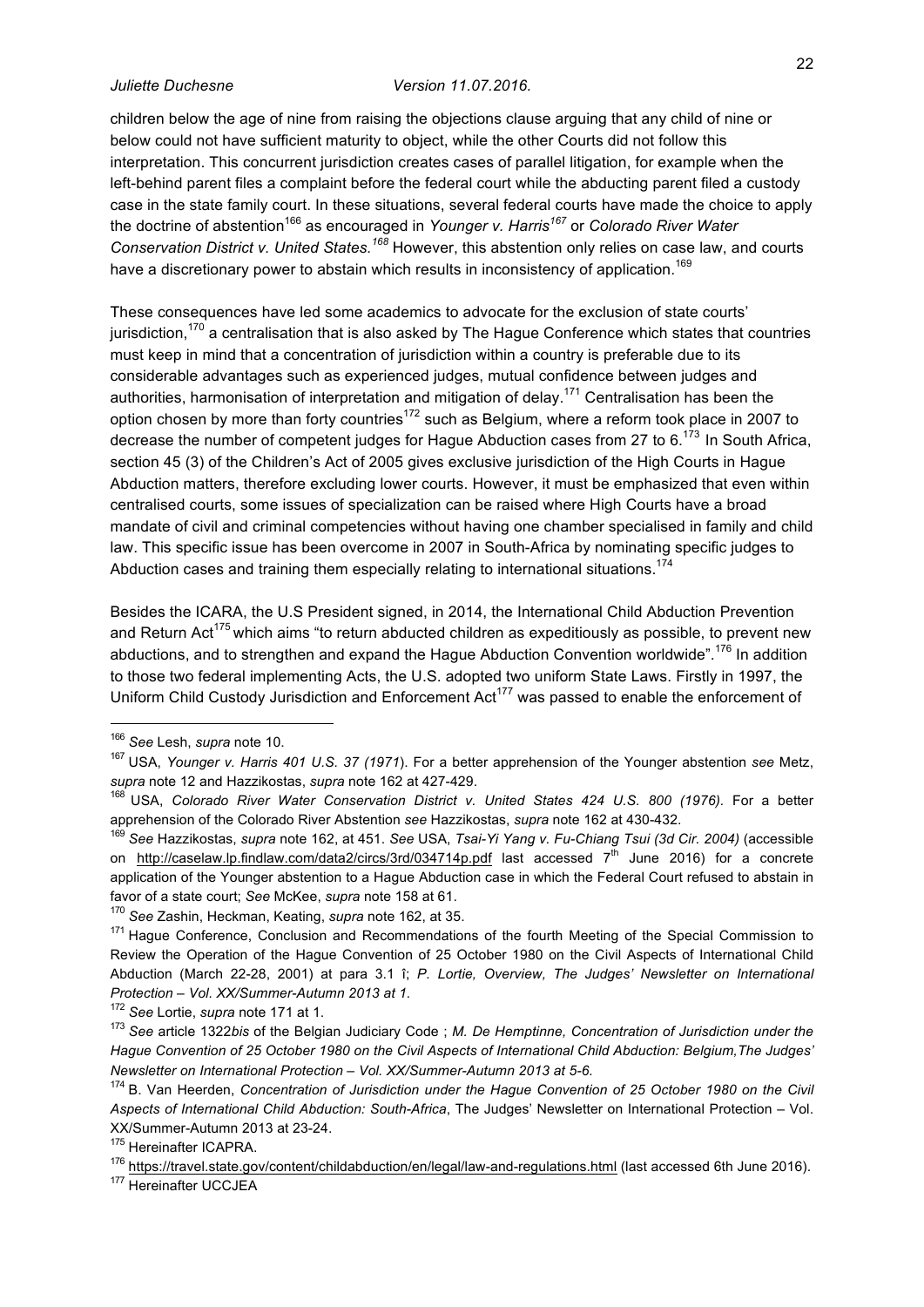child custody and visitation determinations made in a foreign country. Secondly, in 2006, the Uniform Child Abduction Prevention Act<sup>178</sup> was passed to increase the prevention of child's abduction by identifying risk factors such as the request for a passport or buying a ticket abroad.<sup>179</sup> This instrument must not be seen as "trumping existing legislation",<sup>180</sup> but more as a complement to them, addressing a field which was not yet covered.

#### *3.3.2.2. Children's Participation in the US*

The U.S Law offers little guidance on children's participation. Nevertheless, in 2006, the Congress passed the Child and Family Services Improvement Act which asks for:

procedural safeguards to be put in place to assure that in any permanency hearing held with respect to the child, including any hearing regarding the transition of the child from foster care to independent living, the court or administrative body conducting the hearing consults, in an age-appropriate manner, with the child regarding the proposed permanency or transition plan for the child.<sup>181</sup>

This requirement is also strengthened by the American Bar Association Custody Standards,<sup>182</sup> in which the necessity to give children an opportunity to be heard in custody proceedings is highlighted.<sup>183</sup> Every decision to organize a meeting between the judge and the child should be adequately thought through, and the possible harmful consequences of this direct hearing or testimony should be balanced<sup>184</sup> with the benefits of such a discussion.<sup>185</sup> In these cases where the child will attend and participate in Court, the attorney is asked to adequately prepare the child for his/her hearing or testimony with the judge.<sup>186</sup> This function includes:

to prepare the child, familiarizing the child with the places, people, procedures, and questioning that the child will be exposed to; and seek to minimize any harm to the child from the process.<sup>187</sup>

This particular reliance on the attorney is risky, as the child's preparation is dependent on the quality of training offered to the attorney. Therefore, if the lawyers did not receive adequate training on the information to give to the child before the hearing, the child will not be well-prepared and could be negatively impacted by his/her experience in Court.

The National Council of Juvenile and Family Court Judges highlights six different ways of enabling a child to participate and there is no guidance on when to use which possibility, and judges have a discretionary power in this choice:<sup>188</sup>

 <sup>178</sup> Hereinafter UCAPA

<sup>179</sup> *B. Sherer, Comment, The Maturation of International Child Abduction Law: From the Hague Convention to the Uniform Child Abduction Prevention Act, 26 J. Am. Acad. Matrimonial Law. 137 at 157 (2013-2014).* 

<sup>&</sup>lt;sup>180</sup> Ibidem at 151.<br><sup>181</sup> §675 (5) (C)<br><sup>182</sup> American Bar Association, Standards of Practice for Lawyers Representing Children in Custody Cases (2003) Hereinafter the ABA Custody Standards.

<sup>&</sup>lt;sup>183</sup> ABA Custody Standards at 20.<br><sup>184</sup> See USA, *Kufner v. Kufner*, *519 F.3d 33 (1st Cir. 2008)* where an expert stated that the child's hearing would be too harmful.

 $^{185}$  ABA Custody Standards at 14.<br><sup>186</sup> Some guidances on how to prepare can be found on the website of the Children's Bureau express with short articles on "Interviewing the Child and Preparing for Court" https://cbexpress.acf.hhs.gov/index.cfm?event=website.viewArticles&issueid=54&articleid=830 and "Preparing Kids for Court" https://cbexpress.acf.hhs.gov/index.cfm?event=website.viewArticles&issueid=21&articleid=322 (last accessed 7th June 2016)

<sup>187</sup> ABA Custody Standards at 6.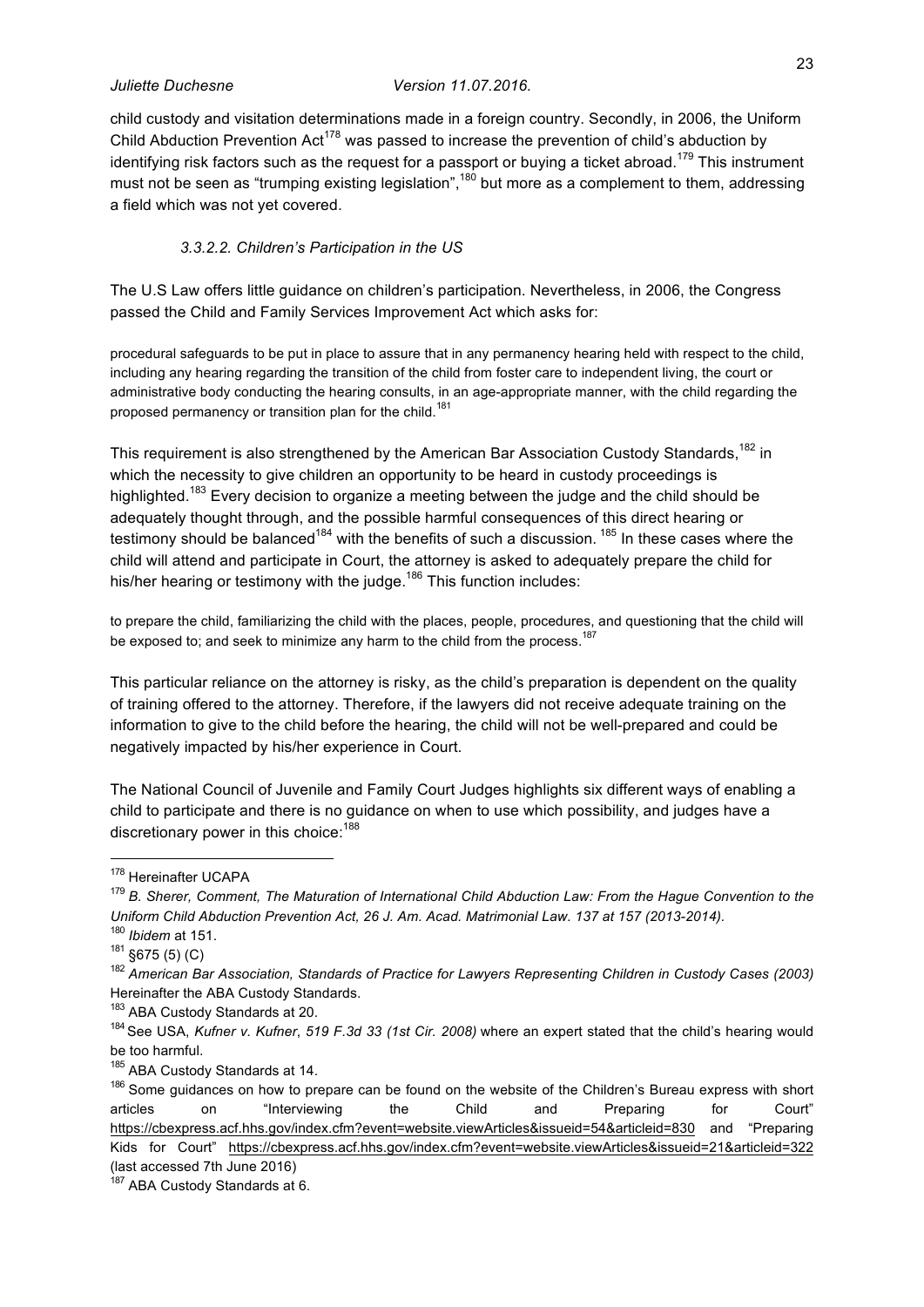- the child's complete participation to the procedure;
- the child's participation when the parent/guardian is temporarily excluded;
- the child's attendance of a portion of the hearing;
- the child's hearing in chambers;
- the child's hearing through the use of video technology or letters and hearsay statements.

Specific state legislation can be found, and different criteria are used to determine the child's opportunity to participate. States such as Kansas, New Mexico or Virginia use the age of the child as criteria, whereas Minnesota, Florida, California and Pennsylvania use various criteria such as the best interests of the child. In Florida for example, the child can be present unless the judge considers that his/her attendance is against his/her best interest<sup>189</sup> whereas in Kansas,<sup>190</sup> children of fourteen years old and above can participate if they ask to and in Minnesota, all children have the right to participate in all proceedings without any age limit. However, most states do not have legislation on children's participation in court and leave this issue to the judge.<sup>191</sup> This discretion is problematic as it results giving huge powers to the judge on the children's participation rights. Indeed, allowing a child to be heard entails a subjective and personal judgment by the judge, and results in a non-harmonised right across the U.S.: a child could be allowed to be heard by one judge but the same child, in front of another judge in a different state, could be denied this right.

### *3.3.2.4. Children's Legal representation in the U.S.*

There is, in the U.S., a growing consensus that children must be represented in high conflict cases, and an international abduction is obviously such a case.<sup>192</sup> To enable this representation to be done, the ABA drafted several standards for lawyers who will have to represent children. These guidelines are field specific and cover representation of children in custody cases<sup>193</sup> and representation of children in abuse and neglect cases.<sup>194</sup>

Before analysing these guidelines, it should be mentioned that the ABA Custody Standards makes a distinction between two types of lawyers: the child's attorney and the best interests attorney. While the first one "provides independent legal counsel for a child", the second one is entitled to provide "independent legal services for the purpose of protecting a child's best interests, without being bound by the child's directives or objectives",<sup>195</sup> a lawyer being one of them and not both of them. This separation of the roles is interesting as it reflects the assumption that a lawyer cannot defend at the same time the child's views and the child's best interests. For some lawyers, it can be argued that those two points of views are not so divergent, and can be merged in cases of very young children. This last perception wrongfully departs from the opinion that even younger children can express their views not in a verbal way but through paintings, body movements and facial expressions. This opinion cannot be found in the ABA Custody Standards in which the importance of taking non-verbal behaviour into account is born in mind especially for young children.<sup>196</sup>

 <sup>188</sup> National Council of Juvenile and Family Court, *Seen, Heard and Engaged: Children in Dependency Court Hearings* (2012) at 13-14.

<sup>189</sup> Fla. R. Juv. Pro. 8.255(b) (2005).

<sup>&</sup>lt;sup>190</sup> Kan. Stat. Ann. §38-2247(a) (2006).<br><sup>191</sup> See Seen, Heard and Engaged: Children in Dependency Court Hearings, supra note 188 at 5.<br><sup>192</sup> See Elrod, supra note 14 at 670-671.<br><sup>193</sup> ABA Custody Standards.<br><sup>194</sup> America *Cases (1996).*

 $195$  ABA Custody Standards at 2.<br> $196$  ABA Custody Standards at 4.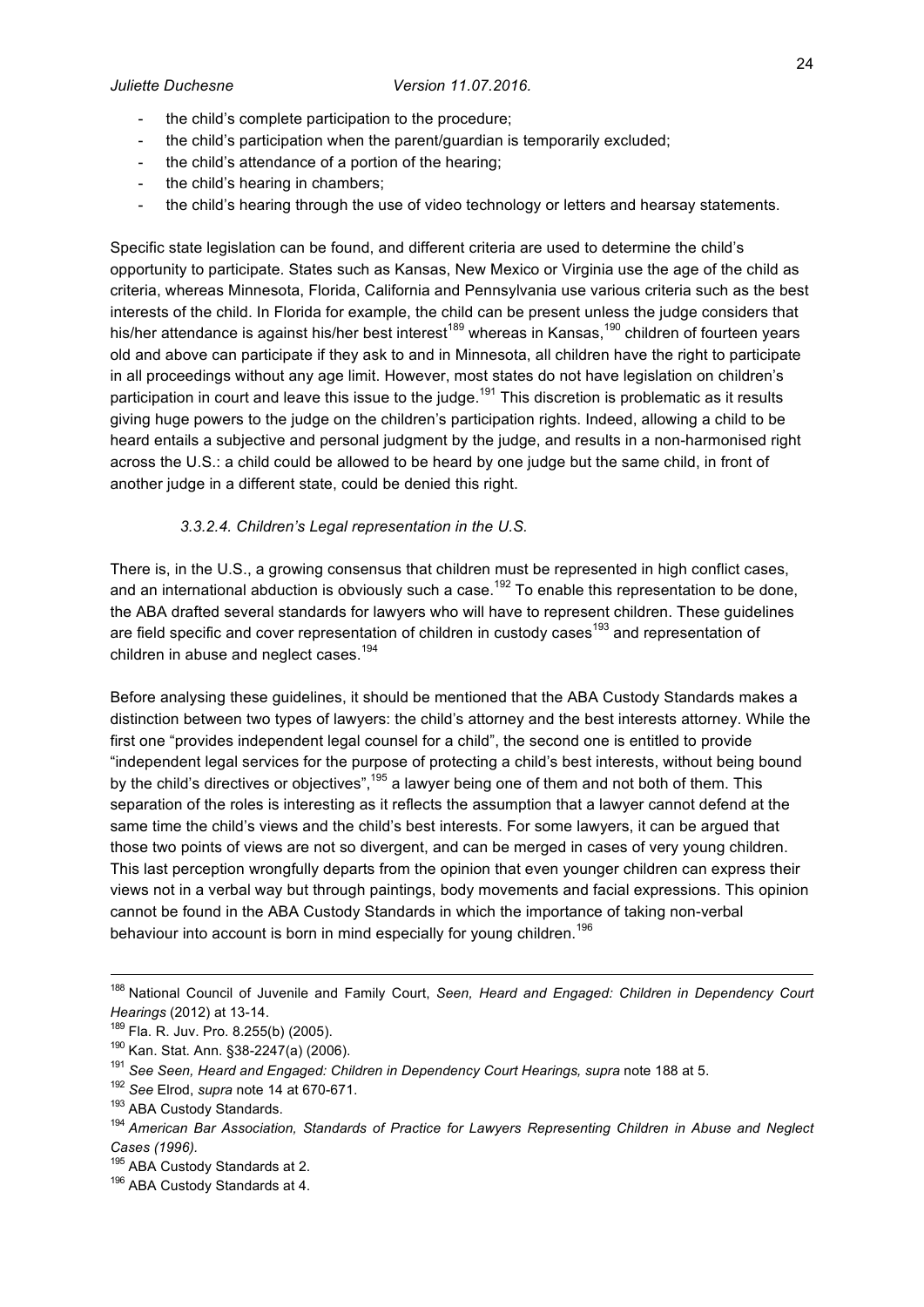The ABA Custody Standards deal with several relevant factors for our study including the lawyer's duty in the exercise of their representation role. The guidelines also recall that the main reasons for the appointment of a lawyer are to ensure the child's views are given a proper weight, but also to protect the child against collateral damage. Firstly, the importance for the child to understand the proceedings, the court system but also the lawyer's responsibilities, is highlighted. Indeed, this requirement is in line with children's right to participation, as a child cannot give his/her opinion without being well-informed. While types of lawyers need to hear the child on his/her views on the ongoing proceedings, the difference lies in the use of these views. On the one hand, the child's attorney will need to defend the child's opinion, as a lawyer defends his/her client. On the other hand, the best interests attorney will add this child's views to other elements to determine the best interests of the child. In other words, while in the first situation, the child's views will be determinative, in the second situation, it will be balanced against other considerations and the lawyer will decide which weight to give to the expressed views.<sup>197</sup> Lawyers are asked to meet the child, to establish and maintain a relationship between themselves and the child, as it is recognised as the foundation of representation. Only through this meeting they will be able to correctly understand the child's circumstances.

Secondly, the collaboration between lawyers and other professionals such as social workers and psychologists is seen as fruitful by helping to ascertain the child's developmental abilities, the child's wishes and to facilitate communication. It is important to keep in mind here that the reliance on other professionals in helping to determine the child's views could negatively impact these views by diluting their content.<sup>198</sup> Thirdly, the lawyer must also prepare the child for the eventuality that his/her views will not been followed by the judge.<sup>199</sup> This duty is very important and relevant in international abduction cases as judges can easily consider that the child's views can be overlooked because the child has not reached a sufficient level of maturity to have an overall understanding of the conflict situation and its related procedure. Fourthly, regarding the best interests attorney, the determination of the child's best interests must be done by the gathering and weighing of evidence, and some determinative factors should be, in principle, specified in a state's statutes.<sup>200</sup> The American Bar Association does not mention any specific component of the child's best interests, and leaves discretion to states to do their own appreciation and list of elements. For young children between 0-5, the attorney usually meets the child in his/her family context and plays the role of an observer. Indeed, looking at the manner in which the relationship between the parents and the child works can be very instructive.<sup>201</sup> Little details such as the fact that the child wears adequate clothes for the weather situation, or if the parents bring food or books for the child at the court are good elements to see how the family members respond to each other and what the place of the child in the family is. This observation will enable the attorney to see how the child reacts to his/her family, and this behaviour can be considered as the infant's voice.

Fifth, the attorney's appointment should occur as soon as practicable, and the ABA Custody Standards distinguish mandatory appointment from discretionary appointment. A lawyer must be appointed when it is mandated by state law and in accordance with the ABA Standards of Practice for Representing a Child in Abuse and Neglect Cases. *A contrario*, the Court has a discretionary power to appoint a lawyer to represent the child but the ABA Custody Standards listed a variety of situations in which such an appointment is desirable. Among others, reference can be found to "past or present

 <sup>197</sup> *Ibidem* at 16.

<sup>198</sup> *M. Henaghan, What Does a Child's Right to be Heard in Legal Proceedings Really Mean? ABA Custody Standards Do not Go Far Enough, 42 FAM. L. Q. 117 at 119 (2008).* 199 ABA Custody Standards at 7 ; *See Seen, Heard and Engaged: Children in Dependency Court Hearings*, *supra* 

note 188 at 10.

<sup>&</sup>lt;sup>200</sup> ABA Custody Standards at 18.

<sup>&</sup>lt;sup>201</sup> See Seen, Heard and Engaged: Children in Dependency Court Hearings, supra note 188 at 8.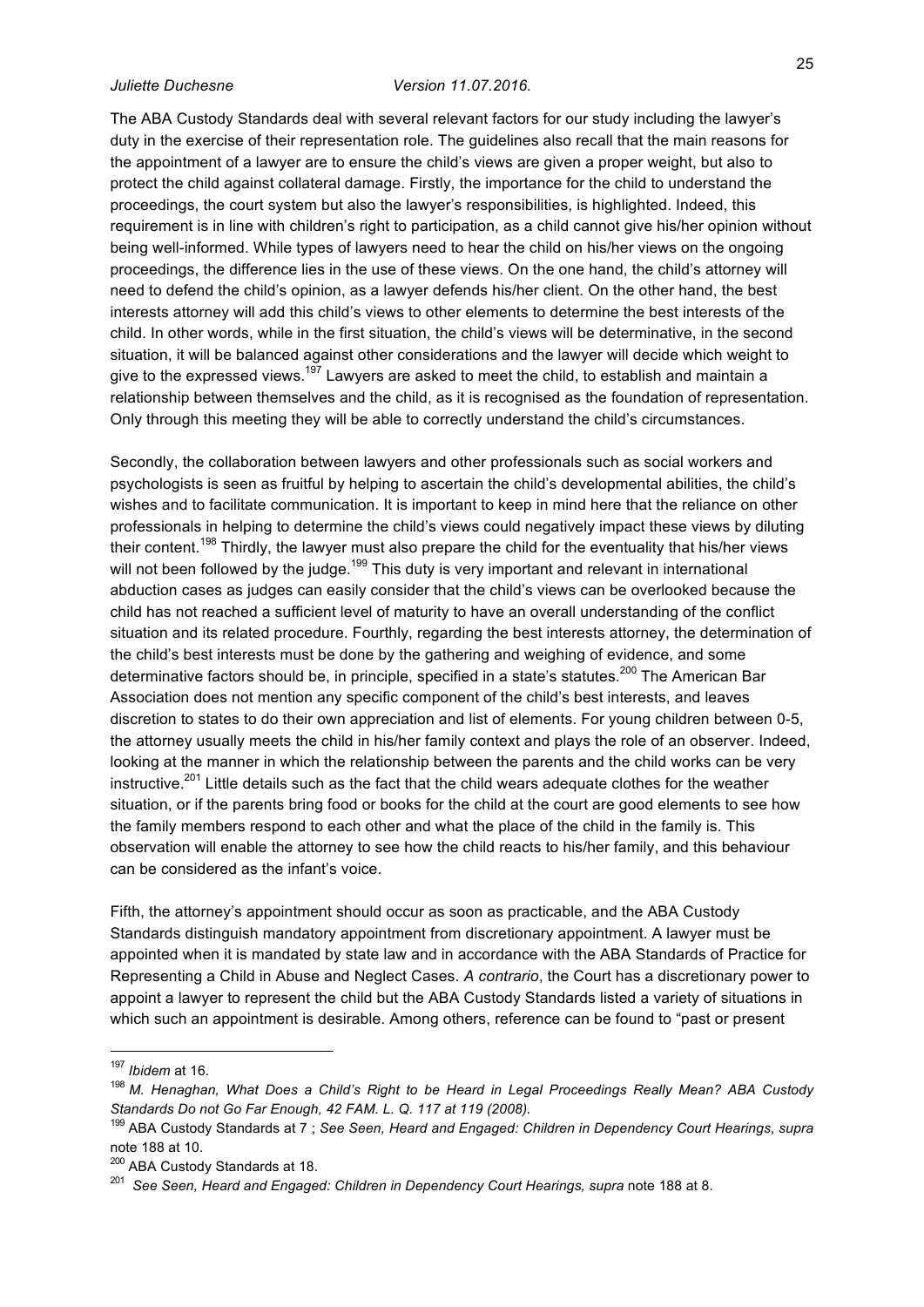child abduction or risk of future abduction".<sup>202</sup> Therefore, in the US, children facing abduction are more likely to be represented in courts and thus to have their right of participation respected. Finally, the guidelines emphasise that lawyers should be trained in a multidisciplinary way to allow them to have a constructive dialogue with the child.<sup>203</sup>

Regarding specific state practices, two states will be briefly touched upon: New York and Kansas.<sup>204</sup> Firstly, in the State of New York, children are legally represented in every welfare case. The attorney is appointed the day the petition is filed in court. For children of seven years old and above, the lawyer is supposed to directly advocate the children's views. This age limitation is, however, flexible to allow some younger child's views to be given more weight if they have sufficient maturity. The establishment of this limit aims to prevent the underestimation of children's capacity by lawyers and to increase children's participation. In each case of representation, an independent investigation is carried out to have a better understanding of the child's context, in accordance with the ABA Custody Standards. This is done through a meeting with the child which is considered as really important by lawyers to help formulate their client's needs. Other stakeholders such as school staff, social workers and other service providers are helpful in this process as they have been usually in contact with the family. New York's attorneys receive a lot of training regarding child's representation, are trained in interviewing the child, assessing the development of the child, identifying red flags and asking relevant questions in a child-friendly manner. Secondly, in Kansas, children's legal representation is mandatory only during cases of neglect. The determination of the children's legal interests is based on an analysis of the child's best interest through an independent investigation when the child's can express his/her views. The investigation relies on several sources such as medical records, reports of the foster family, police reports and visitation reports from social workers. Those various documents show what the child is thinking and enables the attorney to build the child's legal interests with the information gathered and the child's needs.

To conclude this part, it is interesting to note that for the ABA Custody Standards, children's views are separated from their needs, as children do not have the capacity to determine their own needs. This perception well reflects the paternalistic approach of Americans; however, the possibility for the child to have his/her own attorney and thus to be able to participate in court should not be underestimated.

#### **3.4. Case Law analysis**

This part will be dedicated to the analysis of case law specific to abduction procedures. In the first part, the children's right to be heard will be analysed in a general way, trying to assess when and how children can participate in abduction procedures. In the second part, the analysis will cover the specific situation of Article 13(2) and the child's objection clause, as this provision directly provides a way for the child to influence whether the judge will order the return or not.

#### 3.4.1 Participation for Hague Abduction cases

In the U.S., most abduction cases are heard by federal judges, unless the court decides to abstain in favour of a state court, a possibility that has been described earlier. Due to their range of competencies, federal judges only deal rarely with custody and protection cases, and therefore, are

 $^{202}$  ABA Custody Standards at 20.<br> $^{203}$  *lbidem* at 23-24.

<sup>&</sup>lt;sup>204</sup> This choice is due to the hearing of a roundtable "Representing Very Young Children: What does Zealours Advocacy Look Like?" accessible on http://www.americanbar.org/groups/litigation/resources/roundtables.html (last accessed  $6<sup>th</sup>$  June 2016).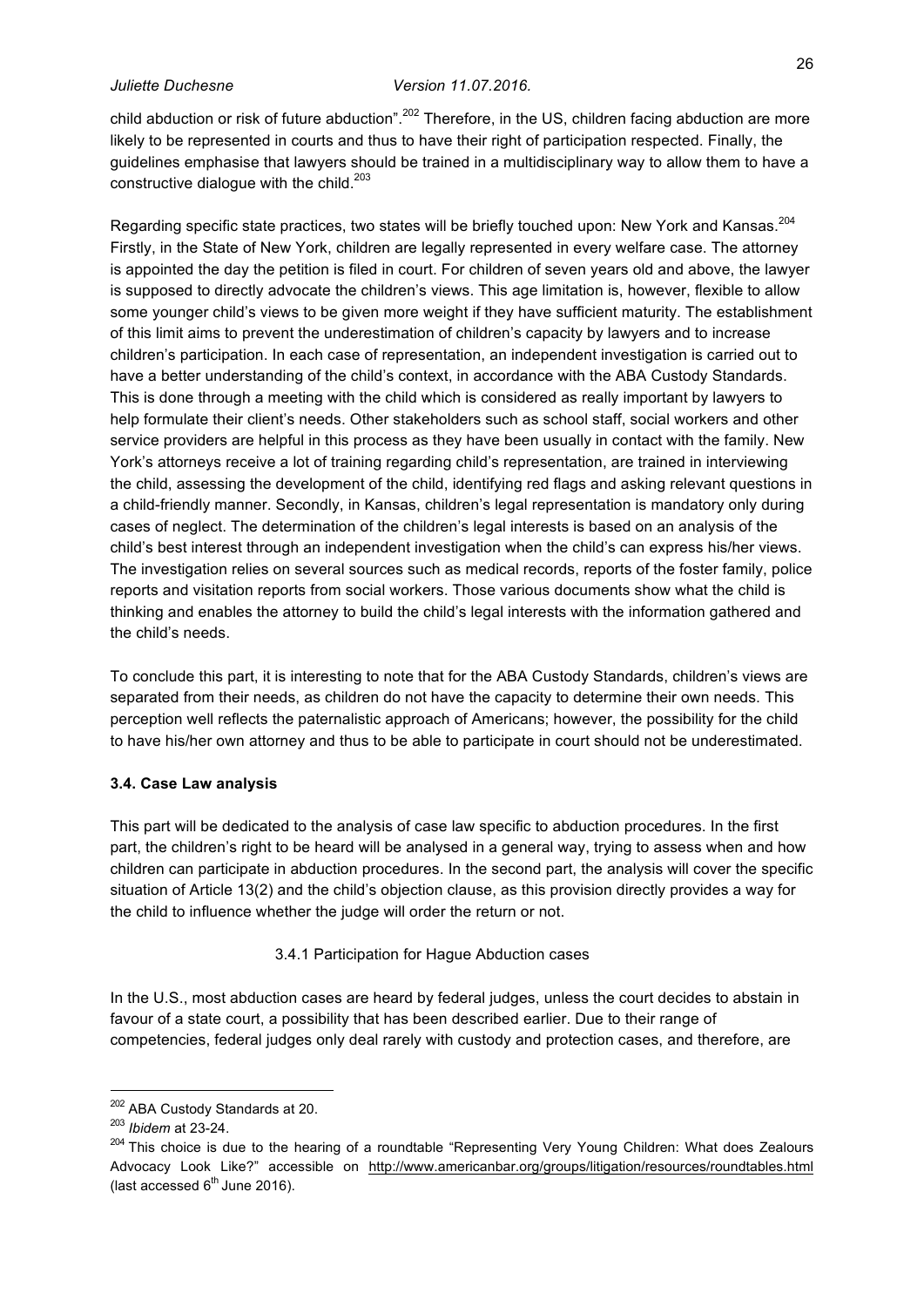not used to hearing children,<sup>205</sup> this approach being reinforced by the non-ratification of the UNCRC. For these reasons, the best way to ensure that children's voices are heard in abduction procedures is to appoint a lawyer who will represent the child's perspective. Indeed, this method has been argued by several academics due to the particular nature of abduction cases which are recognised as high conflict cases.<sup>206</sup> However, as it has been detailed before, it is likely that the lawyer will distinguish the child's voice and the child's needs, arguing mostly what he/she thinks is in the best interest of the child rather than the child's wishes. In these cases, the best interests attorney should request the appointment of a child's attorney. This scenario is allowed by the ABA Custody Standards, however, it seems that this duplication of lawyers will rarely be understood by the child as two different persons with whom he/she has met, arguing in two different directions.

In addition to this obstacle, judges are usually reluctant to hear children in Hague Abduction cases as it would, in their opinion, run against the Abduction's Convention aims.<sup>207</sup> This argument relies on Article 12 (a) of the Abduction Convention which states that "the judicial or administrative authorities of Contracting States shall act expeditiously in proceedings for the return of children". One could argue against this interpretation that it does not take into account the preamble of the Abduction Convention considering the interests of children of paramount importance in matters relating to custody. Indeed, by denying a child the possibility to express his/her views, the judge fails to consider the case as a whole and does not take into account all the parties involved, but rather applies in a strict administrative way the Abduction Convention. By hearing the child, the judge can have further information on the whereabouts of the abduction, and arguably can better understand the situation, even when Article 13 (2) is not raised.<sup>208</sup> Finally, even when the child cannot influence the outcome, participating in a hearing will enable him/her to better accept the eventual decision.

3.4.2 Article 13(2)

Article 13 (2) is generally dismissed, often on the basis that the child does not object but expresses a preference, or simply because he/she has not reached an age and level of maturity sufficient for his/her views to be taken into account. Indeed, U.S. Courts generally deny the exception and do not recognize it,<sup>209</sup> applying a very strict interpretation.<sup>210</sup> This even leads some to argue that "in the U.S., analysis under the child's objection exception is fairly straightforward – for the most part, it does not exist".<sup>211</sup> However, Article 13(2) must be treated as a real and stand-alone exception, and can be the sole reason justifying the non-return of the child.<sup>212</sup> Nevertheless, in these situations, Courts apply a stricter standard in considering a child's wishes as it is not part of a broader analysis. Due to this trend, it is hard to find a decision ordering the non-return of the child on the sole basis of his/her objection to it, and it is much easier to discuss in cases where the child's wishes have not been respected.

In the U.S., by raising the child's objection clause, the party opposing the child's return must prove by a preponderance of the evidence that the child meets the requirements of Article 13(2) of the

 <sup>205</sup> *See* Elrod, *supra* note 14.

<sup>206</sup> *See* Elrod, *supra* note 14; *M. H. Weiner, Intolerable Situations and Counsel for Children: Following Switzerland's Example in Hague Abduction Cases, 58 Am. U. L. Rev. 335 at 382-383 (2008)*; *E. Sthoeger, International Child Abduction and Children's Rights: Two Means to the Same End, 32 Mich. J. Int'L. 511 at 528- 529 (2010-2011).*

<sup>&</sup>lt;sup>208</sup> See Sthoeger, *supra* note 206 at 541.<br><sup>209</sup> See Greene, *supra* note 20, at 125-126.<br><sup>210</sup> See arguments for a liberal interpretation of the exception in Greene, *supra* note 20, at 142-153.

<sup>211</sup> *Ibidem* at 117. 212 USA, *Blondin v. Dubois*, *189 F.3d 240, 247 (2d Cir.1999).*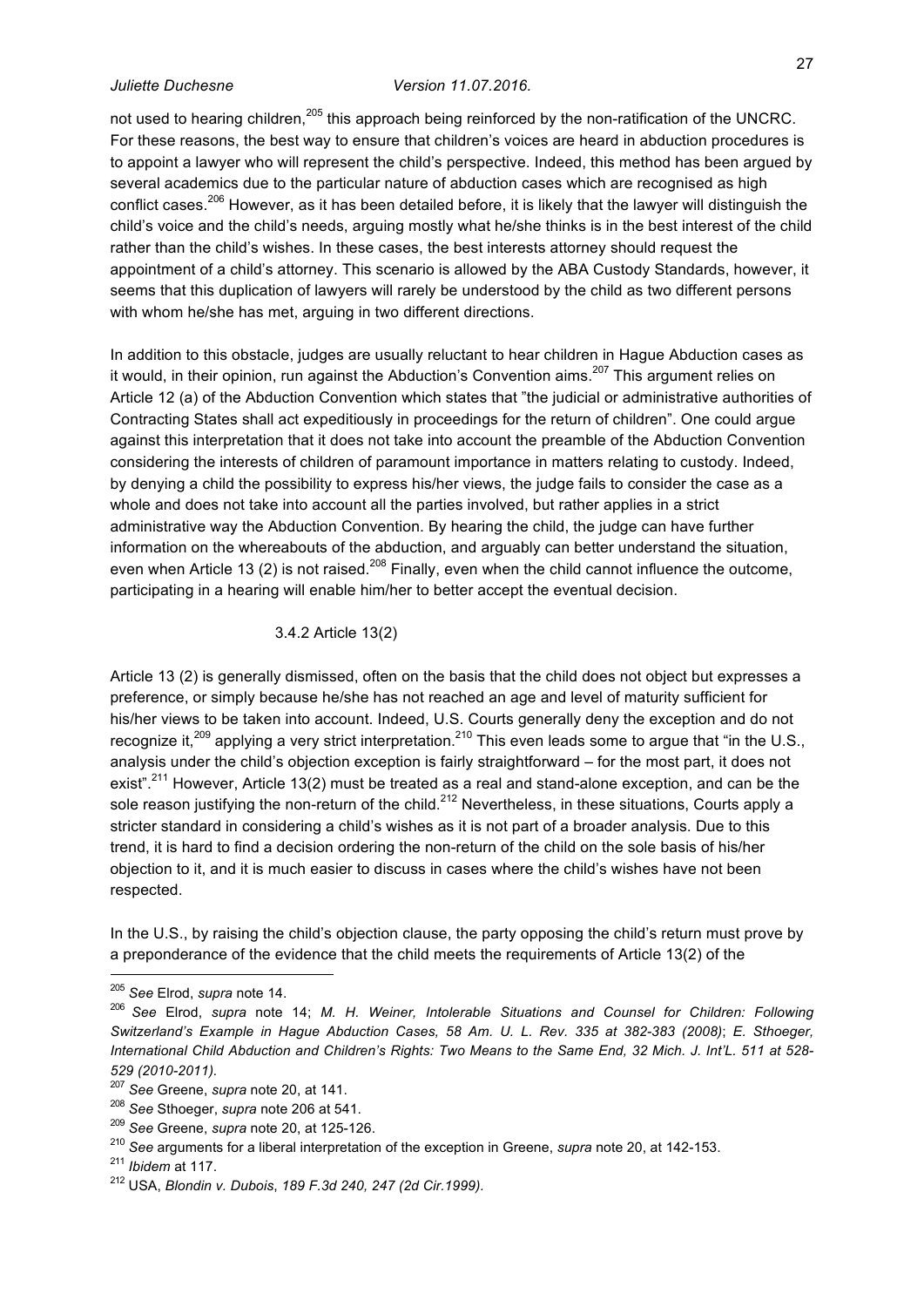28

Abduction Convention i.e. having reached a sufficient age and level of maturity to have his/her views taken into account and strongly objecting to his/her return in his/her country of habitual residence.<sup>213</sup> Those two steps have been well analysed and detailed in the recent case *Rodriguez v. Yanez<sup>214</sup>* in which an 11 years old girl objected to her return in Mexico to her father. Nevertheless, this objection was not the sole ground for the refusal of return, and the judge also based himself/herself on Article 13(a) of the Abduction Convention, arguing that the father was not exercising his custody rights at the time of the removal. This reliance on two bases is not rare in cases involving Article 13(2). Indeed, as said before, judges seem reluctant to justify their decision only on the child's objection clause, 215 particularly for young children.<sup>216</sup>

Regarding the age and maturity of the child objecting to the return, some divergences appear between courts, certainly due to, as explained before, the huge number of judges dealing with Hague Abduction cases and their lack of experience in this field. For example, the New Jersey Superior Court of Appeal stated that children below the age of nine are not sufficiently mature to have an overall understanding of the conflictual situation,<sup>217</sup> and thus cannot validly object to their return in their country of habitual residence. This opinion is definitively not in compliance with the UN Committee on the Rights of the Child's recommendations which prohibit such age limitation, but as the U.S. is not a State-Party to the UNCRC, those guidelines do not apply to them. Furthermore, this age limit goes against the requirement of a case by case analysis of the sufficiency of the child's maturity.<sup>218</sup> In fact, some courts have recognized a nine year old child as sufficiently mature for their views to be taken into account, <sup>219</sup> and even younger children of seven and eight $^{220}$  years old. $^{221}$  In the same line of reasoning, the Texan Court of Appeal has expressly stated that it has "declined to hold, as a matter of law, that any particular age is sufficient or insufficient to meet the defence".<sup>222</sup> An illustration of this casuistic approach can be seen in the reasoning of the court in *Simcox v. Simcox* in which the mother was arguing that because other courts had found children of eight years old to be sufficiently mature to object to their return, her boy should be considered also as mature enough.<sup>223</sup> In some cases, judges are helped by experts<sup>224</sup> in assessing the sufficiency of the child's maturity to object.<sup>225</sup> To conclude, the first requirement of Article 13(2) entails a subjective appreciation by judges, and without any guidance, the risk of inconsistency and contradiction between decisions is high. Nevertheless, this margin of appreciation must also be seen as positive as it can benefit young children who have developed an advanced maturity level. This problem of legal uncertainty can only be solved by the

<sup>215</sup> USA, *England v. England*, 234 F. 3d 268 (5th Cir. 2000).

<sup>222</sup> USA, *Rodriguez v. Yanez 2016 WL1212412 (5th Circuit) at 11.*

 <sup>213</sup> *See* Greene, *supra* note 20 at 117; 42 U.S.C. §11603(e)(2)(B).

<sup>214</sup> USA, *Rodriguez v. Yanez* 2016 WL1212412 (5th Circuit).

<sup>216</sup> *See In the Matter of L.L. (Children), (N.Y. Fam. Ct. May 22, 2000),* where the return was accepted solely on the ground of the child's objection clause for a boy aged 15 years old.

<sup>217</sup> USA, *Tahan v. Duquette*, *613 A.2d 486, 490 (N.J. Super. Ct. App. Div. 1992)*. *See* also *Sheikh v. Cahill*, 145 Misc.2d 171 (N.Y. Sup. Ct. 1989)

<sup>218</sup> USA, *Tsai-Yi Yang v. Fu-Chiang Tsui*, 499 F.3d 259 (3d Cir. 2007); USA, *Simcox v. Simcox*, 511 F.3d 594 (6th Cir. 2007).

<sup>219</sup> *See* Elrod, *supra* note 14 at 672. USA, *In re Interest of Zarate, No. 96 C 50394 (N.D. Ill. Dec. 23, 1996).*

<sup>220</sup> USA, *Blondin v. Dubois, 238 F.3d 153 (2d Cir. 2001);* USA, *Anderson v. Acree*, *250 F. Supp. 2d 876 (S.D. Ohio 2002).* 

<sup>221</sup> USA, *Raijmakers-Eghaghe v. Haro*, *131 F. Supp. 2d 953.*

<sup>223</sup> *See* also USA*, Escaf v. Rodriquez*, *200 F. Supp. 2d 603 (E.D. Va. 2002*) where the objection of a 13 years old was dismissed while in USA*, De Silva v. Pitts*, *481 F.3d 1279, (10th Cir. 2007),* a 13 years old boy was allowed to stay based on his objection.

<sup>224</sup> USA, *Andropoulos v. Koutrolos*, *2009 WL 1850928 (D. Colo. 2009)*; USA, *Garcia v. Angarita*, *440 F. Supp. 2d 1364 (S.D. Fla. 2006)*; 225 In USA, *Ostevoll v. Ostevoll*, *2000 WL 1611123 (S.D. Ohio 2000),* two experts testified that the older children

of 13 and 11 years old were of a suitable age and maturity to have their objections listen to.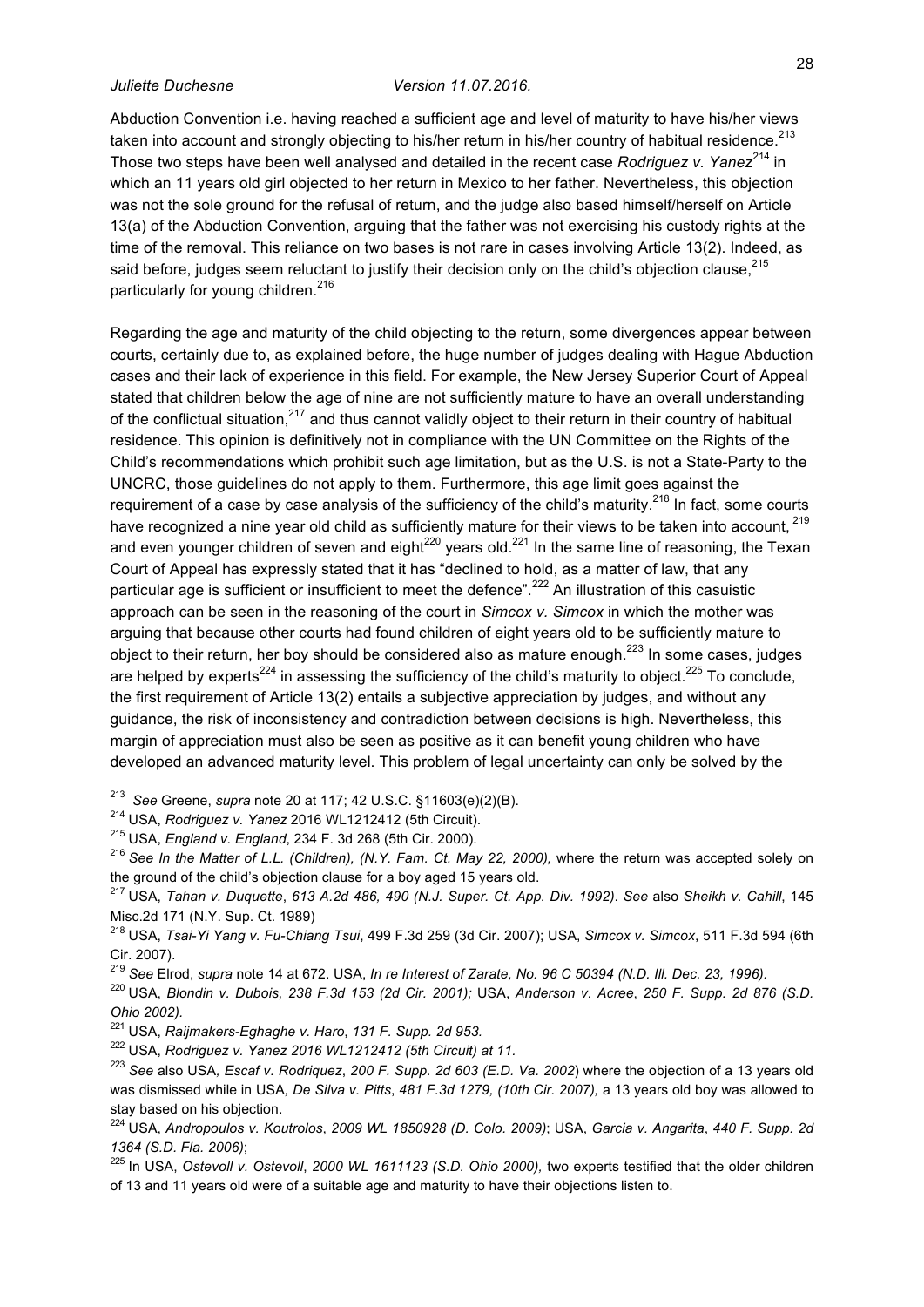centralisation of jurisdictions within the country and it is likely that this particular reform will decrease the number of judges competent to deal with Hague abduction cases, and will bring harmonisation and consistency between decisions.

Where they have been recognized as having reached an age and a sufficient level of maturity, children are supposed to be able to interpret their own interests.<sup>226</sup> In *Rodriguez v. Yanez*, the District Court considered that the girl was sufficiently mature as she had shown strong cognitive and social abilities. Indeed, she had justified her wish to stay in the U.S. by the fact that she will be able to learn more languages. However, the Court of Appeal reversed the decision of non-return as, even though, the girl's statement demonstrates that she was mature enough, she was merely expressing a preference rather than an objection. This specific case helps to understand the concept of "objection". Indeed, sometimes, the children's objection clause is raised but, after hearing the child's wishes, the judge considers that the child does not object but rather expresses a preference.  $227$  This distinction is important, as a preference is far from a strong objection. In *Tsai-Yi Yang v. Fu-Chiang Tsui*, the Court found that the girl was objecting to her return because *"*she possessed a more generalized desire to remain in Pittsburgh similar to that of any ten-year-old having to move to a new location".<sup>228</sup> *A contrario*, in *Locicero v. Lurashi,* the judges considered that:

the fact that the [thirteen-year-old] child prefers to remain in Puerto Rico, because he has good grades, has friends and enjoys sports activities and outings, is not enough for this Court to disregard the narrowness of the age and maturity exception to the Convention's rule of mandatory return.<sup>229</sup>

In these cases, allowing the return on the basis of the child's acclimatisation in his/her new environment "would also signal that a parent might escape the Convention by running out the clock until the wrongfully retained child became accustomed to her new home".<sup>230</sup> Moreover, a decision of non-return in these situations would benefit a lengthy wrongful removal or retention as the child will have more time to meet new friends, to get used to his/her new life, and then object to his/her return to the country of habitual residence.  $231$ 

Another judge's refusal of the non-return of the child, despite the child's objection, can be illustrated in *Garcia v. Pinelo* where the Court highlighted that the child's objection relied on "his belief that his mother would not be able to travel to and from Mexico because of her immigration status."<sup>232</sup> However, these issues came to the fore because of the mother's actions and lead the Court to order the return of the child as it would send a positive signal to potentially abducting parents. A child's preference can be also seen in cases where the child only wants to stay in the country of abduction to remain with the abductor. In *Norden-Powers v. Beveridge*, the Court ordered the return of siblings despite their wishes to stay together and to remain with their mother.<sup>233</sup> In fact, in these cases, it has been stated that the defence simply does not apply, as it would reward the abducting parent for his/her action. $^{234}$ 

Finally, specific attention is also given to the possible parental influence on the child's wishes. In *Escaf v. Rodriquez*, the Court stated that parental influence could not be avoided by the caring parent and

- 226 USA, *Rodriguez v. Yanez 2016 WL1212412 (5th Circuit).*
- <sup>227</sup> USA, *In re Nicholson, 1997 WL 446432 (1997).*

<sup>229</sup> USA, *Locicero v. Lurashi 321 F.Supp.2d 295, 298 (D.P.R.2004).*

<sup>228</sup> USA, *Tsai-Yi Yang v. Fu-Chiang Tsui*, *499 F.3d 259 (3d Cir. 2007).*

<sup>230</sup> USA, *Garcia v. Pinelo*, *808 F. 3d 1158 (7th Cir. 2015).*

<sup>231</sup> USA, *Tsai-Yi Yang v. Fu-Chiang Tsui*, *499 F.3d 259 (3d Cir. 2007).*

<sup>232</sup> USA, *Garcia v. Pinelo*, *808 F. 3d 1158 (7th Cir. 2015).*

<sup>233</sup> USA, *Norden-Powers v. Beveridge*, *125F. Supp. 2d. 634 (E.D.N.Y. 2000).*

<sup>234</sup> USA, *Hirst v. Tiberghien*, *947 F. Supp. 2d 578, 597 (D.S.C. 2013).*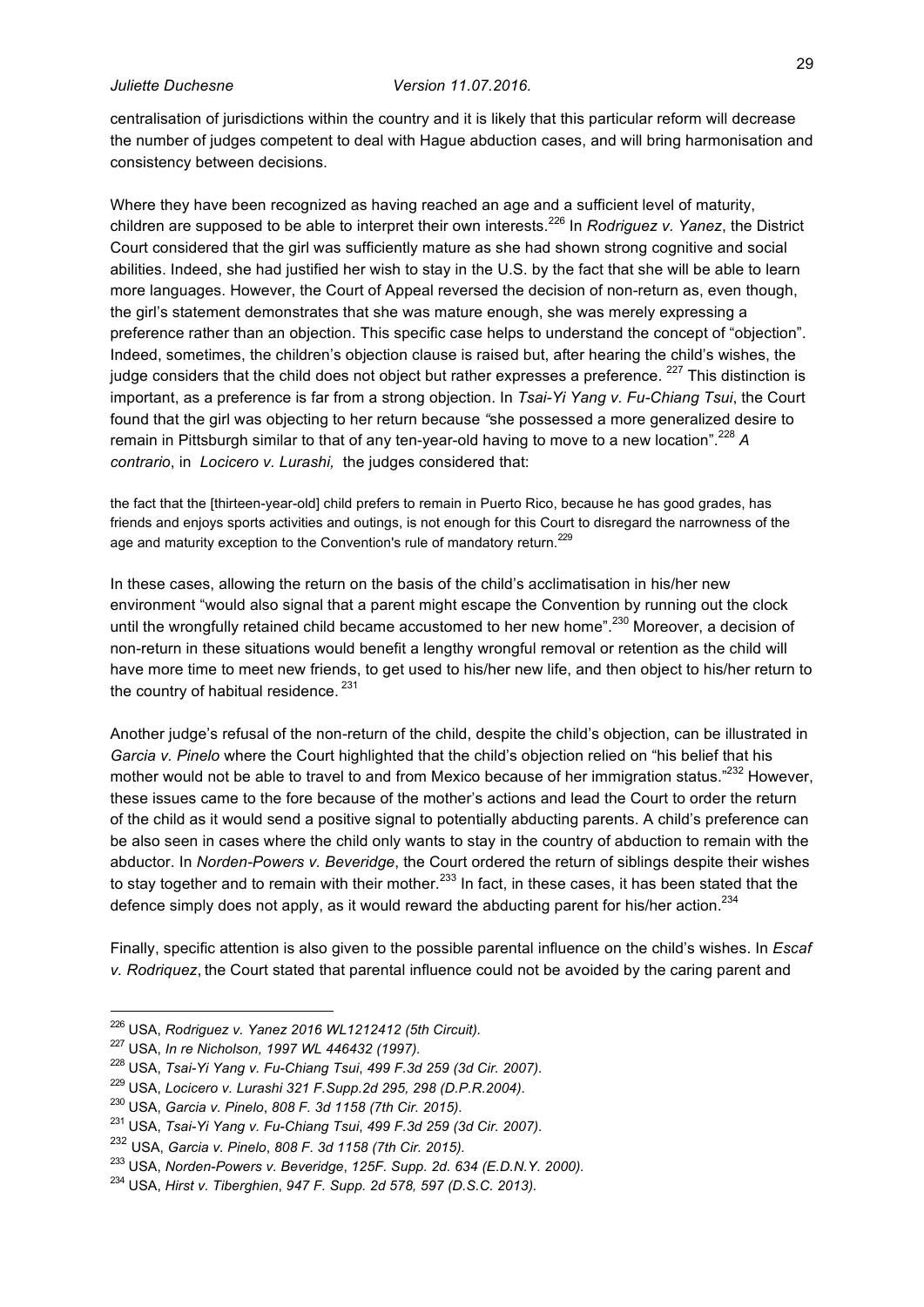that the real question was to know whether this influence was undue or not.<sup>235</sup>. As mentioned before. in *In re Robinson*, the undue influence was detected through the use of the word "settled in" by the young child. When confronting these cases, judges will apply their discretionary power when choosing the weight to give to the child's views. <sup>236</sup> Regarding this issue, *Trudung v. Trudung* is an interesting case, as it shows that even teenagers of nearly sixteen years old can be considered by the Court to be under undue influence.<sup>237</sup>

Despite all these cases of refusal, some cases of admissibility of the child's objection exist, as in *Broca v. Giron<sup>238</sup>* where the Court allowed the older child to stay in the U.S. The older girl was fifteen years old, and justified her objection to return with several mature objections such as her refusal to see her father, the importance of her new social life and the comprehension of the consequences of her immigration status which will close some employment doors in the future. She balanced pros and cons during the abduction procedure and this balancing act led the Court to allow her to stay in the U.S.<sup>239</sup> The same reasoning has applied to an eleven-year-old girl who made a comparison between her actual life in the U.S and her previous life in Colombia. She raised several rational arguments such as the fact that in Columbia she could not play and be outside due to safety reasons<sup>240</sup> or that she was spending a lot of time alone. In this case, the Court did not notice any undue influence and allowed the girl to stay in the U.S.241. In *Silverman v. Silverman*, a ten-year-old boy was considered sufficiently mature and had "particularly impressed by his behaviour in learning of the upcoming legal proceedings and his desire to express his views in a letter and have them considered".<sup>242</sup> The youngest child to have been listened to and have his views respected was eight years old and was not returned to Chile. $243$ 

### **3.5. Final observations**

The children's right to be heard in the U.S. does not depend on domestic provisions, but relies mostly on soft-law. Therefore, there is no uniform method of children's participation in court proceedings, this divergence being reinforced by the variety of state's legislation. Despite its federal implementation, Article 13(2) of the Abduction Convention also suffers from this lack of harmonisation and is analysed differently with in the country, which results in incoherent decisions.<sup>244</sup> Finally, children's views are hardly taken into consideration, certainly due to the persisting tradition of *patria potesta* in the U.S. As a consequence, the child's objection clause is interpreted restrictively, and often dismissed.

 <sup>235</sup> USA*, Escaf v. Rodriquez*, *200 F. Supp. 2d 603 (E.D. Va. 2002).* 

<sup>236</sup> USA, *In re Nicholson*, *1997 WL 446432 (D. Kan. 1997)* (unpublished) ; *See Kilpatrick Townsend, Litigating International Child Abduction Cases under the Hague Convention (2012) at 39* for the discretionary power of American judges.

<sup>237</sup> USA, *Trudung v. Trudung*, *686 F. Supp. 2d 570 (M.D.N.C. 2010); See Casimiro v Chavez 2006 WL 2838713 (N.D. Ga. Oct. 13,2006)* for another order of return even though the fiteen years old girl was objecting to it. 238 USA, *Broca v. Giron*, *2013 WL 867276.*

<sup>&</sup>lt;sup>239</sup> With regards to siblings, some judges have authorized the non-return of the siblings based on the refusal of one or more children such as in *Smyth v. Blatt. 2009 WL 3786244 (E.D.N.Y. 2009)* (unpublished).<br><sup>240</sup> Safety reasons have also been successfully raised by a fourteen-year-old boy objecting to his return to Mexico

in *Haro v. Woltz*, *2010 WL 3279381 (E.D. Wis. 2010).*

<sup>241</sup> USA, *Castillo v. Castillo*, *597 F. Supp. 2d 432 (D. Del. 2009).*

<sup>242</sup> USA, *Silverman v. Silverman*, *2002 WL 971808 (D. Minn. 2002).*

<sup>243</sup> USA, *Escobar v. Flores*, *107 Cal. Rptr. 3d 596 (Ct. App. 2010); Reyes Olguin v Cruz Santana 2005 WL 67094 (E.D.N.Y).* 

<sup>244</sup> *See Kilpatrick Townsend, Litigating International Child Abduction Cases under the Hague Convention at 60 (2012).*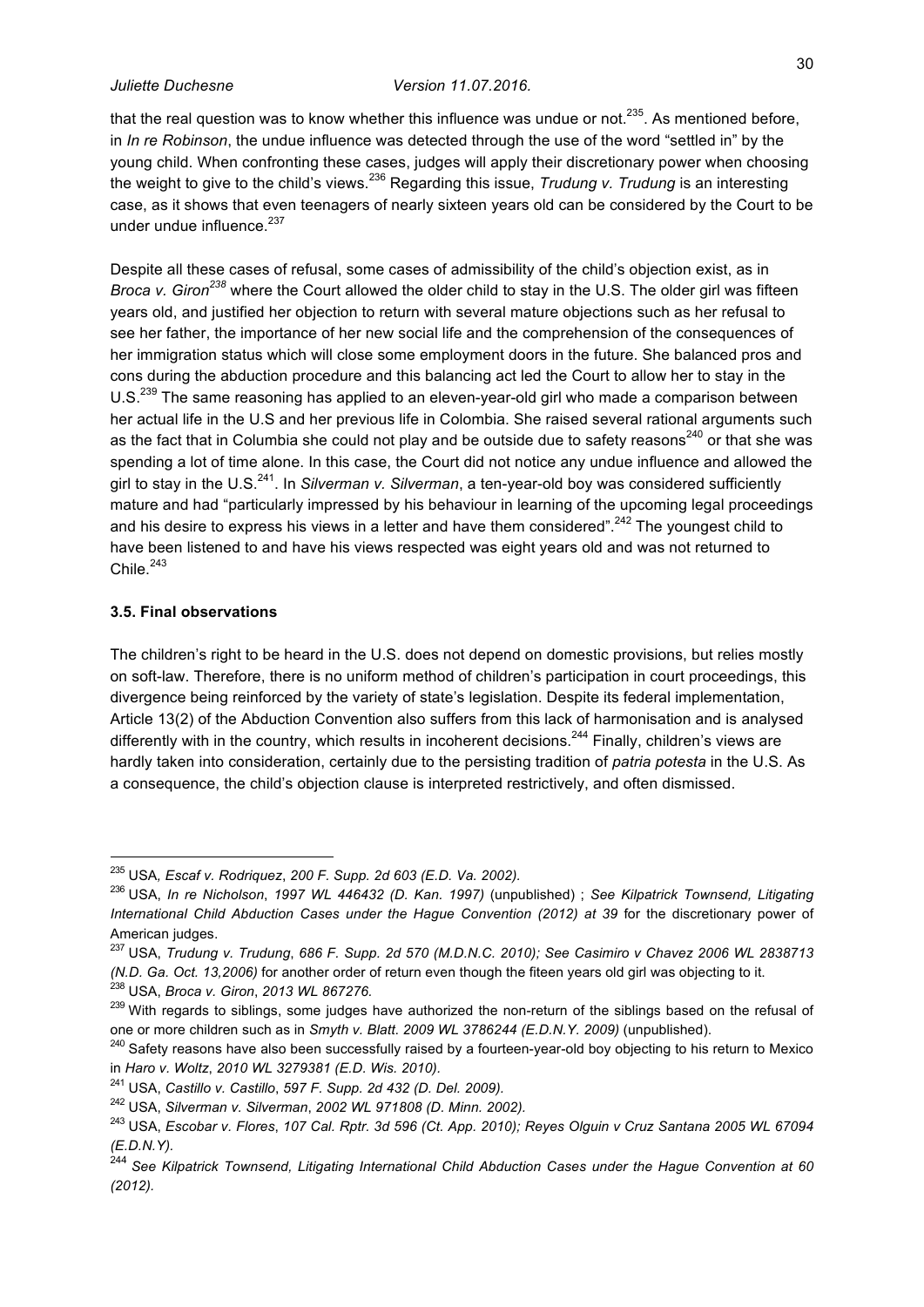## **4. South Africa and the child's right to be heard**

*"There is frequently more to be learned from the unexpected questions of a child than the discourses of men" J. Locke*

After the detailed analysis of the American practice surrounding the children's right to be heard in abduction procedures, this fourth chapter will give a precise overview of both legislation and case-law of South-Africa dealing with children's right to participation in the specific area of Hague abduction cases. The relationship between South-Africa and the UNCRC will be touched upon, as well as the recommendations of the UN Committee on the Rights of the Child on the particular subject of this thesis (4.1). This international framework will be followed by the analysis of the impact of the African Charter on the Rights and Welfare of the Child which has been ratified by South Africa in 2000 (4.2). As done previously with the USA, the author will look at South-African specific children's rights provisions (4.3.) and finally, and end up by an examination of case-law (4.4).

### **4.1 South-Africa and the UNCRC**

South-Africa signed the UNCRC in 1993 and ratified it on the 16<sup>th</sup> of June 1995. At the time of the ratification, South-Africa was in a process of ending apartheid, and the UNCRC has been of particular relevance as neither race nor colour can be used as a ground for discrimination against children.<sup>245</sup>

Section 39 (2) of the South-African Constitution states that:

When interpreting the Bill of Rights, a court, tribunal or forum:

- $(\ldots)$
- (b) must consider international law
- (…)

This particular bullet-point gives a mandatory strength to international law, especially when this treaty has been ratified by South Africa. As a result, judges and others authorities are compelled to rely on the UNCRC but also on the Committee's recommendations during the decision-making process. As a result, some have argued, and the author joins this position, that the UNCRC is directly applicable in South-Africa. In fact, when a children's right is debated in front of a body/institution, this latter should prefer "any reasonable interpretation of legislation that is consistent with international law".<sup>246</sup> Therefore, the UNCRC can have a direct impact on the daily life of South-African children, an impact that can be extended by a large scale awareness-raising and a specialised training of professionals working with children.

As every other State-Party to the UNCRC, South-Africa must, in compliance with article 43 and 44 of the UNCRC, submit a report every five years to the UN Committee on the Rights of the Child on the process of implementation of the rights enshrined in the Convention. Surprisingly, the only available concluding observations of the Committee on the Rights of the Child dates back to 2000. Regarding our subject of interests, the Committee pointed out the need to promote public awareness on the

 <sup>245</sup> *See* Article 2 UNCRC; *T. Walsh, Advancing the Interests of South-Africa's Children: A Look at the Best Interests of Children under South Africa's Children's Act, 19 Mich. St. U. Coll. L. J. Intl'I L. 201 at 226 (2010- 2011).* 

 $246$  Section 233 of the South-African Constitution.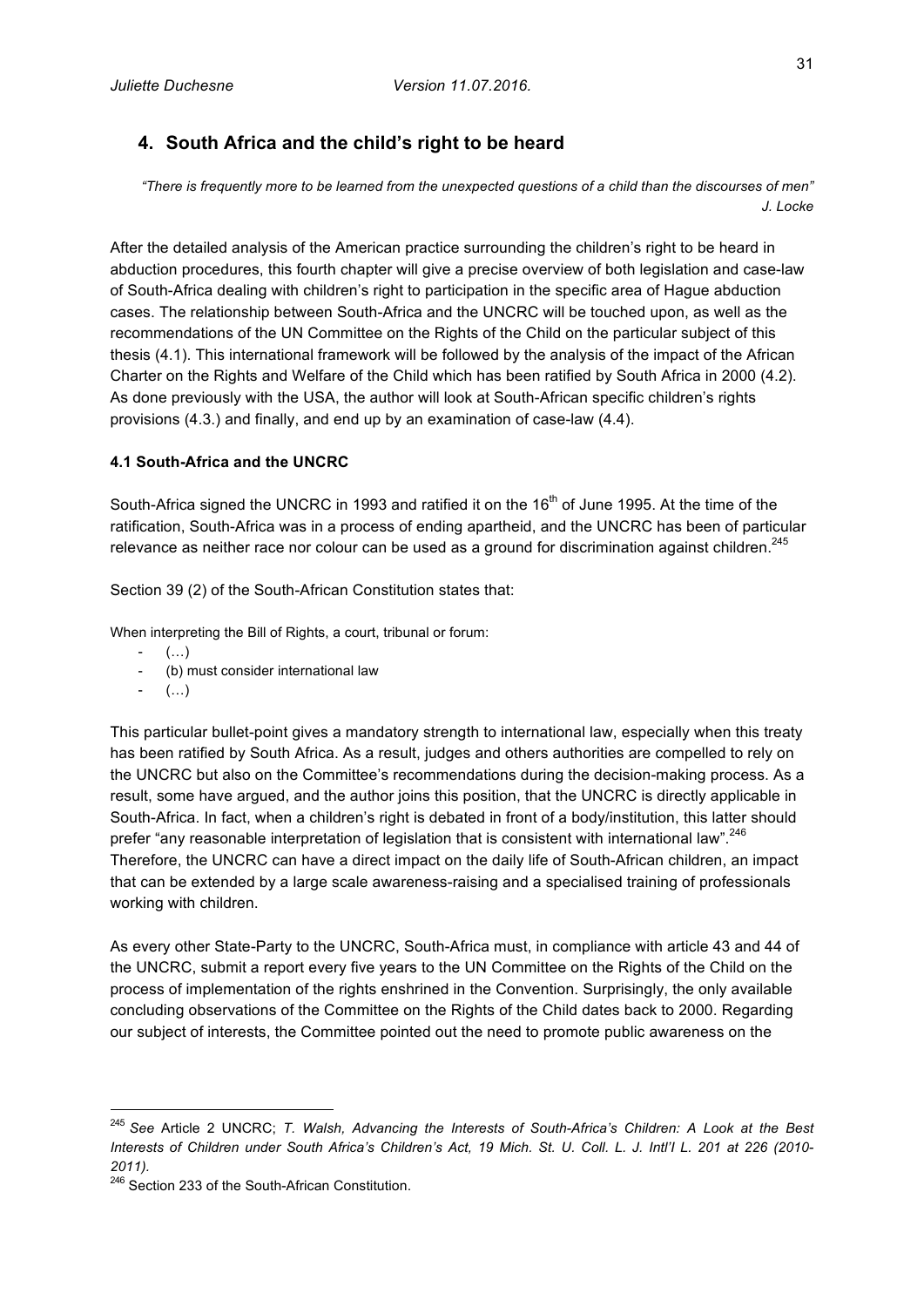participatory rights of children and to encourage respect for child's views.<sup>247</sup> As these Concluding Observations were released more than fifteen years ago, it is hard to comment on it, since it is not clear if they remain relevant. Nevertheless, the Committee on the Rights of the Child will examine South African situation in September 2016, and this session will hopefully give more up to date data and comments regarding the children's right to participation. The State's report,<sup>248</sup> as well as the list of issues<sup>249</sup> and the replies to these list of issues by government<sup>250</sup> have been released. The children's right to be heard is referred to only in the State's report, and the Committee did not ask any question in this field. Despite this, nothing prevents Committee's members from asking questions related to Article 12 UNCRC and its implementation in South Africa during the session, which might lead to interesting recommendations.

The UNCRC is used by children's rights activists but also by political parties as a tool to justify their claims and legislative proposals to Governments.<sup>251</sup> Since its entry into force in South-Africa, this international instrument has influenced a lot of national legislation, and especially the national Constitution which has dedicated a specific section to children's rights. This clear-cut impact of the UNCRC on the drafting of the South-African Constitution will be analysed more deeply in section 4.3.1. of this chapter. Besides this use as an implementation tool, reference to the UNCRC is also found in several rulings, and is considered by the Constitutional Court of South Africa as "an international instrument against which to measure legislation and policies".  $252$ 

## **4.2. South-African and the African Charter on the Rights and Welfare of the Child**

The African Charter on the Rights and Welfare of the Child<sup>253</sup> was adopted in July 1990 and ratified by South-Africa in January 2000.<sup>254</sup> Even though the ACRWC largely reflects the UNCRC,<sup>255</sup> this regional instrument was adopted to respond to the need of a contextualised framework addressing the specific issues that are faced by African children.<sup>256</sup> As an example, Article 30 of the ACRWC refers to children of imprisoned mothers and Article 31 mentions children's responsibilities, issues that do not have any counterpart in the UNCRC.

Even though the ACRWC does not identify the children's right to participation in a specific provision, it refers to it in the provision dedicated to the best interests principles - Article 4 (2) of the ACRWC which states that:

<sup>&</sup>lt;sup>247</sup> U.N. Doc., Committee on the Rights of the Child, Concluding Observations of the Committee on the Rights of the Child: South Africa, CRC/C/15/Add-122, 22 February 2000 at 6.

<sup>248</sup> U.N. Doc., Committee on the Rights of the Child, *Second Periodic Reports of States Parties due in 2002: South Africa,* CRC/C/ZAF/2, 17 March 2015.

<sup>249</sup> U.N. Doc., Committee on the Rights of the Child, *List of issues in relation to the second periodic report of South Africa*, CRC/C/ZAF/Q/2, 11 March 2016.<br><sup>250</sup> U.N. Doc., Committee on the Rights of the Child, South Africa's response to list of issues in relation to its

second periodic report to the United Nation's Committee on the Right of the Child, CRC/C/ZA/Q/2/Add-1, 3 June 2016.

<sup>251</sup> *A. Skelton, South-Africa, in T. Liefaard & J. E. Doek (Ed.), Litigating the Rights of the Child – The UN Convention on the Rights of the Child in Domestic and International Jurisprudence 13 at 14 (2015).*

<sup>&</sup>lt;sup>252</sup> South-Africa, *S v. M (Centre for Child Law as Amicus Curiae)* 2008 (3) SA 232 (CC), para. 16.<br><sup>253</sup> Hereinafter ACRWC.

<sup>&</sup>lt;sup>254</sup> This elapse of time is mainly due to the requirement of fifteen signatures for the entry into force of the ACWRC which was reached in November 1999. 255 *See* Tobin, *supra* note 34 at 92 and 112.

<sup>256</sup> *A. Loyd, The African Regional System for the Protection of Children's Right 33 at 33 in J. Sloth-Nielsen (ed.) Children's Rights in Africa: A Legal Perspective (2008).*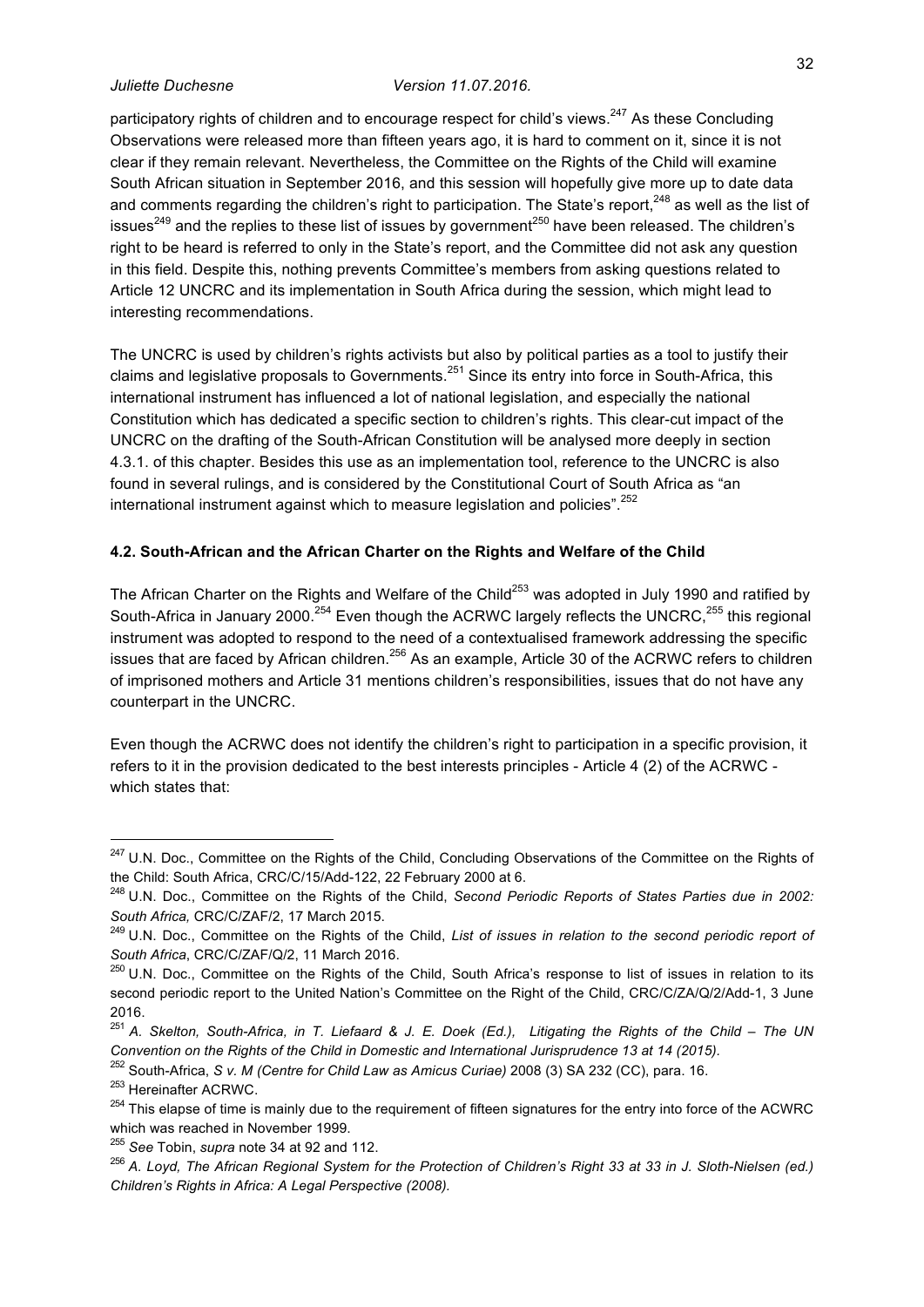In all judicial or administrative proceedings affecting a child who is capable of communicating his/her on views, an opportunity shall be provided for the views of the child to be heard either directly or through an impartial representative as a party to the proceedings, and those views shall be taken into consideration by the relevant authority in accordance with the provisions of appropriate law

Without doing a lengthy analysis, this provision deserves several comments to allow a better comprehension of the different obligations undertaken by South-Africa. The ACRWC calls for an opportunity for every child to be heard in all judicial or administrative proceedings affecting the child. The use of the verb "affect" is of the utmost importance as the child does not need to be directly involved in the proceedings, and thus, the right to participation also applies to custody issues such as international abduction procedures. Furthermore, the reference is made to the capability of a child to communicate his/her own views rather than to the capability to form and express his/her views. In the author's opinion, this specific allusion is very important for young children. Indeed, a young child can express his/her opinion in various ways such as painting or simply corporal expression, and the resultant findings can therefore be taken into account by the relevant authority. Article 4(2) departs in this way from Article 12 of the UNCRC, and targets a broader range of children.<sup>257</sup> Regarding the manner by which these views are to be presented before decision-makers, the provision allows for a direct hearing but also for an impartial representative to convey the child's views. By this latter, the drafters did not limit the representation to be done by a lawyer for example. Therefore, any person who knows the child and who is impartial can represent the child's own views during the proceedings.

As for the UNCRC, South-Africa must submit a report every three years on its domestic implementation of the ACWRC.<sup>258</sup> Regarding our subject of interests, the Committee's Concluding Observations of the initial report of South-Africa<sup>259</sup> highlighted the inclusion of children's participation in various laws affecting children;<sup>260</sup> these measures will be discussed in the next section of this chapter.

#### **4.3. Specific children's rights provisions**

Children's rights are echoed in several laws, and this section will give an overview of the most relevant provisions for our study. As will be shown, the South African Constitution has an important influential role in the implementation of children's rights (4.3.1.) which is reflected into the Children's Act 38 of 2005 (4.3.3). The manner by which the Abduction Convention has been implemented in South Africa will also be analysed (4.3.2.) and finally, relevant case-law will be mentioned to assess the effectiveness of the children's right to participation in Hague abduction cases in South Africa (4.3.4.).

 $257$  It is interesting to note that some authors disagree on the interpretation of the verb "to communicate", and find that Article 4(2) ACRWC is more restrictive than article 12(2) UNCRC. However, the definition of the verb "to communicate" is to share information with others by speaking, writing, moving your body or using other signals (Cambridge Dictionaries Online). Therefore, communication is not limited to verbal expression and covers others means of communication. *K.-A. Cleophas & U. M. Assim, Child Participation in Family Law Matters Affecting Children in South Africa, 17 Eur. J.L. Reform 294 at 296 (2015).*

 $258$  Article 43 (1) (b) of the ACWRC.

<sup>&</sup>lt;sup>259</sup> African Committee of Experts on the Rights and Welfare of the Child, Concluding Recommendations by the African Committee of Experts on the Rights and Welfare of the Child (ACERWC) on the Republic of South Africa Initial Report on the status of implementation of the African Charter on the Rights and Welfare of the Child (2014). <sup>260</sup> *Ibidem* para. 27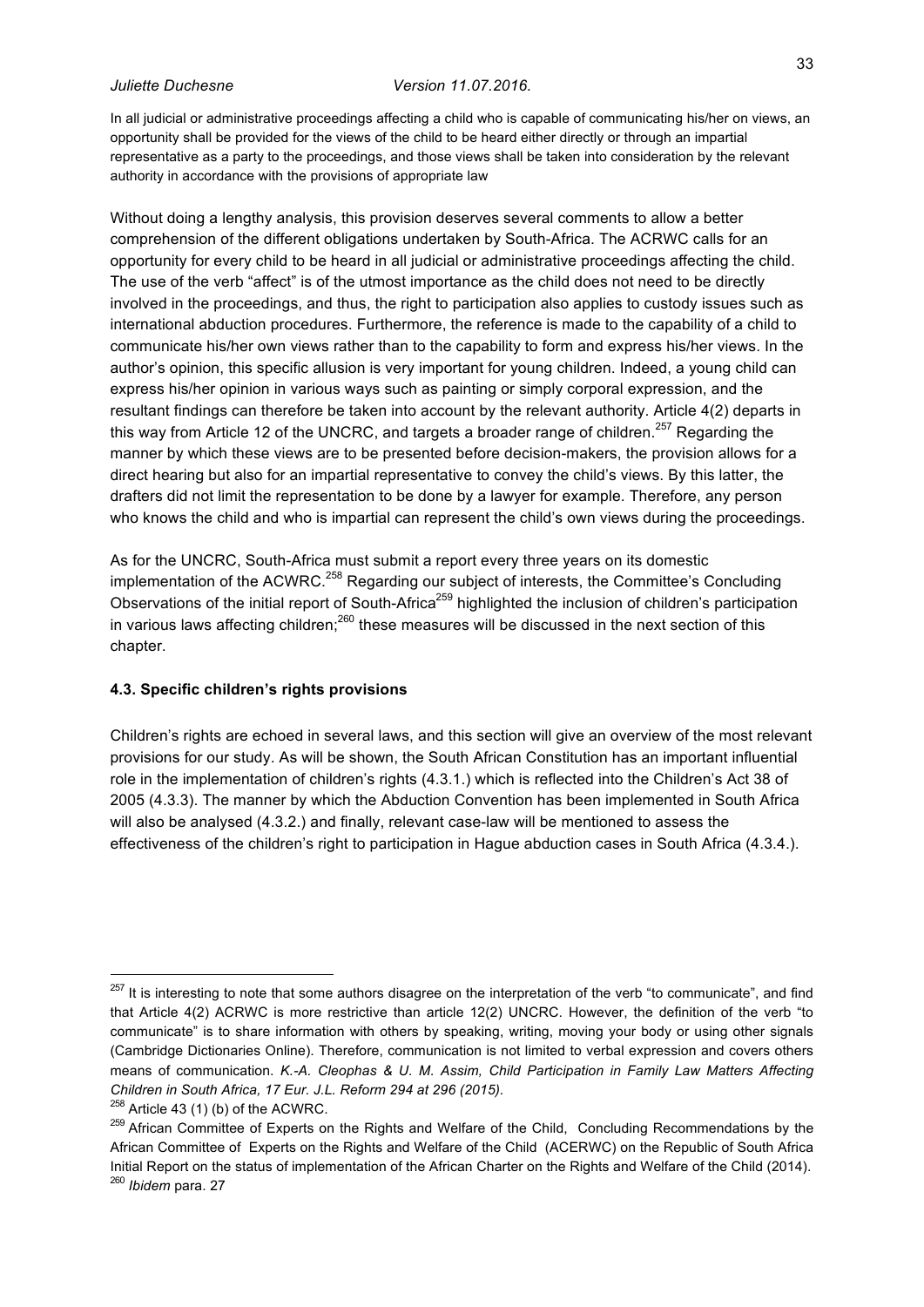#### 4.3.1. South-African Constitution

The South-African Constitution contains civil, political and socioeconomic rights and is described as the result of "one of the most democratic and inclusive constitution-making exercise in history".<sup>261</sup> Regarding children, this modern constitution has devoted an entire section "providing for protection and advancement of children's rights".<sup>262</sup>

It is beyond doubt that Section 28 of the 1996 South African Constitution was largely inspired by the UNCRC. Section 28 (2) refers to the child's best interests as of paramount importance in all matters concerning the child and plays an important role in the country as a benchmark that must be used in every decision affecting children. This concept did not wait for the UNCRC to appear in South Africa and was established since the 1940's.<sup>263</sup> Other rights have been taken from the UNCRC such as the right to name and nationality from birth, $^{264}$  the right to be protected from exploitative labour practices $^{265}$ and the right not to be detained except as a measure of last resort.<sup>266</sup>

Even though the South African Constitution does not constitutionalise children's right to participation, Section 28(1)(h) is of particular relevance for our study as it provides the children's right "to have a legal practitioner assigned to the child by the state, at state expense, in civil proceedings affecting the child, if substantial injustice would otherwise result".

S28 (1)(h) contains to some extent the principles enshrined in Article 12 UNCRC and 4(2) ACRWC and recognises that the "child's interests and the adults' interests may not always intersect"<sup>267</sup> It applies in every proceeding where the child is affected regardless of whether the child is a party to the proceedings or not.<sup>268</sup> This legal representation is guaranteed, for every child,<sup>269</sup> each time a deprivation of such a legal practitioner would result in a risk of injustice, and does not depend on the capability of the child to form and express his/her views $^{270}$  or to communicate them.<sup>271</sup> This latter term of "injustice" is not defined by law<sup>272</sup> and can cover a large range of situations into which international abduction procedures play a role, in the author's opinion. These are specifically high conflict cases, and, as seen before, the parents who are directly involved in the proceedings tend to overlook the child's opinion and interests.<sup>273</sup> Therefore, s28(1)(h) should be applied every time a judge has to

 <sup>261</sup> *J. Sarkin, The Drafting of South Africa's Final Constitution from a Human Rights Perspective, 47 American J. Comp. Law 67 at 85 (1999).*

<sup>262</sup> *See* Skelton, *supra* note 250 at 14. 263 South-Africa, *Fletcher v. Fletcher 1948 (1) SA 130 (A).*

<sup>&</sup>lt;sup>264</sup> Section 28 (1)(a), counterpart in Article 8 (1) UNCRC.<br><sup>265</sup> Section 28 (1) (e), counterpart in Article 32 UNCRC.<br><sup>266</sup> Section 28 (1) (g), counterpart in Article 37 (b) UNCRC

<sup>267</sup> South Africa, *Soller NO v. G and Another, 2003 (5) SA 430 (WLD).*

<sup>268</sup> *J. Sloth-Nielsen & B. D. Mezmur, "2+2=5? Exploring the Domestication of the CRC in South African Jurisprudence (2002-2006), 16 Int'I J. Child. Rts 1 at 15 (2008)*; Centre for Child Law, *Guidelines for legal* 

*representatives of children in civil matters* at 3 (2016).<br><sup>269</sup> Section 28(1)(h) includes foreign children including unaccompanied children residing illegally in South Africa as stated in *Centre for Child Law and Another v Minister of Home Affairs and Others 2005 (6) SA 50 (T)* at para.

<sup>28-29.&</sup>lt;br> $270$  As it is in the UNCRC.<br> $271$  As it is in the ACWRC.

<sup>272</sup> *See D.W. De Bruin*, *Child Participation and Representation in Legal* Matters *LLD Thesis University of Pretoria at 376-377 (2010)* for criticisms of this vagueness.<br><sup>273</sup> Due to this lack of guidance, the Legal Aid South Africa has attempted to define the concept of injustice by

mentioning several factors to help ascertain the presence of a substantial injustice such as the seriousness of the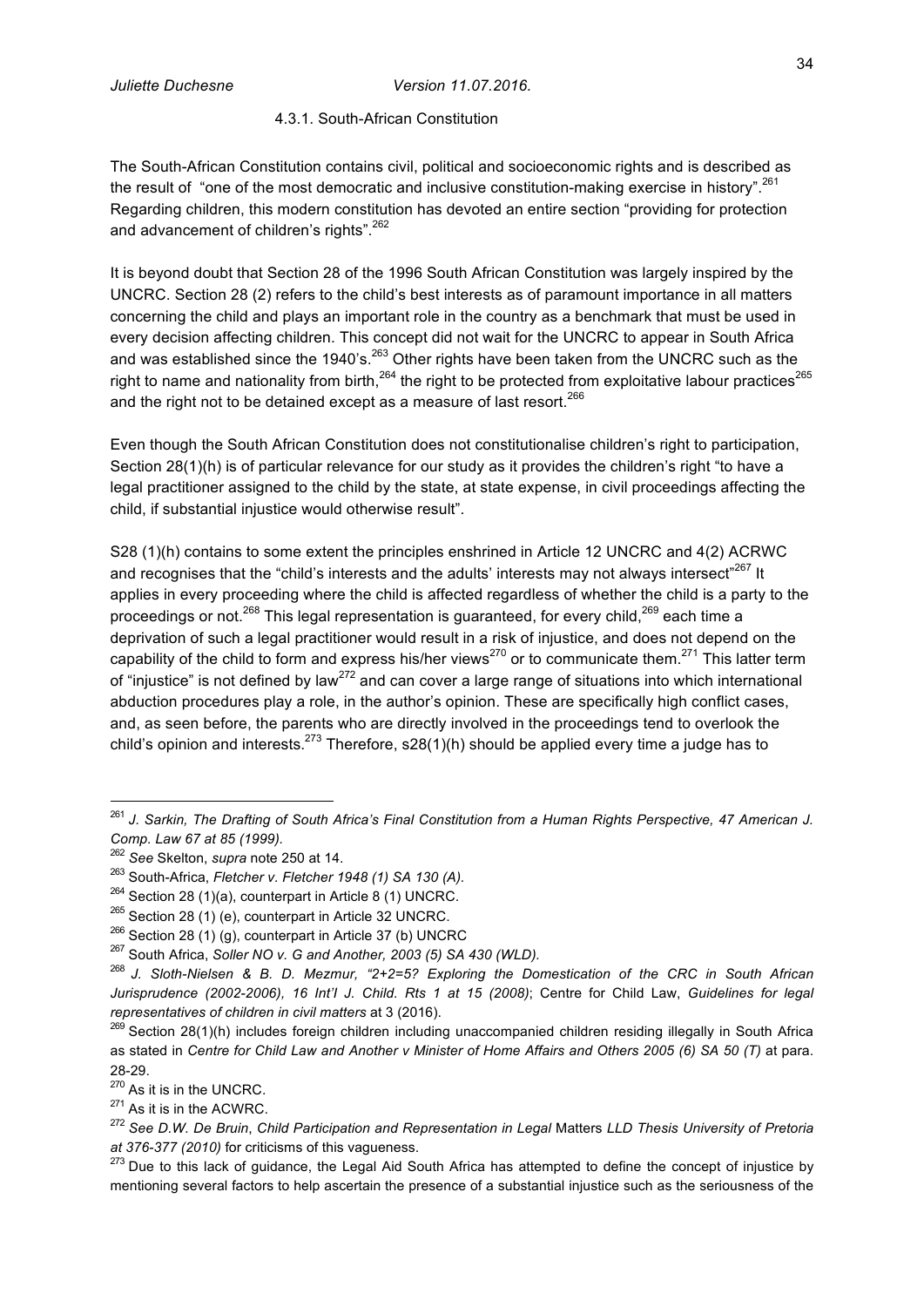l

#### *Juliette Duchesne Version 11.07.2016.*

decides about a Hague abduction case. If the national provision appears to be in accordance with its international and regional counterparts, one notable difference must be highlighted. The drafters of the South-African Constitution required that the representation must only be done through a legal representative. This restrictive approach cannot be found either in the UNCRC or in the ACRWC where the doors are left open for the appointment of a psychologist or counsellor.<sup>274</sup> Even though it seems that this practice tends to a better protection of the child by a professional who knows the legal specificities of the procedure, he/she might not be the right person to express the child's views. *A contrario*, if the child has been seen by a psychologist before, he/she will be more confident to speak with this person rather than the legal representative. This imposition of a legal professional assistance could have adverse effects in cases where the child is particularly young. Indeed, he/she might have already created bonds with some professionals, and he/she must now create another relationship with his/her attorney. It is a lot of unknown people that the child has to trust in a short period of time, such as the judge and his/her new attorney, and the existence of former relationships with psychologists or social workers should not be underestimate. The question is now to know whether this rule is in compliance with the UNCRC or not, but as no report has been sent to the UN body since the end of the 1990s, it has not yet been answered.<sup>275</sup> The author is of the opinion that this contradiction is not fully in compliance with the UNCRC,  $^{276}$  and doors should be left open for other professionals such as social workers or psychologists<sup>277</sup> to give effect to the child's right to participate. These latters could be offered a special legal training to be aware of the juridical particularities, and all the stakeholders – judges, parents- could benefit from this precise and accurate representation of the child's views. When the child is very young, the function approximates that of a *Curator ad litem*. *278*

#### 4.3.2. The Implementation of the Abduction Convention

South-Africa ratified the Abduction Convention in 1996 which had been incorporated into domestic law through The Hague Convention on the Civil Aspects of International Child Abduction Act 72 of 1996. This latter has been now replaced by Chapter 17 of the Children's Act 38 of 2005 which entered into force on the 1<sup>st</sup> April 2010. Child Abduction is dealt with in Chapter 17 of the Children's Act where Section 275 mentions that the Abduction Convention "is in force in the Republic and its provisions are law in the Republic, subject to the provisions of this Act". As an indication of this integration, the Abduction Convention has been added as an appendix to the Children's Act.

Section 278 of the Children's Act retains jurisdiction for High Courts, excluding as a result lower courts from the possibility to decide upon international abduction cases. As explained before, this centralization of jurisdiction is beneficial in several aspects such as furthering judges' specialisation or

issue for the child and the complexity of the relevant law and procedure. *Legal Aid Guide 2014* at 65 (13th Edition).

<sup>274</sup> South Africa, *Soller NO v. G and Another* (*2003 (5) SA 430 (WLD)* ; *See* Sloth-Nielsen & Mezmur, *supra* note 267 at 17.

<sup>&</sup>lt;sup>275</sup> The issue has not been raised by the Committee on the Rights of the Child in its List of Issues mentionned earlier, however, the Committee's members could raise directly the question during the hearing.

<sup>276</sup> *J. Sloth-Nielsen, Realising Children's Rights To Legal Representation and to be Heard in Judicial Proceedings: an Update, 24 S. Afr. J. On Hum. Rts. 495 at 498 (2008)*

<sup>&</sup>lt;sup>277</sup> The Family Advocate employs social workers as well as psychologists to work on Hague Abduction cases who are trained on how to interview the child. *See* Section 4.3.3.1 for more details.

<sup>278</sup> *J. Julyan, The Hague Convention on the Civil Aspects of International Child Abduction – Recent Developments in South Africa, 2nd Annual Johannesburg Family Law Conference – 2 October 2015* at 3; South Africa, *Du Toit and Another v. Minister of Welfare and Population Development (2003 (2) SA 198 (CC)*; *A. Moyo, Child Participation under South African Law: Beyond the Convention on the Rights of the Child?, 173 at 178 (2015) 31 SAJHRî*. The distinction between the child's legal representative and the *curator ad litem* will be done in Section 4.3.3.1.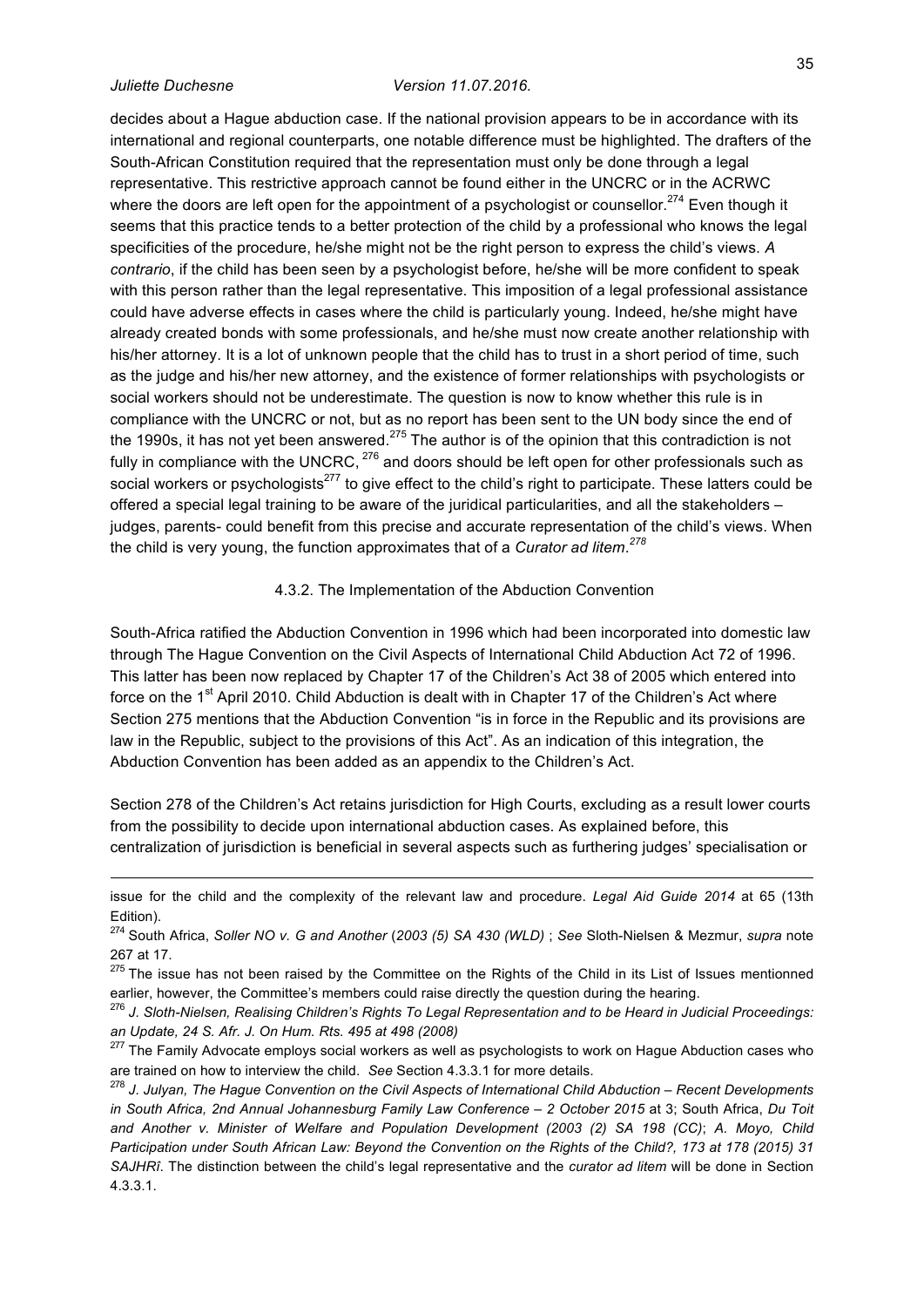and harmonizing decisions. However, South-African High Courts have broad civil and criminal competencies and are not equipped with a specialised family chamber, meaning that loads of judges are competent for international abduction cases. As a consequence, judges were lacking experience and specialisation in this specific field. To counter this, the decision was taken, in 2007, to nominate judges who will be specialised in international family law cases.<sup>279</sup> This positive reform is a good example of a best practice surrounding the Abduction Convention and its implementation in domestic law and countries which do not centralise jurisdiction, such as the USA, should take their example from these models. However, if the practice is implemented *de jure*, it seems that *de facto*, this specialised training is not yet correctly implemented and judges still lack specialisation. Indeed, some recent decisions show that judges still lack specialization and are not aware of national landmark cases. For example, the 2015 ruling in *Central Authority v KT* is in total contradiction with the *Penello v* 

*Penello* case of 2004,<sup>280</sup> despite very similar facts. While in the latter, the argument based on Article 13(1)(b) was dismissed by the court justifying that the abducting parent could not be rewarded for his/her action, the court ruled to the contrary in the former. This decision has been considered to drive "a coach and four through the Convention" and to be an anomaly in the jurisprudence. $^{281}$ 

The South-African Central Authority is the Chief Family Advocate<sup>282</sup> which delegates authority to locally-based Family Advocates.<sup>283</sup> These latter employ social workers as well as advocates who are dedicated to Hague Convention cases. In 2015, twenty-eight incoming and outgoing return and access applications were handled by them. $284$ 

### 4.3.3. Children's Act 38 of 2005

Even though the UNCRC is not directly enacted into law, the Preamble of the Children's Act 38 of 2005<sup>285</sup> refers to this international instrument as well as to the ACRWC as sources for the need to extend particular care to children. As explained in Section 4.3.1., S28(1)(h) of the South African Constitution consecrates the right for every child affected by a civil proceeding to be legally represented if injustice would otherwise result. This particular right has found its first implementation in the 2003 *Soller v G* case where, for the first time, a child was represented separately from his parents and granted the right to express his views which were considered as equal as his parent's ones. $^{286}$  As a result, now, the right to a distinct legal representation from parents is seen in correlation with the child's right to participation. This specific section will be dedicated to the Children's Act 38 of 2005 and its coverage of legal representation (4.3.3.1) and of participation (4.3.3.2.).

#### *4.3.3.1. Legal representation*

This constitutional right of participation has been accorded more detail by the Children's Act which entered into force on the 1<sup>st</sup> of April 2010. Two of its provisions address directly legal representation:

<sup>&</sup>lt;sup>279</sup> Haque Conference, Conclusion and Recommendations of the fourth Meeting of the Special Commission to Review the Operation of the Hague Convention of 25 October 1980 on the Civil Aspects of International Child Abduction (March 22-28, 2001) at para 3.1 î; *See* Van Heerden, *supra* note 174 at 23-24.

<sup>&</sup>lt;sup>280</sup> South Africa, *Penello v Penello (2004) 1 al SA 32 (SCA).* <sup>281</sup> See Julyan, supra note 278, at 14.

<sup>&</sup>lt;sup>282</sup> Section 276 of the Children's Act 38 of 2005.

 $283$  Section 277 of the Children's Act 38 of 2005.<br> $284$  Information obtained from a discussion with Julia Sloth-Nielsen.

<sup>285</sup> Hereinafter Children's Act.

<sup>286</sup> South Africa, *Soller NO v. G and Another 2003 (5) SA 430 (WLD). See* South Africa, *Fitschen v Fitschen (1997) JOL 1612 (C)* for an earlier case where s. 28(1)(h) was raised but dismissed; South Africa, *Ex Parte van Niekerk and Another: In re Van Niekerk v. Van Nieker (2005) JOL 14218 (T*); *See* De Bruin, *supra* note 272 at 346.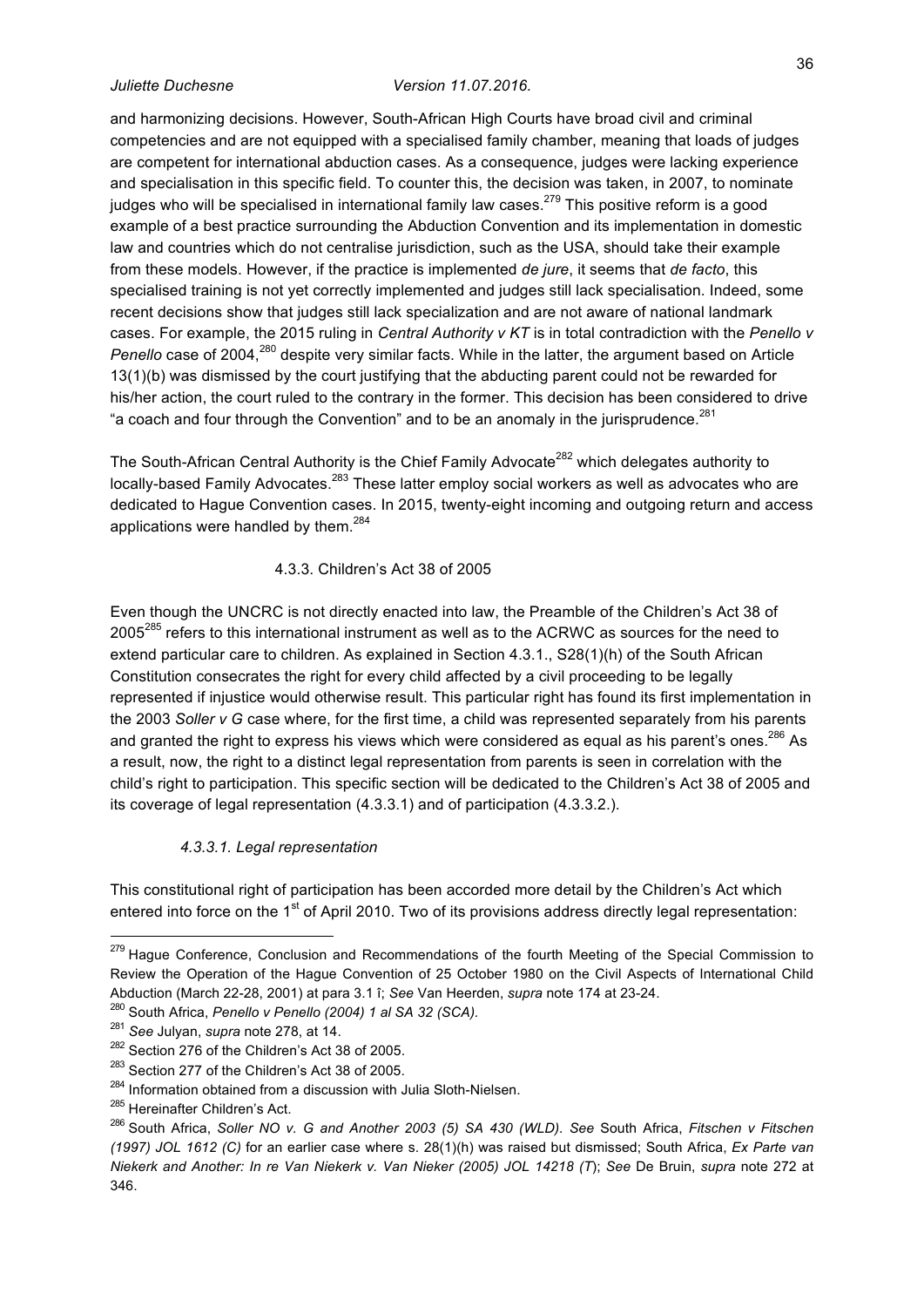section 29(6) and section 55. In section 29(6), the child's access to legal representation is guaranteed for children in all care, contact and guardianship proceedings, while section 55 expresses the court's power to contact the Legal Aid Board in cases where, in the court's opinion, it is in the best interest of the child to be represented. An important caveat must be highlighted here: section 55 only applies to Children's Court which is a lower court and excluded from hearing Hague cases. However, it must be born in mind that Section 10 of the Children's Act provides for a general right to participate and that these two provisions must be read in combination.

Fortunately, before the enforcement of the right to legal representation, children were not deprived of representation before courts, and *curator ad litem* was appointed for young children. This role still exists and aims to protect children who are lacking capacities.<sup>287</sup> Therefore, *curator ad litem* does not represent the child's views but rather what is in his/her best interests. <sup>288</sup> In addition to his/her duties of providing reports, the *curator ad litem* will determine the necessity to appoint a legal representative for the child in cases where such an appointment is not made mandatory by law.<sup>289</sup> Simultaneously to the *curator ad litem, the Family Advocate<sup>290</sup> was also used before the entry into force of the Children's* Act. The Family Advocate is still used in cases where a legal representative is appointed and this particular role is characterised by its neutrality between parties and its advisory role towards the court. This functionary reports  $^{291}$  and makes non-binding<sup>292</sup> recommendations to the court into which the child's views and best interests are reflected and balanced,<sup>293</sup> even though they, sometimes, do not correspond.<sup>294</sup> This is done by the conduct of an inquiry during which all the relevant stakeholders are heard. The Family Advocate does not represent any party to the proceedings, but rather acts like an intermediary between the different parties.

However, in Hague Abduction cases, the Family Advocate has a more active role. Indeed, it is bound to pursue the Hague application for the left-behind-parent who approaches their own central authority. This obligation derives from Article 7 (1) (f) of the Abduction Convention which states that the Central Authority shall "(…) initiate or facilitate the institution of judicial or administrative proceedings with a view to obtaining the return of the child (...)".<sup>295</sup> Moreover, this obligation is reinforced in the Children's Act by both Section 276 (2) where it is reminded that "the Chief Family Advocate must perform the functions assigned by the Convention to Central Authorities" and Section 275 which assimilates the Abduction Convention to law in the Republic. In this sense, the Family Advocate is a party to the procedure.

As in the U.S., children's legal representation can be done in two different ways: the client directed legal representative and the best interests legal representative i.e. the former defending the child's position and the latter arguing for the child's best interests. It is, however, important to emphasise that

 <sup>287</sup> To learn more on the role of *curator ad litem* in South Africa *see T. Boezaart, The role of a curator ad litem and children's access to the courts, 46 Vol. 3 (2013) DEJURE 707-726.*

<sup>288</sup> *See* Sloth-Nielsen, *supra* note 275, at 500; *A. Engelbrecht, Critical Analysis of Child Participation and Representation of Children in Legal Matters, LLM Thesis, University of Pretoria at 27-28 (2013).*

<sup>&</sup>lt;sup>289</sup> See Cleophas & Assim, *supra* note 257 at 301.<br><sup>290</sup> The Family Advocate was created by the Mediation in Certain Divorce Matters Act 24 of 1987.<br><sup>291</sup> Section 278(1) for Hague abduction cases.<br><sup>292</sup> See Engelbrecht, Assim, *supra* note 257 at 302. 295 *See* South Africa, *Family Advocate v. R (2013) ZAECPEHC <sup>10</sup>* at para. 5; *KG v. CB & others (748/11) (2012)* 

*ZASCA 17* at para. 20. Before the entry into force of the Children's Act 38 of 2005, this obligation was settled in the Hague Convention on the Civil Aspects of International Child Abduction Act 72 of 1996. *See* reference to this act in *Family Advocate Cape Town and Another v. Chirume (6090/05) (2005) ZAWCHC 94*.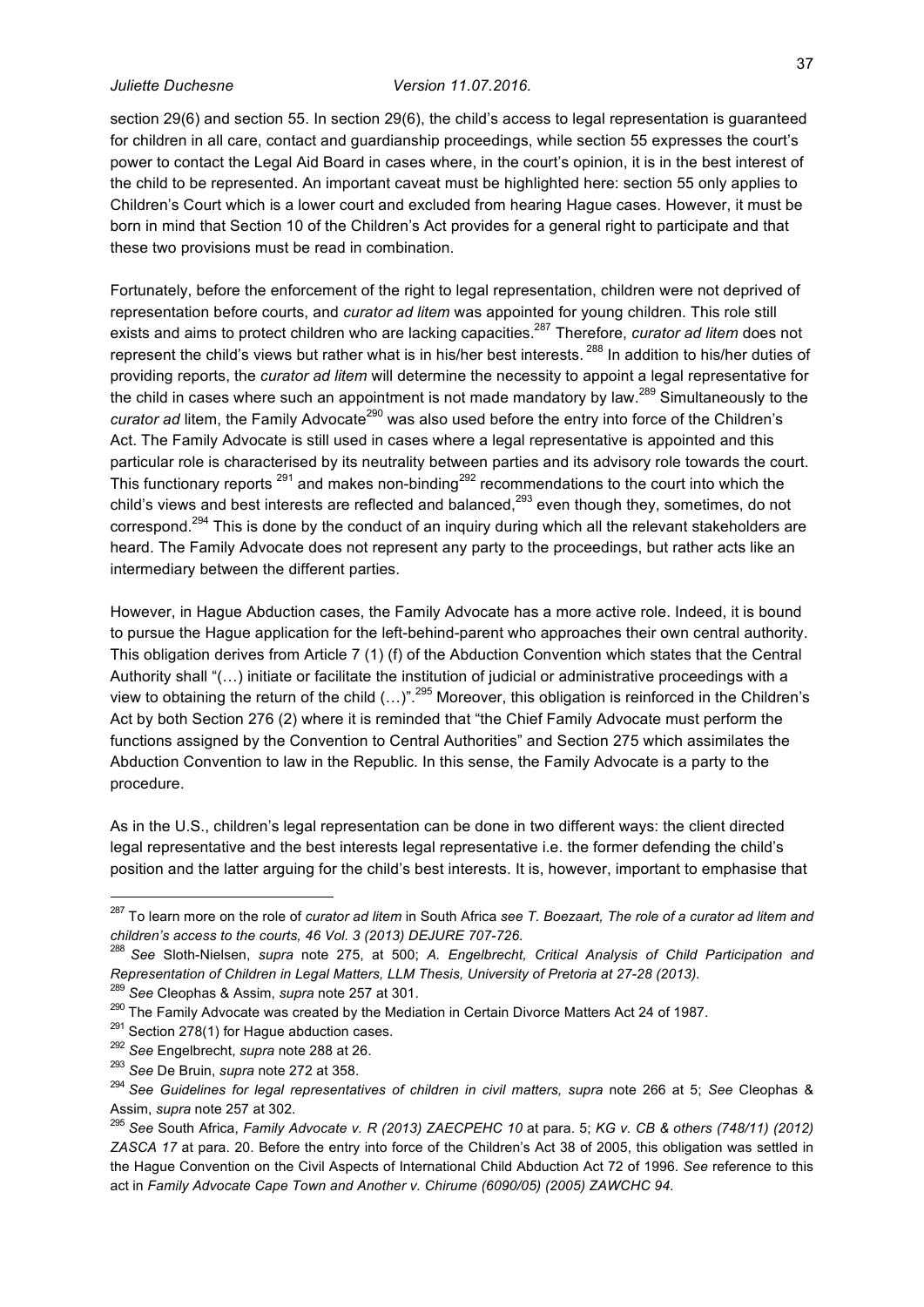even if the best interests legal representative defends what he/she thinks is in the child's best interests, the child's views are a necessary part of the determination of the child's best interests.<sup>296</sup> The choice between these two types of legal representatives is done by the assessment of the child's sufficient age and maturity:<sup>297</sup> when the child has been ascertained as having reached a sufficient capability, his/her attorney will represent the child's wishes, otherwise, the best interests legal representative will make decisions on behalf of the chid.<sup>298</sup> Obviously, in cases where the child is very young, the role played by *curator ad litem* and the best interests legal representative are very similar.<sup>299</sup>

### *4.3.3.2. Mandatory Legal Representation in Hague Cases*

Regarding Hague Abduction cases, Section 279 of the Children's Act is the key provision regarding legal representation by making children's representation mandatory in these cases.<sup>300</sup> It is the only time that child's legal representation is made compulsory in civil proceedings. This legal representation will be of utmost important especially when the child objects to his/her return in his/her country of habitual residence based on Article 13(2) of the Abduction Convention. Finally, the legal representative is generally provided by the Legal Aid Board<sup>301</sup> which recognised abduction cases as matters where legal representation could be ordered even before the entry into force of the Children's Act.<sup>302</sup> The training of legal representatives is important, and recent decisions show that legal representatives are not well aware of the specificities of the Abduction Convention. In *Central Authority v. RR*, the court had to dismiss both the psychological report and the child's attorney's report because they had wrongly approached the matter, arguing on the custody dispute rather than discussing on the child's return to the country of habitual residence.<sup>303</sup>

#### *4.3.3.3. Participation*

Section 10 of the Children's Act, which came into force on the 1<sup>st</sup> July 2007, enshrines the children's right to participation in a phrasing similar to Article 12(2):

 <sup>296</sup> South Africa, *Central Authority of the Republic of South Africa v KT 2015 JDR 0036 (GJ)*; *See* Julyan, *supra*  note 277 at 18; South African Law Reform Commission, *Family Dispute Resolution: Care of and Contact with*  Children (December 2015) at 35.

<sup>297</sup> *See* Cleophas & Assim, *supra* note 257 at 301; *See Family Dispute Resolution: Care of and Contact with*  Children, *supra* note 296 at 55; The Centre for Child Law University of Pretoria has drafted guidelines which are not yet published but which clarified the distinction between these two roles: Centre for Child Law University of Pretoria, *Draft Guidelines for Legal Representatives of Children in Civil Matters* (2010).<br><sup>298</sup> South-Africa, *B & Others v. G 2012 (2) SA 329 (GSJ)* at para 12.<br><sup>299</sup> See Julyan, *supra* note 278 at 8; Central Authority

Africa, *Central Authority of the Republic of South Africa v B 2012 2 SA 296 (GSJ)* para. 2; *See* De Bruin, *supra*  note 272 at 372-374; South Africa, *Centre for Child Law v Minister of Home Affairs 2005 (6) SA 50 (T).*

<sup>&</sup>lt;sup>300</sup> The South African Law Reform Commission has released, in December 2015, a report which argue in favour of an amendment of section 279 of the Children's Act. This reform could have an impact on the role of the Legal Aid South Africa and legal representation of children. *See Family Dispute Resolution: Care Of and Contact with*  Children, *supra* note 296 at 51.<br><sup>301</sup> This legal assistance is at State expense.

<sup>302</sup> *See* De Bruin, *supra* note 272 at 368.

<sup>303</sup> South Africa, *Central Authority v. RR* 2014 JDR 2645 (GP).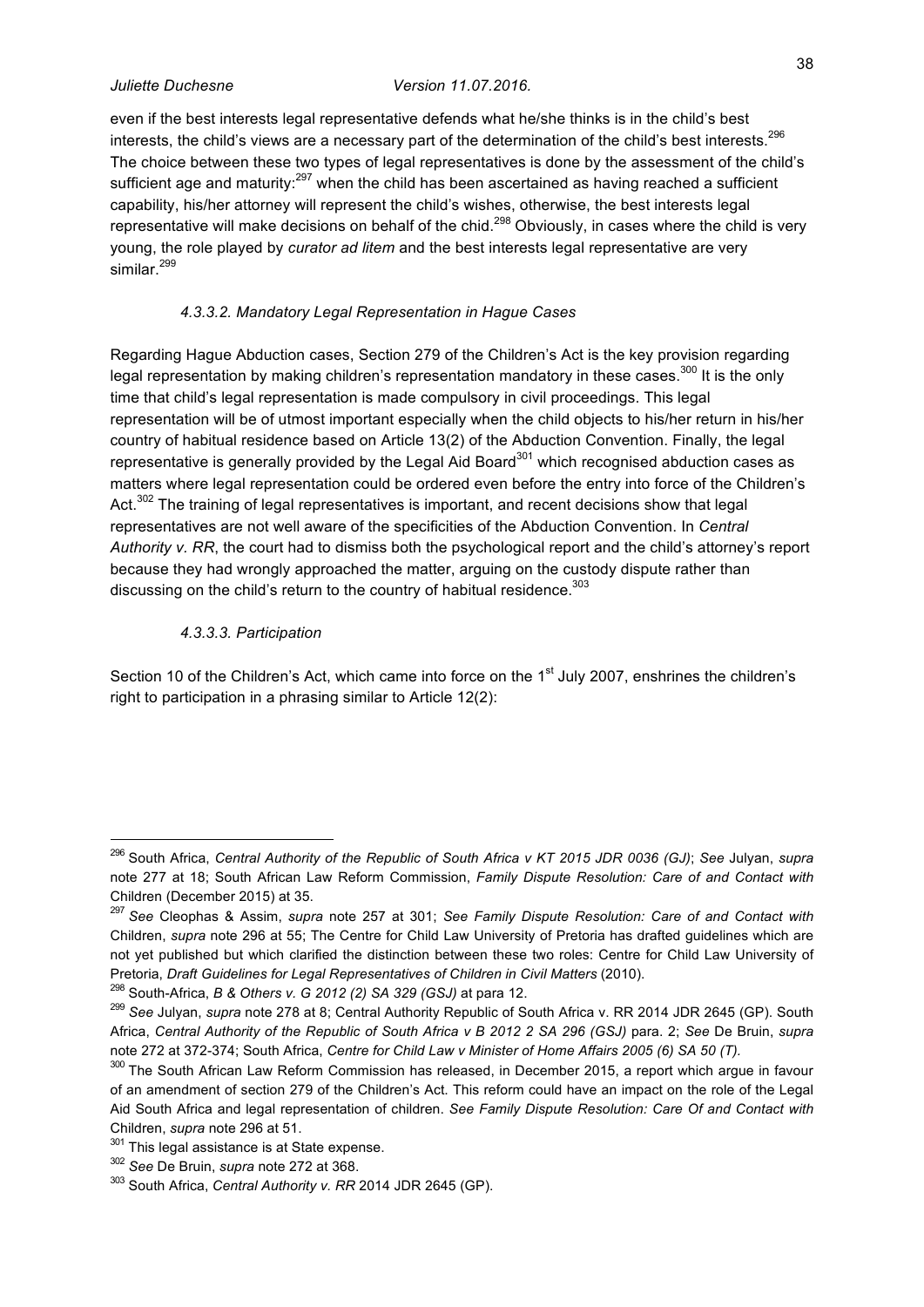Every child that is of such an age, maturity and stage of development as to be able to participate in any matter concerning that child has the right to participate in an appropriate way and views expressed by the child must be given due consideration. *304*

Before any further comments, it is important to emphasise that Section 10 contains a general principle of children's participation, and is not limited to participation in court proceedings, but covers any decision related to the child such as, for example, school governance. Considering the particular focus of this thesis, Section 10 will be examined in relation to civil proceedings.

The terms "appropriate way" are unusual and cannot be found either in the UNCRC or the ACWRC. This expression, in the author's opinion, emphasises the need for a child-friendly hearing by which the child will be less stressed by the situation,  $305$  and will enable him/her to express a clearer and precise opinion. For example, the language of the judge should be adapted to the child's age, and the official clothes of judges and lawyers should be replaced by informal clothes. Moreover, it also highlights that the method of hearing should correspond to the age and developing competencies of the child:<sup>306</sup> the hearing of a teenager cannot be conducted in the same circumstances that the hearing of an infant. This comment illustrates a major difference between Section 10 of the Children's Act and section 28 (1)(h) of the Constitution: when in the latter, children become party to the proceedings by being legally represented, in the former, children's participation is interpreted more broadly and is not narrowed down to legal representation.<sup>307</sup>

Two distinctions must, however, be highlighted between the domestic provision and its regional and international counterparts. Indeed, for the first one, whereas Article 12(2) UNCRC asks for the views to be expressed freely, the Children's Act did not take this aspect into consideration.<sup>308</sup> While this absence does not necessarily have tremendous consequences, it can underestimate the power of parental influence which can definitely have an impact on the child's opinion, especially in custody procedures. The second distinction comes up with the use of the age and maturity of the child. For the drafters of the UNCRC, these two factors should be used to ascertain the weight to give to the child's opinion. *A contrario*, they play a different role in Section 10 of the South African Children's Act, and are to be used at an earlier stage i.e. the judge needs to decide on the capacity of the child before allowing him/her to participate. This requirement can be seen, in the author's opinion, as an obstacle to children's participation. In fact, young children who did not reach, in the judge's opinion, such an age and maturity, will not be able to participate in court, even though it has been prove that every child, regardless of his/her age, can express an opinion.

As seen in the previous section, the Children's Act provides independent legal representation of children involved in Hague abduction cases, and therefore, it gives effect to their right to participation. Moreover, a correlation can be made with section 31(1)(a) of the Children's Act which states that:

Before a person holding parental responsibilities and rights in respect of a child takes any decision contemplated in paragraph (b) involving the child, that person must give due consideration to any views and wishes expressed by the child, bearing in mind the child's age, maturity and stage of development

 <sup>304</sup> This provision has been inspired by *McCall v. McCall 1994 (3) SA 201 (C)* at 207 where for the first time the child's wishes were recognised as part of the child's best interests. This analysis has been endorsed by the Supreme Court of Appeal in *F v. F 2006 (3) SA 42 (SCA).*

<sup>305</sup> *See* Section 42(8)(a) of the Children's Act where children's hearing are asked to be conducted in rooms which are furnished and designed in a manner aimed at putting children at ease.<br><sup>306</sup> See Moyo, supra note 278, at 178.<br><sup>307</sup> See Family Dispute Resolution: Care Of and Contact with Children, supra note 296, at 35-36 ;See De Bru

*supra* note 272 at 329.

<sup>308</sup> *See* Moyo, *supra* note 278, at 175.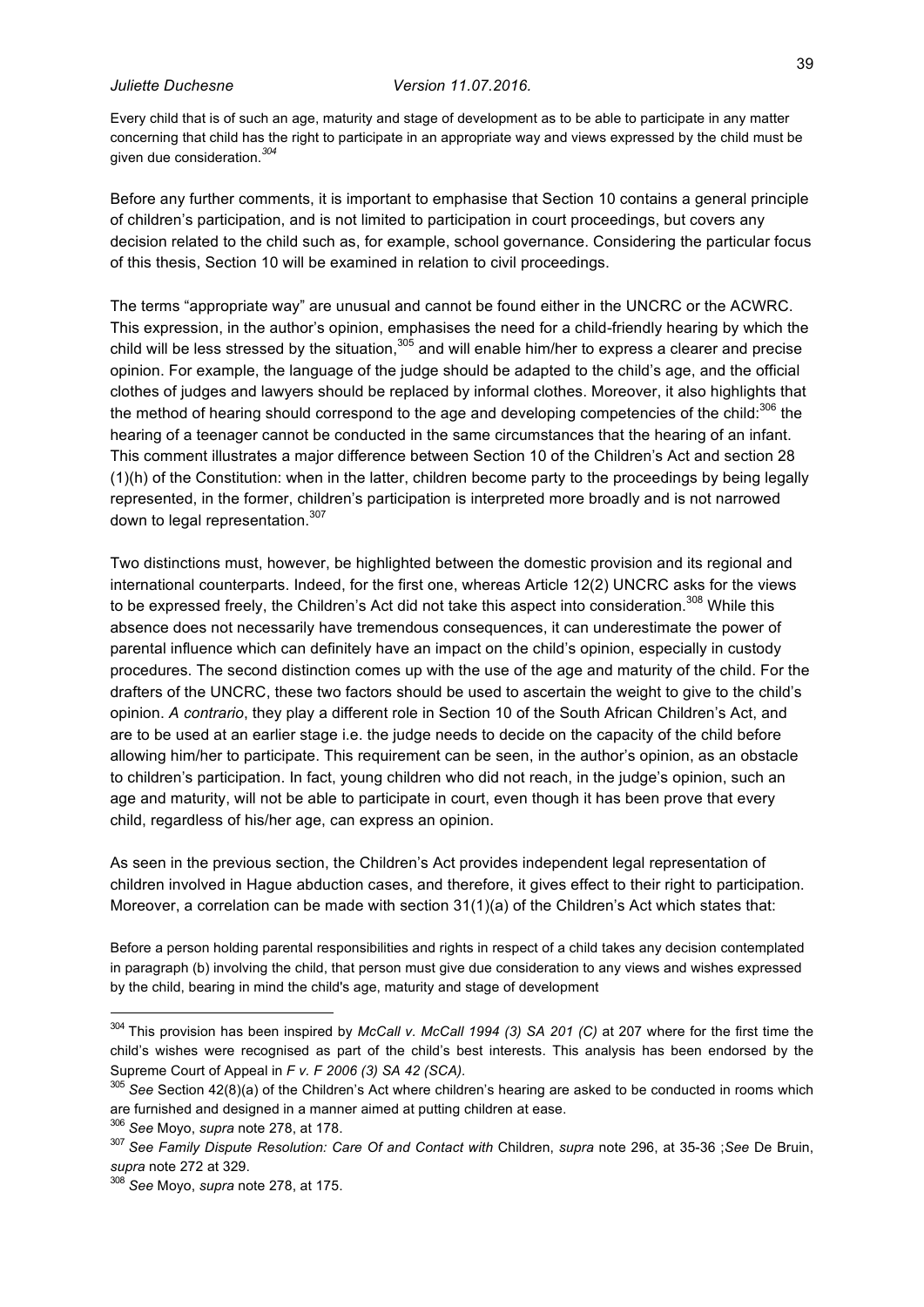This provision can be related to our subject of interest as parent holding parental responsibilities must, according to 31(1)(b)(ii), consider their child's views before taking a decision affecting the contact between him/her and the other co-holder of parental responsibilities. This situation is encountered especially in international abduction cases, and the Children's Act emphasises the importance for parents to take into account their child's views.

### **4.4. Case analysis**

This section will be devoted to the analysis of the children's right to participation in Hague Abduction cases. As for the U.S., the first part of this section will look at the participation of children in abduction procedures (4.4.1.) and the second part will analyse the use of Article 13(2) by South-African judges (4.4.2.).

#### 4.4.1. Participation

As explained before, the Children's Act granted jurisdiction to High Courts to hear Hague Abduction cases, and in 2007, a reform allowed the nomination of specialised judges for these particular cases. Moreover, possibilities of participation in such procedures have now become mandatory through legal representation, due to sections 10 and 279 of the Children's Act. Depending on the child's age and maturity, the legal representative will argue on the best interest of the child or on his/her views. Those legal provisions surrounding participation have resulted in a range of decisions which do not depart from each other as can be observed in the U.S.

Courts are now recognising their responsibilities to offer the child an opportunity to express his/her views and to participate in the procedure. In *Central Authority v. Reynders*, the judge stated that both the Abduction Convention and Section 10 of the Children's Act require:

that I must give due consideration to the views expressed by the child, and allow it to participate in the matter before me, obviously with due regard to the child's age, maturity and stage of development. $^{\rm 309}$ 

This quotation centralises all the important elements which need to be taken into account i.e. the consideration of the views, the opportunity to participate and the balancing act with the personal particularities of the child. The hearing of the child is often done in chambers<sup>310</sup> which is beneficial to the child as the stress that can be provoked by an official hearing is decreased when this discussion is done in a more informal way. For young children, an advocate will observe them in the family context and have a short and simple conversation with them.<sup>311</sup>

Nonetheless, it can happen that the judge refuses to hear the child because he/she is overstressed by the situation,<sup>312</sup> or refuses to take into consideration the child's views because the answers have been orientated by the way the child has been interviewed. This last situation is deplorable and is illustrated in *Central Authority and Another v. B<sup>313</sup>* where the child's attorney neither asked the correct questions nor gave all the correct information to the child to enable him/her to have an overall understanding of the case. However, the judge concluded that even if the child had the adequate information, he was not sufficiently mature to have his views taking into account. Nonetheless, this case illustrates well the importance of the availability of training for attorneys.

<sup>309</sup> South Africa, *Central Authority v. Reynders (12856/2010) [2010] ZAGPPHC 193* at para. 26.4. 310 South Africa, *Family Advocate v. R (2013) ZAECPEHC <sup>10</sup>* at para. 28.

<sup>311</sup> South Africa, *Central Authority and Another v. MA(2012) ZAGPJHC 45* at para. 68.

<sup>312</sup> South Africa, *Ford v. Ford SCA 52/05 1st December 2005*; *See* Sloth-Nielsen & Mezmur, *supra* note 268 at 18.

<sup>313</sup> South Africa, *Central Authority and Another v. B (2014) ZAGPPHC 1008* at para. 35-37.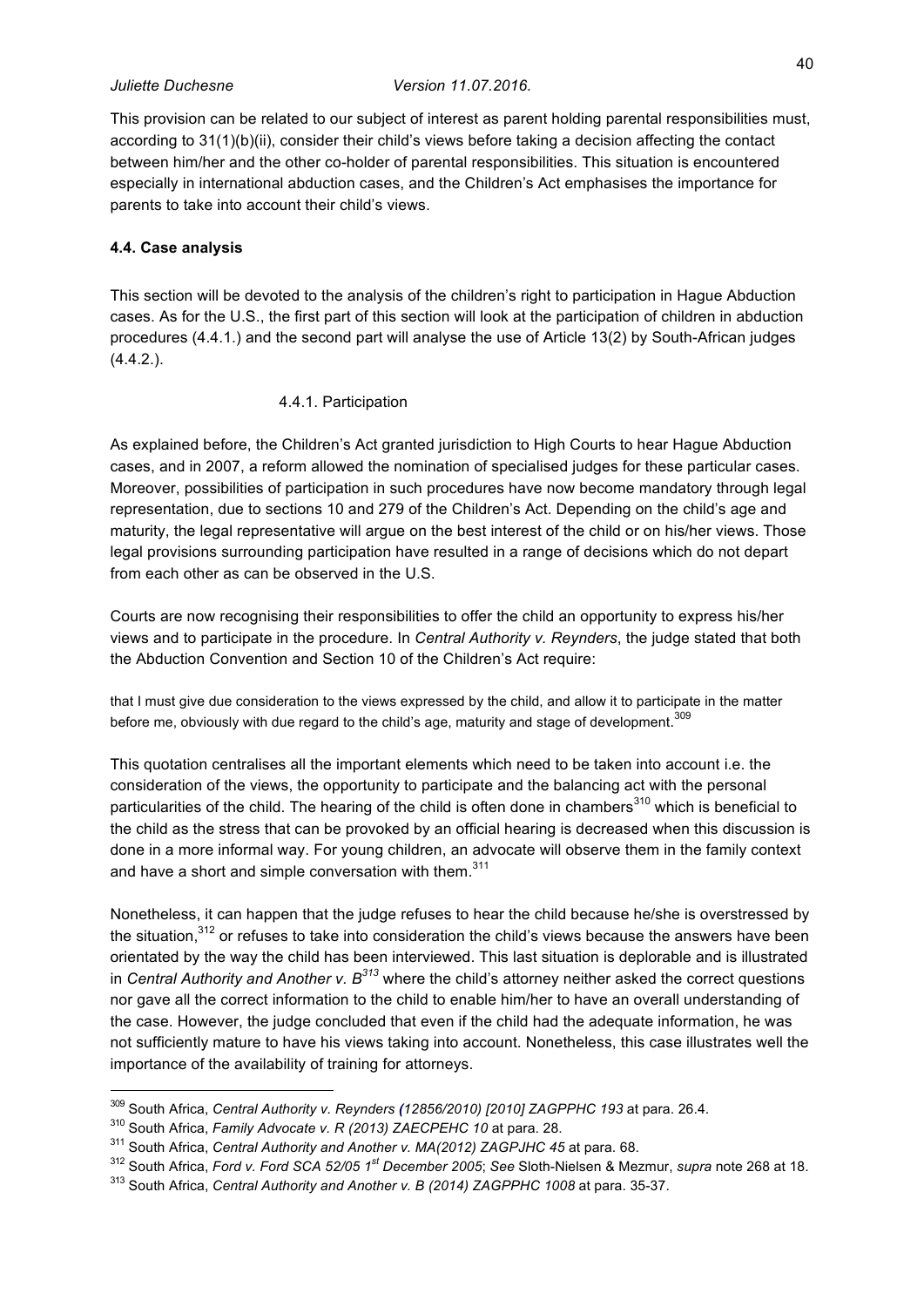The best interests principle as enshrined in Section 28 (2) of the Constitution plays also an important role and is examined by every judge, especially when analysing a defence under the Abduction Convention under either Article 13 or 20. The child's wishes are considered to form part of this analysis, and no age limit can be found in case-law.<sup>314</sup>

This children's participation right is well implemented in South Africa, to the extent that, for example, in Central Authority v. RR,<sup>315</sup> the judge blamed the child's attorney for having given too much consideration to the child's view rather than to have taken a decision on the behalf of the child, therefore acting more like a best interests attorney or a *curator ad litem*. <sup>316</sup> This case also illustrates the subjective character of the age and maturity assessment. Indeed, while the attorney can consider that the child has reached a sufficient level of maturity to have an overall understanding of the legal implications of the procedure, the judge might not reach the same conclusion.

## 4.4.2. Article 13 (2)

Article 13(2) of the Abduction Convention is reflected in Section 278 (3) of the Children's Act which states that:

the court when considering a Hague Convention application must afford the affected child an opportunity to object and, having regard to the child's age and maturity, give due weight to any such objection.

In the author's analysis of case-law, few decisions could be found referring directly to the child's objection clause of the Abduction Convention,<sup>317</sup> and Section 278(3) of the Children's Act could be one of the justification for it. Judges are compelled to encourage children's participation and to allow for separate legal representation. Moreover, they must consider any objection of the child to his/her return to his/her country of habitual residence due to domestic law. Therefore, when an objection is raised, the attorney might rely directly on the domestic provision rather than on its international counterpart, and even if he/she does not do it, the judge is under the obligation to do so. For example, in *Central Authority v. Iguwa*, <sup>318</sup> an eight-year-old boy objected to his return to Ireland, and threatened to commit suicide. This defence should normally be dealt with under Article 13(2) of the Abduction Convention. However, the judge did not refer to this provision but he recognised that the child's views should not be entertained, certainly due to his domestic obligations regarding the right to children's participation. In this case, the judge decided to order the return of the boy to Ireland arguing, among others, that to ask for a Family Advocate's report would go against the aims of the Abduction Convention. In *Central Authority v. Reynders*, the child objected to her return in U.S., and the court relied mostly upon section 278(3) of the Children's Act rather than on Article 13(2).<sup>319</sup> In *Family* Advocate v. Baillie,<sup>320</sup> the child objected to his return to England, but the exception was examined

 <sup>314</sup> South Africa, *Central Authority v. K 2015 (5) SA 408 (GJ)* at para. 53. The child was seven years old and even if he did not object to his return, Article 13(1)(b) was raised by the abducting parent. He was asked for his views and requested to remain in South Africa rather than to go back to England. This statement was part of the assessment, by the judge, of his best interests. Indeed, the judge agreed with him and considered that ordering the return would not be in the best interests of the child because it would have a disruptive effect on his schooling and current milestones.

<sup>315</sup> South Africa, *Central Authority v. RR 2014 JDR 2645 (GP).*

<sup>316</sup> South Africa, *Central Authority v. K 2015 (5) SA 408 (GJ)* at para. 5.

<sup>317</sup> *See* for example South Africa, *Family Advocate v. R* (2013) ZAECPEHC where Article 13(2) never appears despite the reliance on the child's objection to return in England to take the decision of non-return.<br><sup>318</sup> South Africa, *Central Authority v. Iguwa (2010) ZAGPJHC 62*, paras. 45-46.<br><sup>319</sup> South Africa, *Central Authorit*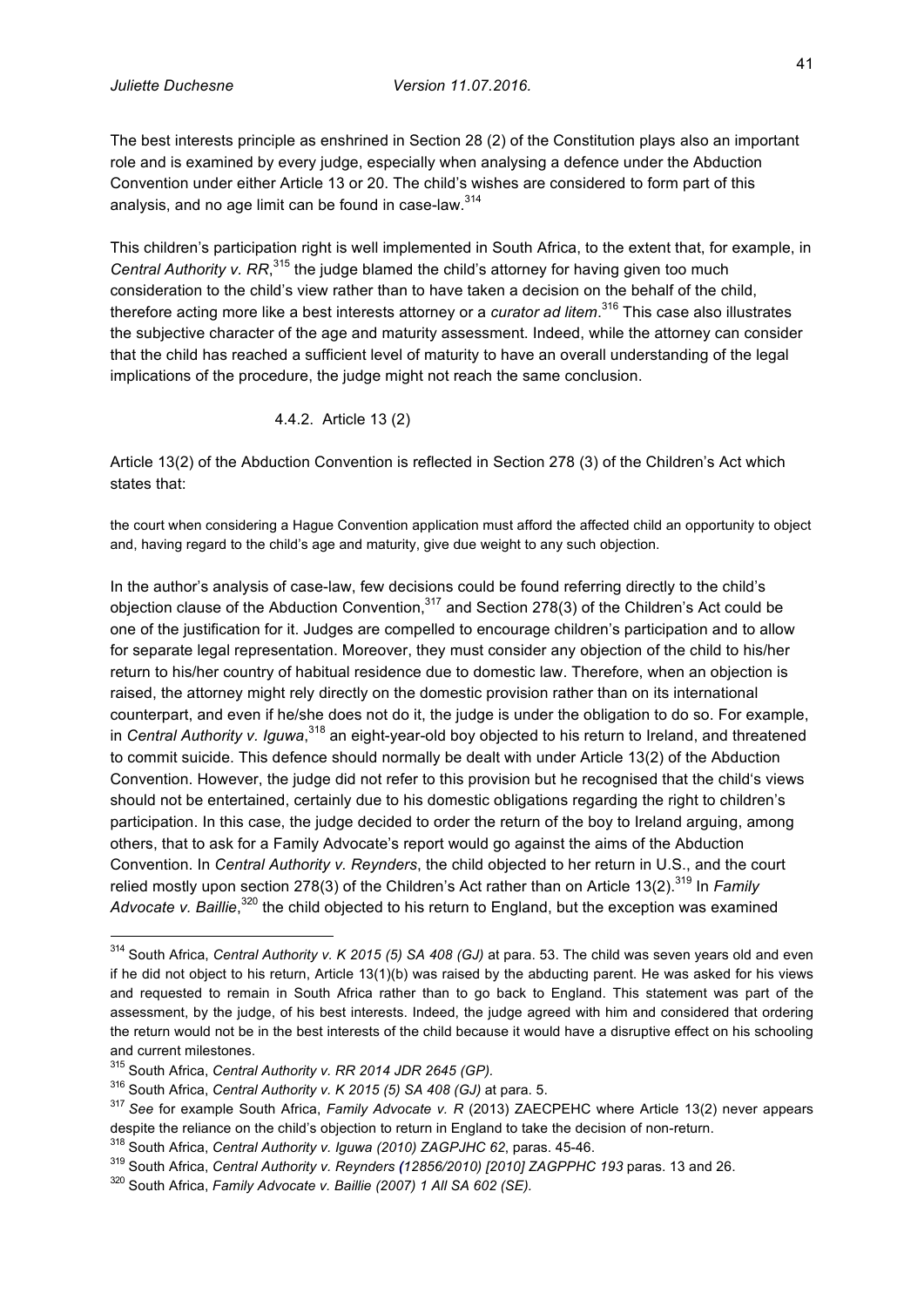under Article 13(1)(b) of the Abduction Convention, a method that can be done but which is not unanimous, as explained in Chapter 2 Section 2.5 of this thesis. However, the child's objection clause is also considered by courts as a separate defence. $321$ 

The judges analyse Article 13(2) based on the four questions mentioned in Chapter 2 Section 2.3.1.2 of this thesis, which have been firstly used by an English court in the *Re T.* case.<sup>322</sup> This case is recognised by South-African courts as a landmark decision, and judge have followed the same analysis since then.<sup>323</sup> In contrast to the U.S., a non-return order can be found relying only on the child's objection clause such as in *Central Authority and Another v. B* where Article 13(2) was the only debated question.

The first step of Article 13(2) analysis is to determine whether the child strongly objects or mainly expresses a preference, and to do so, judges take into account the basis of the child's refusal: it must be based on the objection to return to the country of habitual residence and not on the refusal to return to the left behind parent. This has been emphasised a few times by judges such as in *Central Authority v. De Wet.324*

The second step is to assess the child's maturity, a phase that is recognised as essential since the 1990s where the court held, in *MacCall v. MacCall,* that:

f the Court is satisfied that the child has the necessary intellectual and emotional maturity to give in his expression of a preference a genuine and accurate reflection of his feelings towards and relationship with each of his parents, in other words to make an informed and intelligent judgement (then) weight should be given to his expressed preference. *325*

The role of experts is important here, and judges often rely on their reports to enable an impartial and objective assessment.<sup>326</sup> Experts also intervene sometimes to ascertain the harmful effects that a return order could have on the child. However, these reports can sometimes be dismissed by judges who feel that the statements they contain are too exaggerated.<sup>327</sup> No age limit can be found in caselaw, and the assessment is made on a case-by-case basis, taking into account several factors such as the reports of the legal representative and psychologists who met the child earlier. $^{328}$ 

The third step is to decide which weight to give to the child's views, and especially to assess the possibility that the child was under undue influence from the abducting parent. Due to the legal representative, this unconscious influence can be limited to a certain extent and judges have, on several occasions, reminded that the real question is to determine whether or not the influence is undue. The child will undoubtedly be influenced by the proceedings, and judges need to carefully put the circumstances of the case in perspective. In *Central Authority v. Reynders*, the girl's views were recognised as less objective than required, but this lack of impartiality was justified by the proceedings and her involvement in it.<sup>329</sup> Along the same lines, a child can arque that he/she is happier in his/her

<sup>&</sup>lt;sup>321</sup> South Africa, *Central Authority and Another v. B 2012 (2) SA 296 (GSJ)* at paras. 5-6.<br><sup>322</sup> United-Kingdom, *Re T. (Abduction: Child's Objections to Return) (2000) 2 FCR 159.* 

<sup>323</sup> South Africa, *Central Authority v. de Wet 2008 (2) SACR 216 (T)* at para. 39; *See Family Dispute Resolution: Care Of and Contact with* Children, *supra* note 296 at 41.

 $324$  South Africa, Central Authority v. de Wet 2008 (2) SACR 216 (T) at para. 42.<br> $325$  South Africa, McCall v. McCall 1994 (3) SA 201 (C) 207 H-I/J. This statement was reinforced in 2001 in Lubbe *v. Du Plessis* 2001 (4) SA 57 (C) 73G-H/I.

<sup>326</sup> South-Africa, *Central Authority v. de Wet* 2008 (2) SACR 216 (T) at para. 41.

<sup>327</sup> South-Africa, *Central Authority v. Reynders* 2011 (2) SA 428 (GNP), at paras. 24 and 29. 328 South Africa, *KG v. CB & others (748/11)* (2012) ZASCA 17.

<sup>329</sup> South Africa, *Central Authority v. Reynders (12856/2010) [2010] ZAGPPHC 193* at para. 28.4.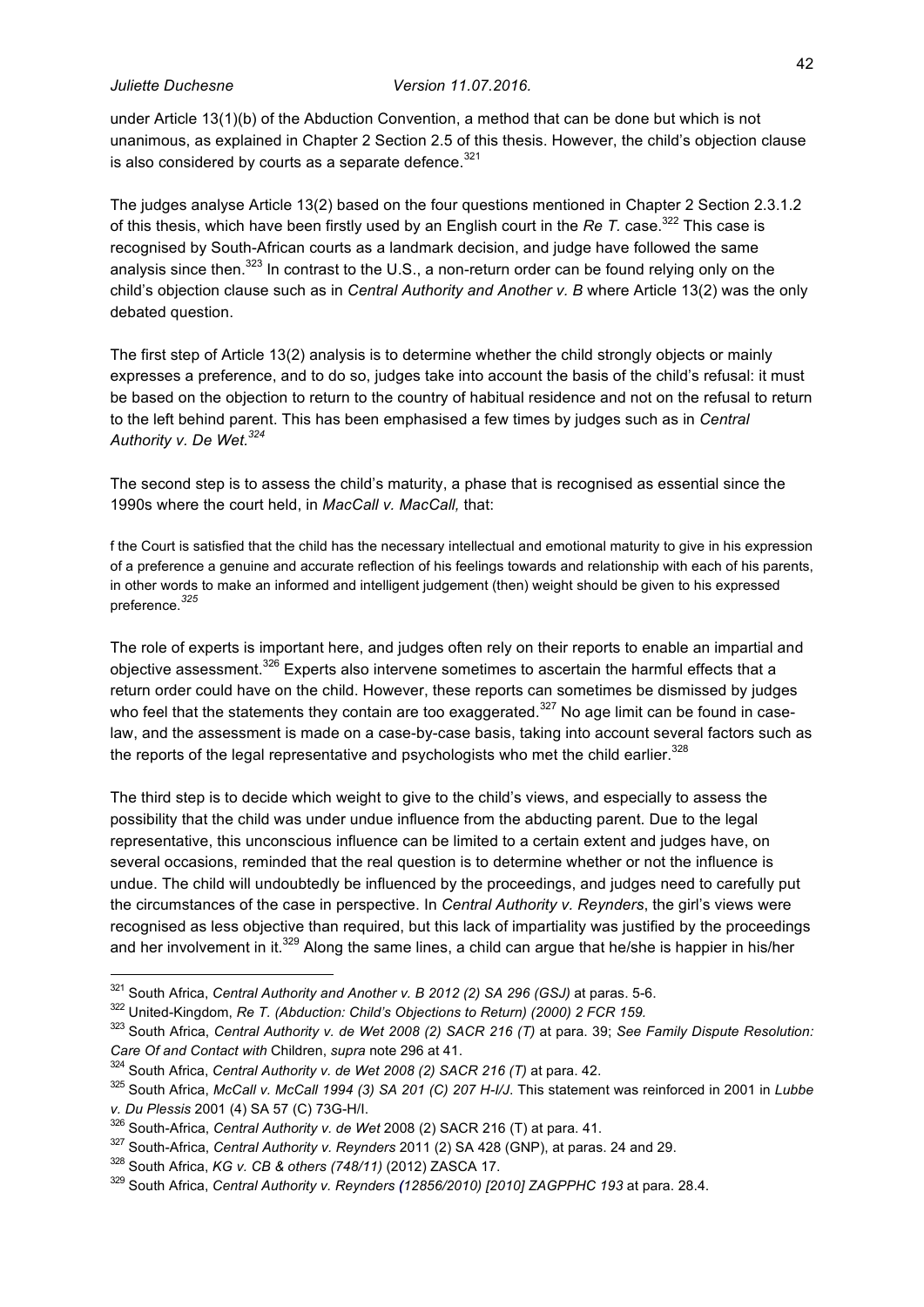new environment because of the involvement and participation of the abducting parent in his/her life, but, for courts, this does not amount to undue influence but more to parenthood.<sup>330</sup> To the contrary, a case of undoubtable undue influence can be seen in *Family Advocate v F* where a five-year-old girl qualified her mother as evil and stated that she would always be on her father's side. In this case, the judge stated that "her negative attitude towards her mother is not natural", and that she was under influence.<sup>331</sup> This step can sometimes be subjective, but impartiality and coherence between decisions are ascertained by the limited number of competent judges for Hague Abduction cases.

The fourth step is whether to use the discretionary power or not accorded by the Abduction Convention to judges through its Article  $18^{332}$  When assessing the child's objection clause, judges must take into account several factors including the best interests of the child<sup>333</sup> and information relating to the social background of the child as emphasised by the famous ruling of the 2000 South African Constitutional Court in *Sonderup v. Tondelli*. <sup>334</sup> In this case, the constitutional court judges highlighted the special nature of the exceptions contained in Article 13 and 20 of the Abduction Convention which do not call for a broad interpretation but should rather be interpreted as a solution to be used in extreme circumstances to protect the welfare of the child.<sup>335</sup>

#### **4.5. Concluding observations**

The South African situation is different to the U.S. one, and this thesis will argue that this variation is largely due to the impact of the UNCRC and the ACWRC. Indeed, both legislation and case-law refer to these international and regional instruments. Regarding children's participation, children's legal representation is mandatory in Hague abduction cases, and judges are compelled to give due consideration to child's wishes depending on their age and maturity. Moreover, a centralization of jurisdiction has occurred, decreasing, as a result, the number of competent judges while increasing coherence between decisions. However, despite this idealistic landscape, judges are still not attuned enough to the specificities of the Abduction Convention which could lead to some contradictory decisions.

<sup>&</sup>lt;sup>330</sup> South Africa, Central Authority and Another v. B 2012 (2) SA 296 (GSJ) at para. 16.<br><sup>331</sup> South Africa, *Family Advocate v. F (2014) ZAECPEHC 93* at para. 28.<br><sup>332</sup> South Africa, *Central Authority v. B 2009 (1) SA 6* SA1151 (CC) at para. 12.<br><sup>333</sup> Article 28(2) of the South African Constitution

<sup>&</sup>lt;sup>334</sup> South Africa, *Sonderup v. Tondelli and Another* 2001 (1) SA1151(CC) at para. 12<br><sup>335</sup> *Ibidem* at para 32.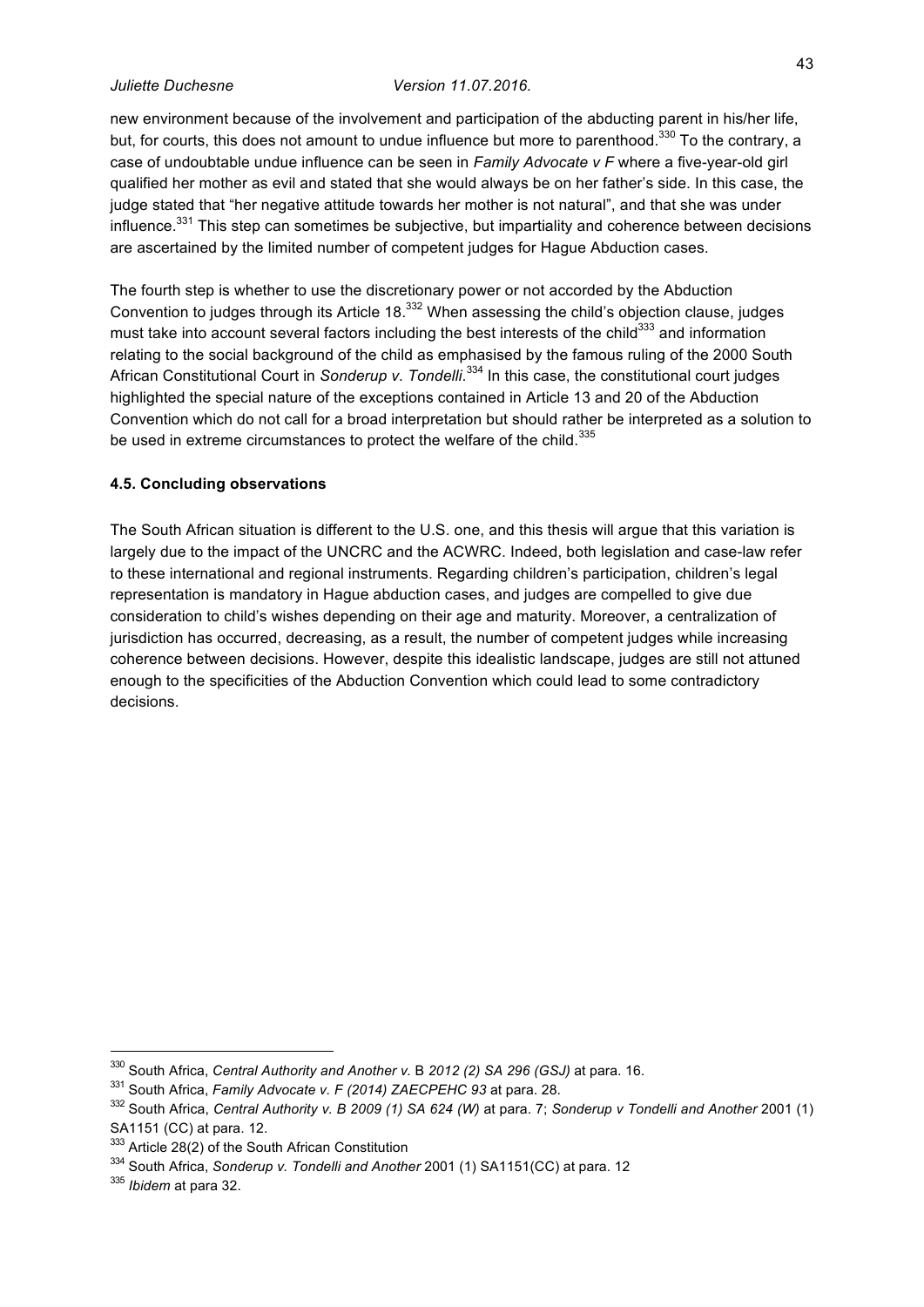## **5. The right to be heard in abduction procedures: myth or reality?**

*"If we are to treat children with dignity, we should not invalidate their objections and views simply because they are young"<sup>336</sup>*

After this in-depth analysis, it is now time to give a clear answer to our question of research: is the right of children to be heard effective in abduction procedures, and does the UNCRC have an impact on this effectiveness? This thesis will argue that more and more attention is paid to the right of children to be heard in decisions affecting their daily life. $337$  This tendency relies on several factors among which the UNCRC is an important one. The author has taken the Abduction Convention as a point of comparison. Both the U.S. and the South African approaches to the children's right to be heard in abduction procedures have been detailed in the last chapters. This overview has enabled the highlighting of several differences, and, it can be said that the effectiveness of children's right to be heard does not depend on the Abduction Convention itself, but mainly on the willingness of Statesparties, which is largely influenced by their ratification of international and regional human rights treaties.

The first important criterion, which plays a crucial role in the recognition of the children's right to be heard in domestic proceedings, is the access of children to legal representation. Even if it is considered as an indirect way of enabling the child's participation, states seem to analyse it as providing the best way to combine the growing consensus towards the need to hear children and their presumed lack of capabilities. The appointment of a legal representative has the advantage to allow the child's wishes to be represented in front of the court, without requiring the child's hearing by the judges. This practice is also considered beneficial by those who advocate that the child's interview provokes some delays and is therefore in contradiction with the aims of the Abduction Convention for a speedy procedure. Moreover, with legal representation, the child's wishes will be placed in a legal framework and thus have more strength and impact during the debate. Despite these advantages, the child's legal representation results in the child being a party to the proceedings and, in the author's opinion, this involvement could contribute to an increase in the tension between the child and his/her parent(s). Of course, this consequence depends on the content of the argumentation of the attorney and the child's wishes, but it can be wondered whether such participation is always in the best interests of the child.<sup>338</sup>

Besides these comments, it is important to highlight some challenges faced when providing the child with a legal representative. Indeed, a legal representative of quality depends largely on the financial resources of the states for two reasons: the availability of the representative and his/her adequate training. Due to financial constraints, states may often not be able to afford the services of senior legal representatives. Therefore, junior legal representatives will generally exercise this task. Without underestimating the capacity of junior attorneys, senior legal representatives have more experience and knowledge and children could have their views better represented by them in front of the court. However, this debate only occurs when the state has the possibility to provide legal representation and it should be emphasised that, sometimes, the state is not even able to supply the legal representation.<sup>339</sup> In these situations, the children's right to participation is dependent on the legal

 <sup>336</sup> *See* Henaghan & Ballantyne, *supra* note 63 at 388.

<sup>337</sup> The right to be heard applies in every decision affecting the child and is, therefore, not limited to judicial proceedings. However, this conclusion will focus on the implementation of this right in civil proceedings. <sup>338</sup> *See Family Dispute Resolution: Care Of and Contact with* Children, *supra* note 296 at 48. <sup>339</sup>*Ibidem* at 51.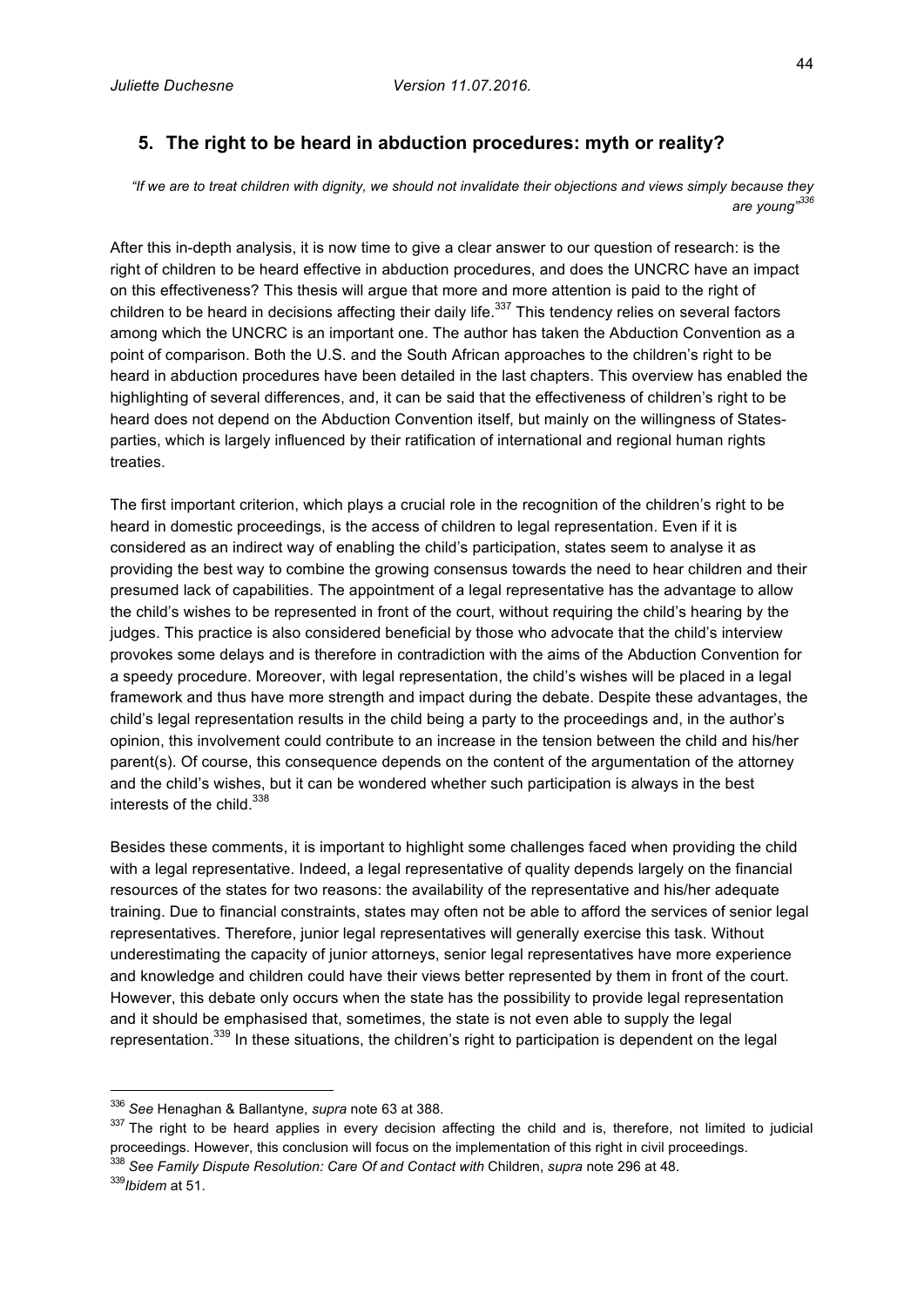framework that must be applied by the judge and by the presence or not of a provision giving the availability for children to express their views.

Besides this issue of availability, the quality of the representation is also an important aspect and should be better thought through. Indeed, as mentioned in the analysis of South Africa, the child's views can be dismissed due to attorney's errors or inexperience. Such discomfiture could be avoided with some specialised training, which should include the analysis of the different exceptions possible under the Abduction Convention but also the overview of best practices around the world. Indeed, it is important that exchanges of methodologies take place between judges, but also between Central Authorities that have to deal with international abduction cases. As everything is linked, the training of a limited number of judges is more affordable and more likely to enhance quality than the training of hundreds of judges.

To conclude on legal representation, it must be acknowledged that this practice represents a welcomed step toward the adding of the child's voice to the voices of the other parties, but also that an indirect hearing through a social worker or psychologist is in compliance with the obligations under Article 12 of UNCRC.<sup>340</sup> Nevertheless, some weaknesses of this indirect participation should be mentioned. Indeed, states should not limit the right to be heard to legal representation, and should provide the opportunity for the child to be heard in every case where the decision will affect him/her. The effectiveness of the children's right to be heard cannot only be based on the possibility of legal representation and the child's hearing enables the decisions-makers to gather more information about the conflictual situation. The benefits of a direct hearing must not be undervalued and the hearing of the child will also provide the judge with the means to understand the child's perspective on the situation $341$  and to assess the impact of any possible influence on the child's wishes.

A second factor has a large impact on the effectiveness of the children's right to be heard: the enforceable nature of the rule enshrining the right. In South Africa, children's right to representation is guaranteed by the Constitution and the Children's Act. This legal implementation can be seen as a direct impact of the UNCRC which, in Article 4, requires states to take all appropriate measures to comply with their obligations. In the U.S., this right is contained in guidelines drafted by the American Bar Association which concern only attorneys. As a consequence, judges are not urged to apply these guiding rules to their cases. Therefore, if a child is not represented in a Hague Abduction cases, the law will not be violated and neither the attorney nor the judge will be held responsible. As a result, children are less protected when rules are contained in soft law documents because of their reduced influence and strength. Regarding children's participation, South African judges are compelled to hear children depending on their age and maturity,  $342$  an obligation that has no counterpart in the U.S. This lack of provision enshrining the possibility for every child in each procedure to be heard is a gap that should be resolved by a US federal law applying to all states. Such a provision could benefit children in a numerous way, especially because there is no global consensus on the manner by which to hear child's voices. Considering especially abduction procedures, the Abduction Convention is, in the author's view, lacking a general principle recognising the right for children to be heard in every case. The drafters should not have limited the scope of the right to be heard only in Article 13(2), as this provision is an exception to the prompt return of the child, and is used only in cases where the child objects to his/her return and therefore is put in opposition to the left behind parent.

The effectiveness of the right to be heard is also impacted by the professionalism of judges and attorneys who will have to deal with children. Concerning judges, being able to interview children and

<sup>340</sup> *See* Sthoeger, *supra* note 206, at 542. 341 *See* Elrod, *supra* note 14 at 686. 342 Section 10 of the Children's Act 38 of 2005.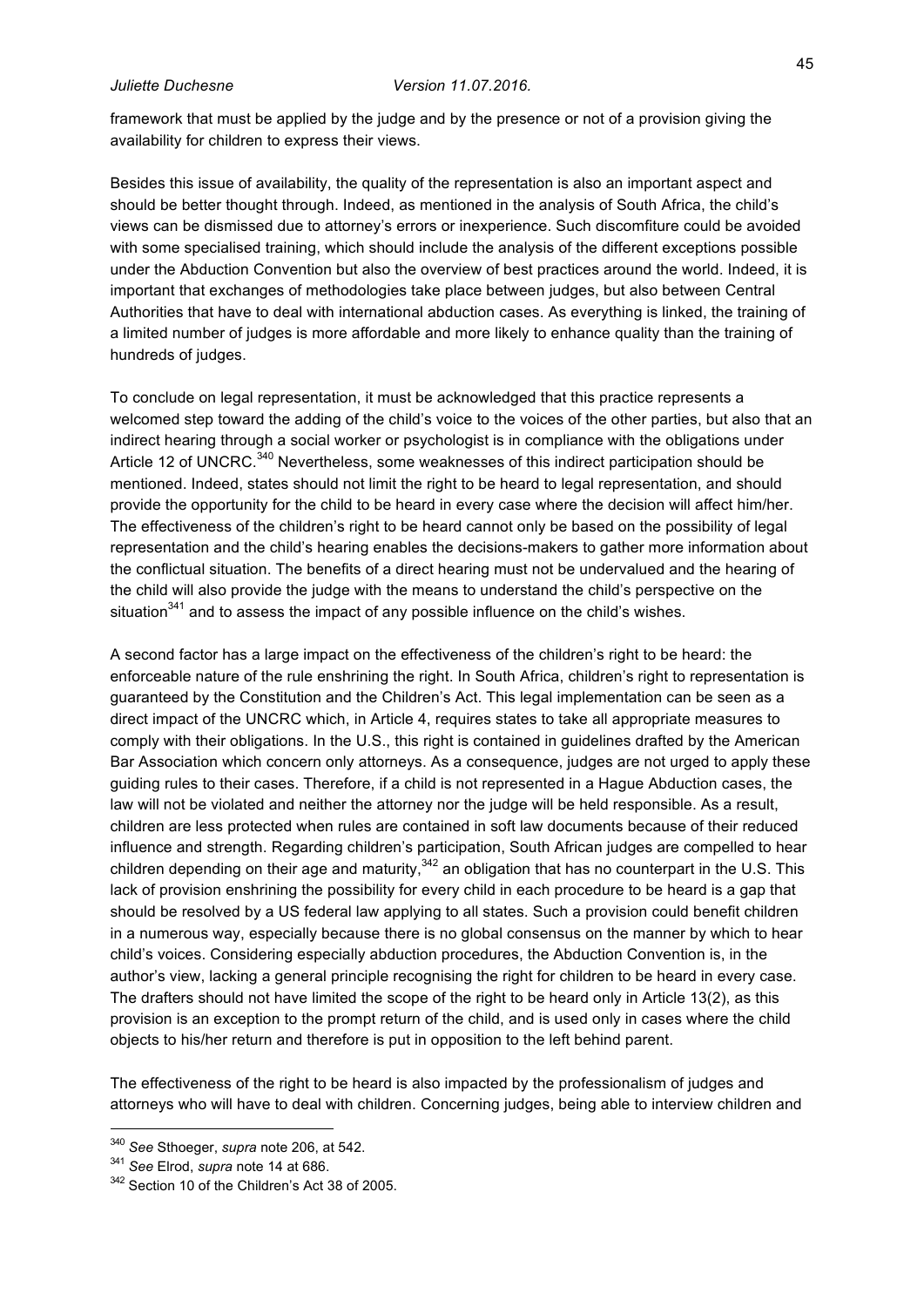to assess whether they have reached, or not, a sufficient level of maturity to have their views taken into account is largely dependent on the quality of the training provided by the state. Unfortunately, it has been shown that all judges are not well specialised, and that divergences appear between countries, despite several positive steps undertaken, for example, by South Africa such as the decrease of competent judges and their specialization through training. As mentioned earlier, the training of judges depends on the financial resources of the state, and even if *de jure* it could be inferred that the country has reached a powerful level of effectivity, the implementation of the practice can be undermined due to a lack of resources.

Some situations have shown that attorneys are not specialised with the specificities of the Abduction Convention, and such a gap could have damaging consequences for the child. In fact, if on the one hand, the child's objection clause is not raised due to the attorney's lack of knowledge and on the other hand, that there is no provision asking the judge to take into account the child's opinion, he/she will not be heard during the procedure. $343$  This could result in the child being seriously harmed by his/her return to the country of habitual residence.

To conclude, the children's right to be heard in abduction procedures is on a trajectory to be more and more effective, but the lack of a clear provision in the Abduction Convention on the necessity to hear children in each case makes this right less effective than it should be. Children are dependent on the national rules of each State-Party, and the enforcement of their rights and their protection varies across the world. Even though this divergence tends to be diminished by the drafting and ratification of international and regional human rights treaties such as the UNCRC, non States-Parties to these conventions are still free agents and children are the most affected persons by this.

 <sup>343</sup> *See* Henaghan & Ballantyne, *supra* note 63 at 388-389.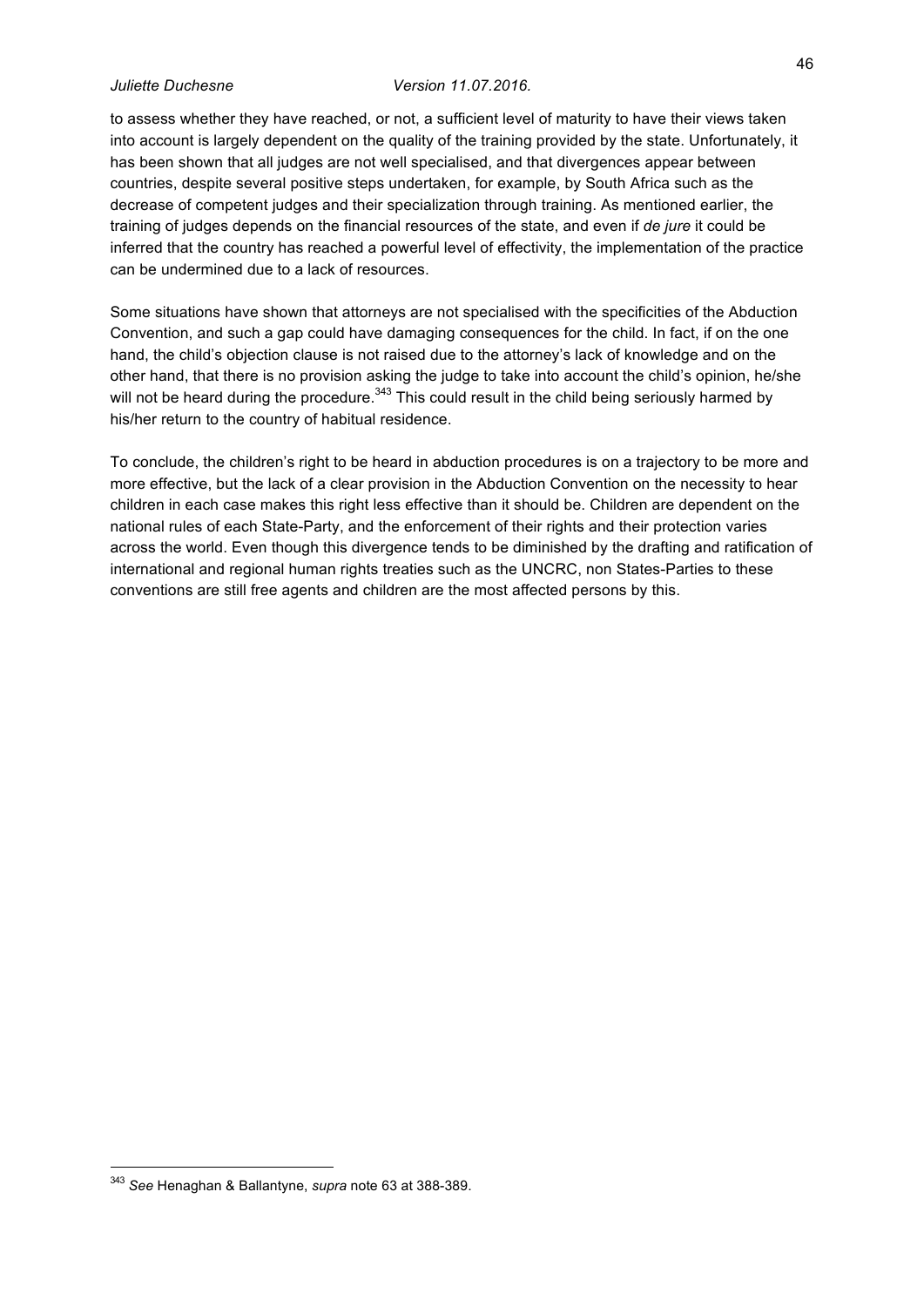## **6. General Conclusion**

The aim of this thesis was to analyse the effectiveness of the children's right to be heard in the context of abduction procedures as dealt with by the Abduction Convention. Two countries had been chosen, respectively the United States of America and South Africa, to enable a concrete examination of the right to legal representation and participation in front of domestic courts. This particular opposition had, as a goal, to see whether the UNCRC had a real impact on the children. Indeed, the U.S. is the only country which has not ratified this international human rights treaty. Therefore, in the author's view, the combination of two countries with different international obligations could only be interesting. The purpose of this thesis was to highlight the importance of the ratification of the UNCRC by showing the impact that this instrument can have on the children's right to participation, here in the sombre context of international abductions.

The second chapter was devoted to the in-depth analysis of the children's right to be heard, with a special focus on international abduction procedures. A short history of the shift from considering children as passive actors to children as active participants of the civil society was given as an introduction to the subject. These opening remarks were followed by a broad examination of Article 12 UNCRC which was divided into two main branches. On the one hand, it was reminded that Article 12 (1) UNCRC entails States to assess on a case-by-case basis the child's capacity to form his/her own views, in order to give an according weight to the opinion that was given by the child. In this evaluation, attention must also be paid to the possible influence of parent, also called the parental alienation syndrome, but also to the possible reluctance of the child to give his/her opinion on the conflictual situation. This resistance should be respected, as the UNCRC insists on the "voluntary" character of the opinion expressed. On the other hand, the particular object of Article 12 (2) was highlighted considering its limited application to judicial and administrative proceedings. In this context, the possibility of being heard in various ways was emphasised. These possibilities - which includes among others legal representation, interviews with the judges in chambers, psychological reports, consultations in the familial contexts etc. - are useful and especially so in cases where decisionmakers are looking for the views of young children. The same detailed examination was done regarding the Abduction Convention where the objectives of this latter were mentioned as well as its scope of application. This chapter was concluded by a section merging our two fields of research - the children's right to be heard and the Abduction Convention – where the absence of a general principle on children's right to be heard was underlined, even though Article 13(2) of the Abduction Convention allows for this right to play a role in the procedure. This non-appearance was justified by the early drafting of the Abduction Convention, before any international treaty on children's rights. Finally, both the use of the child's clause objection and its history were underscored and four stages were distinguished in the functioning of the exception which can be summarised as the analysis of the strength of the objection, the assessment of child's age and maturity, the decision on the weight to give to the objection and the use, or not, of the judge's discretionary power. Interestingly, these steps were taken by the author from an English decision, and as it has been shown, this ruling had been referred to in South African case-law as a landmark decision. A short reference was also made to the combination used by some judges and attorney between Article 13(2) and Article 13(1)(b); however, this link is not unanimously approved.

The third chapter was dedicated to the analysis of the American practice towards the children's right to be heard in abduction procedures in order to determine whether this right was effective despite the non-ratification of the UNCRC. The arguments justifying this reluctance against the UNCRC were considered, in addition to the opposition to the ratification of the American Convention on human rights. The third section examined the existing specific children's rights provisions in American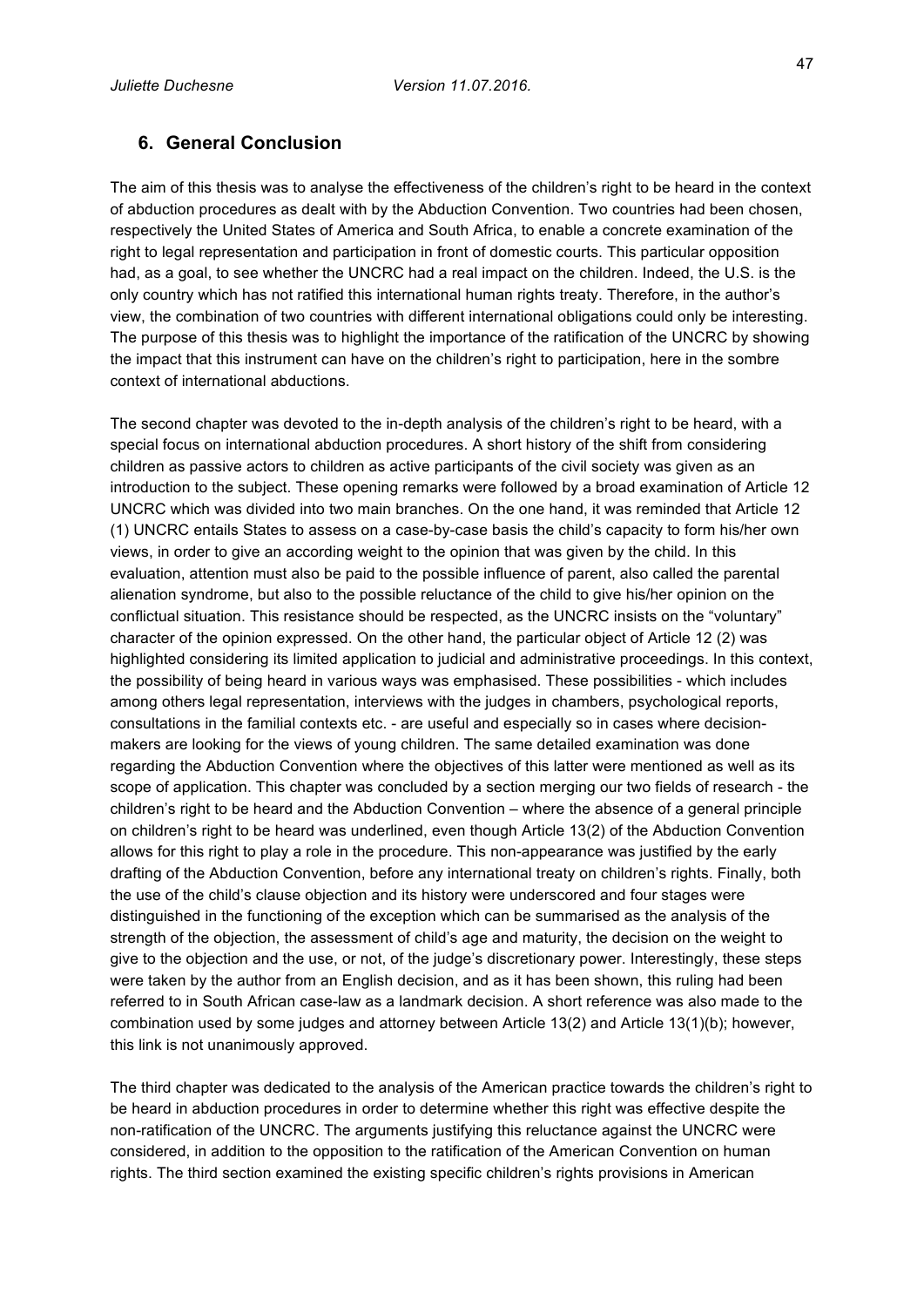legislation. It was here shown that, certainly due to its earlier drafting, the U.S. Bill of Rights largely

reflected the opinions of that period, despite some mitigated attempts by courts to include the notion of children as rights-bearers. The next section analysed the statutory law, beginning with the implementation of the Abduction Convention which was effected by the ICARA. It was pointed out that the main problem of this Act, despite it not referring to children's right to participation, was its broad granting of jurisdiction to both federal and states courts, resulting in a large number of competent judges. Subsequently, through this thesis, it has been argued that the number of competent judges should be decreased to enable effective training, but also to avoid divergence between decisions due to a lack of experience and knowledge on the specificities of the Abduction Convention. The analysis of both children's participation and children's legal representation showed that a specific legislation was absent and that legal professionals were mostly relying on the ABA Custody Standards. Regarding participation, these guidelines strengthened the importance of a child's hearing, placing important duties on the sole attorney's responsibility for the child's preparation for the interview with the judge. Attention was drawn to the distinction between the best interests attorney and the child's legal representative, functions that can mainly be distinguished by their use of the child's views: while for the former it will only form part of a broader analysis, for the latter, it will be considered as binding directives. Finally, this Chapter ended up with the analysis of the case law in two domains: participation and Article 13(2). Regarding the first one, it was stressed that the preferred way to deal with children's voices was by the appointment of a legal representative, which results in the avoidance of a child's hearing in most cases. The use of Article 13(2) by American judges was analysed, and the conclusion drawn that these professionals were applying a strict interpretation which was often resulting in the dismissal of the exception. Moreover, decisions of non-return are rarely based solely on the ground of the child's objection clause, and a divergence of interpretations appears between states mainly in regard to the assessment of the child's age and maturity. These deficiencies have been argued to principally be a consequence of two factors: the huge number of judges dealing with Hague Abduction cases and the absence of a guiding legislation on the children's right to be heard in court proceedings.

In the fourth chapter of this study, the focus was turned to South African practice. South Africa ratified the UNCRC in 1995, and it is argued that, compared to the U.S., South Africa is a step in advance regarding children's right to be heard, probably due to its international and regional obligations. Since its entry into force, the UNCRC, as well as the ACWRC, which has been ratified in 2000, have influenced domestic legislation. The Constitution of South Africa directly refers to children's rights and enshrines the right to legal representation in Section 28(1)(h) which is considered to be inspired from Article 12 UNCRC. This Constitution is the point of entry of children's rights in South Africa and has had a large impact on the current legislation. The implementation of the Abduction Convention was examined through Chapter 17 of the Children's Act 38 of 2005, which retains jurisdiction for High Courts. This centralisation was emphasised and considered as a positive step towards a uniform interpretation of the Abduction Convention in South-Africa. To strengthen this specialisation, a reform was taken in 2007 to nominate judges in charge of Hague Abduction cases, but this improvement has not been yet implemented. The third section of this chapter's analysis was dedicated to the Children's Act 38 of 2005 and its appraisal of children's participation and children's legal representation. Section 10 of the Children's Act considered the right to participation as a general principle, and differences with its regional and international equivalents were highlighted. With regards to children's legal representation, an important feature of this right was highlighted in Section 279 of the Children's Act, which makes legal representation mandatory for all Hague Abduction cases. This obligation cannot be found in the U.S., but it should be recognised that the ABA Custody Standards argue in favour of it. Moreover, the different roles of the Family Advocate, the *curator ad litem*, the best interests' attorney and the child's legal representative were distinguished and commented upon. It was underlined that in situations where the child is young, there is a trend to act more like a *curator ad litem* or a best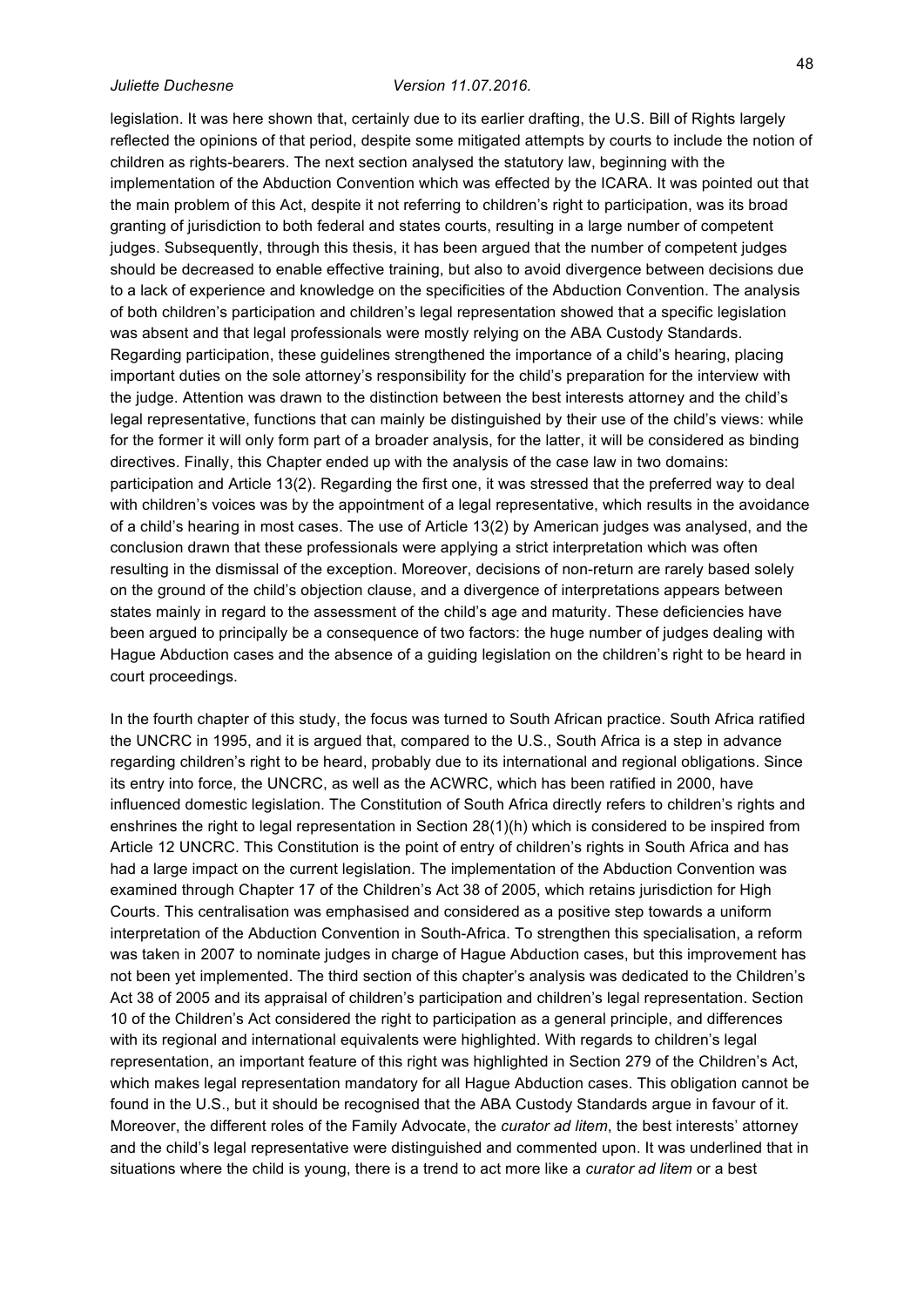interests' attorney, and thus to take a decision on behalf of the child. The last part of this chapter was devoted to the analysis of the case law regarding participation and the use of Article 13(2). It was highlighted that South African judges are embracing their role in the effectiveness of the children's right to be heard in court proceedings as emphasised in case law. Children's hearings are often conducted in chambers, and their views given due consideration following a case-by-case assessment of the child's age and maturity. It was argued that this approach is certainly influenced by the UNCRC and the ACRWC which both deal with the child's right to participation. Finally, Article 13(2) was examined and its correlate was found in Section 278(3) of the Children's Act, which gives importance to the child's objection in cases of Hague abduction situations. Due to this equivalence, it was mentioned that few decisions can be found referring directly to Article 13(2) of the Abduction Convention, but that the child's objection clause in the Act can be the sole basis of a decision of nonreturn in the child's country of habitual residence. The use of this exception was observed as having as a foundation in an English ruling into which the four steps mentioned earlier in this thesis were identified. A certain uniformity and coherence have been found in the overall case law which is, in the author's opinion, also due to the centralisation that has taken place with the entry into force of the Children's Act. Moreover, it was shown that the assessment of the child's age and maturity is done on a case-by-case basis without resorting to age limits as used in the U.S. This practice was argued to be influenced by the Committee on the Rights of the Child and its General Comment 12 into which the establishment of age limits was considered to be in violation of Article 12 UNCRC. Finally, the South African implementation of the children's right to be heard was recognised as influenced by the principles enshrined in the UNCRC, and the positive steps towards fuller effectiveness have been highlighted.

To conclude this comparison, it can be argued that, in international abduction procedures between countries parties to the Abduction Convention, the child who has been the victim of an international abduction by one of his/her relatives does not have a general right to participation in the Abduction Convention. The child's participation, and thus the child's opportunity to give his/her views, is only possible with Article 13(2) of the Abduction, in respect of which interpretation varies among statesparties. It is regrettable that the Convention did not guarantee the right for any child in any situation to be heard by the competent authorities as they are both the victim and the subject –or object - of the parental conflict.

The thesis has shown that the impact of the UNCRC on South Africa is undebateable and children are both offered and guaranteed the possibility to participate in the procedures by various provisions both in law and in the Constitution, which is not the case in the U.S. All these different provisions have been drafted after the ratification of the UNCRC, and clearly reflect the idea of children as rights bearers rather than passive actors. Through these analyses, it is clear that American children could truly benefit from an additional protection of their rights, and in particular their right to participation, if the U.S were considering ratifying the UNCRC. Both countries have enshrined the possibility for children to be legally represented in front of courts. However, South Africa has rendered this legal representation mandatory in Hague Abduction cases, as well as the obligation for judges to give due consideration to the child's views depending on the child's age and maturity. Even though this legal representation is a great step forward, other forms of participation should not be put aside, and this thesis has underlined this particular point many times. Lastly, the importance of the availability of training for judges and attorney should not be undermined, as it can raise awareness on the necessity of hearing children in civil proceedings, and more especially in Hague Abduction cases.

The children's right to be heard has been recognised as one of the four core principles of the UNCRC and contributes to the tendency of giving children the opportunity to have a real impact on decisions affecting their daily life. Indeed, hearing children in family cases such as international abduction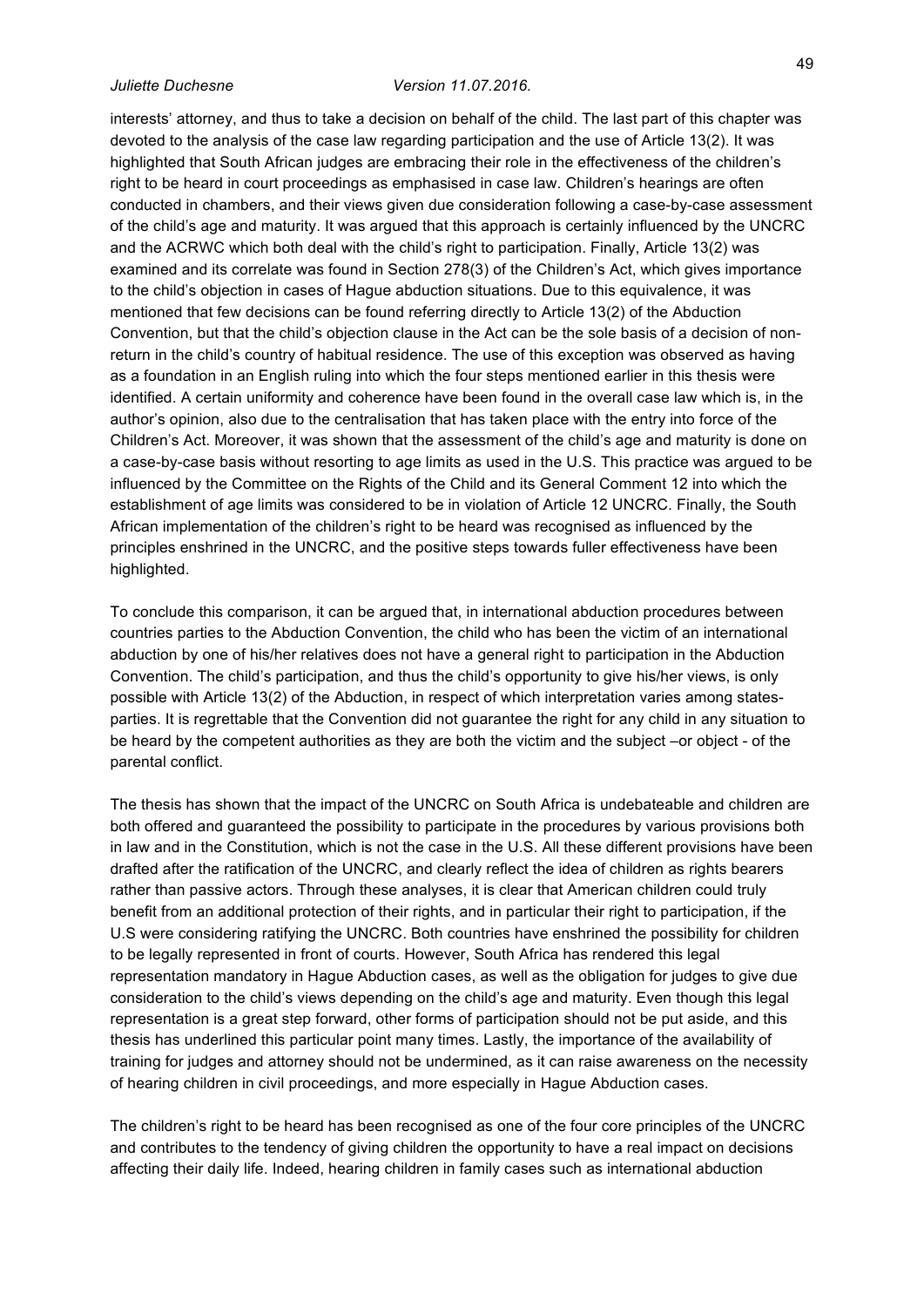procedures is beneficial for them, and gives credit to the outcome. Several recommendations should be followed to a better implementation of this right. Obviously, the ratification of the UNCRC has been proved to increase children's protection, and the U.S. should definitively consider such ratification. In addition to this, the advantages of enshrining the children's right to participation in law should also not be underestimated. Such provisions should include, among others, the mandatory representation of children in front of courts when the child is affected by the decision, a list of possible forms of children's participation and the obligation for judges to provide the opportunity for children to be heard despite his/her legal representation. Finally, the implementation of these various provisions should be adequately thought through and be the subject of particular training for all the professionals involved.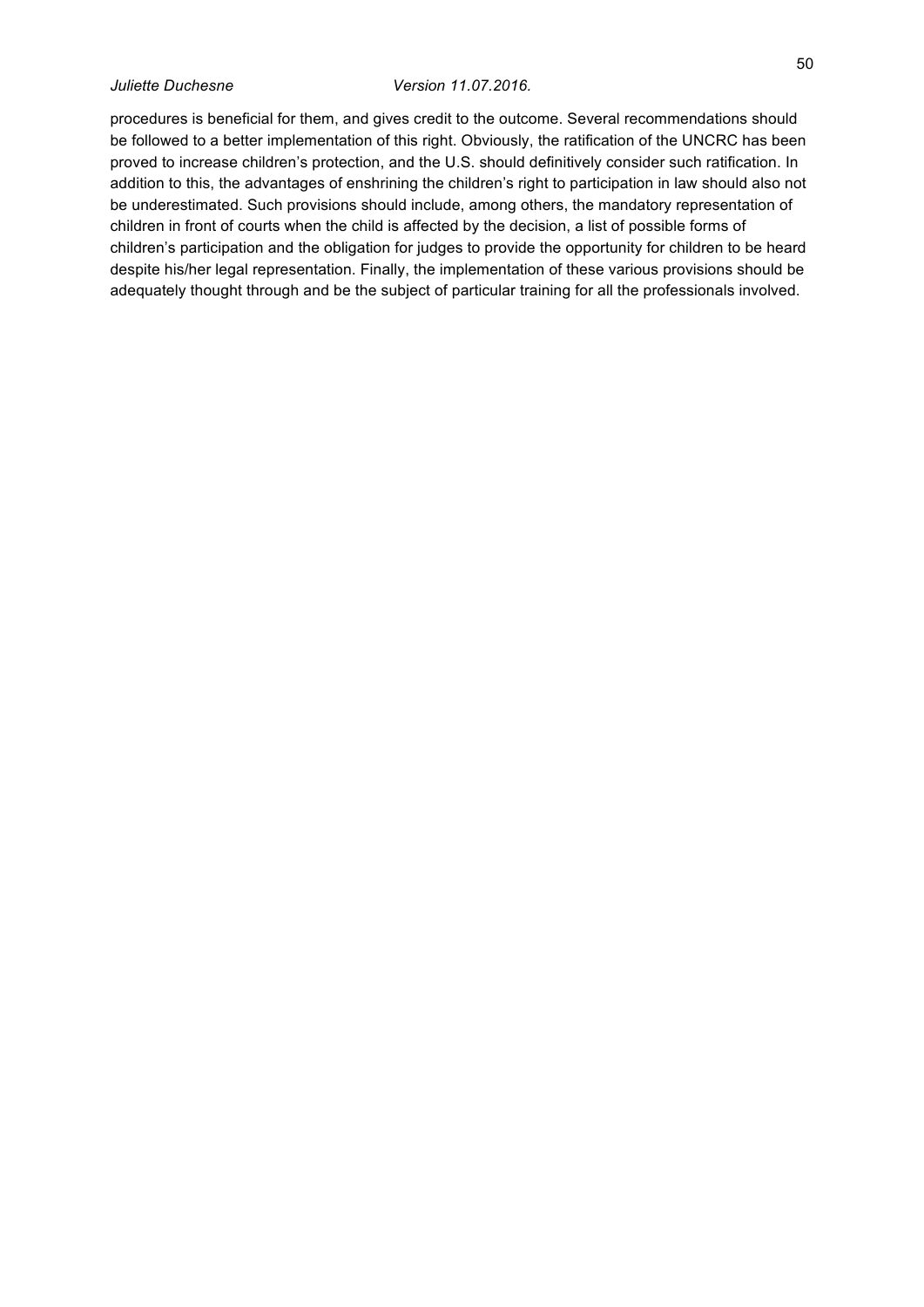# **Bibliography**

### LEGISLATION

### International Framework

- Convention on the Rights of the Child, G.A. Res. 44/25, U.N. GAOR, 44th Sess., U.N. Doc. A/Res/44/25 (1989).
- Hague Convention on the Civil Aspects of International Child Abduction, Oct. 25, 1980.

### African Framework

• African Committee of Experts on the Rights and Welfare of the Child, Concluding Recommendations by the African Committee of Experts on the Rights and Welfare of the Child (ACERWC) on the Republic of South Africa Initial Report on the status of implementation of the African Charter on the Rights and Welfare of the Child (2014).

### European Framework

- The European Convention on the Recognition and Enforcement of Decisions Concerning Child Custody and on Restoration of Custody of Children, May 20, 1980, 19 I.L.M. 273.
- Parliamentary Assembly of the Council of Europe, 31st Ordinary Session, Recommendation on a European Charter on the Rights of the Child, 4 October 1979.

#### American Framework

- International Child Abduction Remedies Act, Pub. L. No 100-300, 102 Stat. 437 (1988) (codified at 42. U.S.C. §§ 11601-11610 (1988)).
- American Bar Association, Standards of Practice for Lawyers Representing Children in Custody Cases, 37 FAM. L. Q. 129 (2003).
- American Bar Association, Standards of Practice for Lawyers Representing Children in Abuse and Neglect Cases (1996).
- Fla. R. Juv. Pro. 8.255(b) (2005).
- Kan. Stat. Ann. §38-2247(a) (2006).
- National Council of Juvenile and Family Court, Seen, Heard and Engaged: Children in Dependency Court Hearings (2012).

#### South African Framework

- Constitution of the Republic of South Africa, 18 December 1996
- Children's Act 38 of 2005
- Legal Aid Act 2014
- Mediation in Certain Divorce Matters Act 24 of 1987.
- South African Law Reform Commission, *Family Dispute Resolution: Care Of and Contact with*  Children (December 2015)

### U.N. DOCUMENTS

#### Concluding Observations

- U.N. Doc., Committee on the Rights of the Child, South Africa's response to list of issues in relation to its second periodic report to the United Nation's Committee on the Right of the Child, CRC/C/ZA/Q/2/Add-1, 3 June 2016.
- U.N. Doc., Committee on the Rights of the Child, *List of issues in relation to the second periodic report of South Africa*, CRC/C/ZAF/Q/2, 11 March 2016.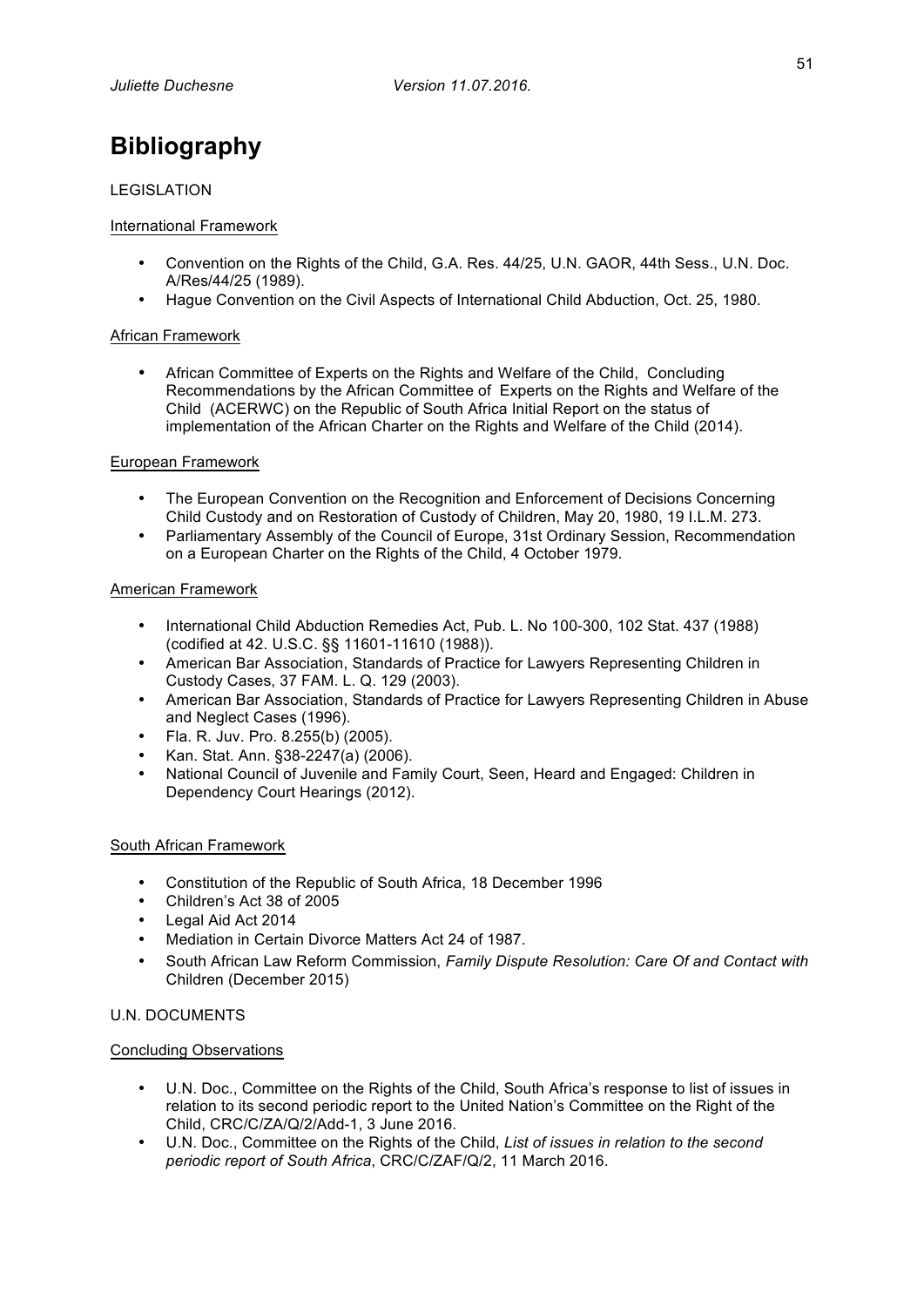• U.N. Doc., Committee on the Rights of the Child, *Second Periodic Reports of States Parties due in 2002: South Africa,* CRC/C/ZAF/2, 17 March 2015.

### General Comments

- U.N. Comm. On the Rights of the Child, General Comment No. 12 on the Right of the Child to be Heard, U.N. Doc. CRC/C/GC/12, 20 July 2009.
- U.N. Doc., General Comment No. 13 on the Right of the Child to Freedom of all Forms of Violence, CRC/C/GC/13 (2011).
- U.N. Doc, CRC/C/GC/14, General Comment No. 14 (2013) on the Right of the Child to have his or her Best Interests taken as a Primary Consideration (article 3, para. 1) (2013).

### HAGUE CONFERENCE DOCUMENTS

- Conclusions and Recommendations and Report of Part I of the Sixth Meeting of the Special Commission on the practical operation of the 1980 Hague Child Abduction Convention and the 1996 Hague Child Protection Convention (1-10 June 2011)-(Prel. Doc. No 14 of November 20111)
- The Hague Convention on the Civil Aspects of International Child Abduction Recent Developments in South Africa, 2nd Annual Johannesburg Family Law Conference – 2 October 2015.
- Report of the Second Special Commission Meeting to Review the Operation of the Hague Convention on the Civil Aspects of International Child Abduction, Jan. 18-21, 1993.
- Legal Analysis of the Hague Convention on the Civil Aspects of International Child Abduction, 51 Fed. Reg. (1986)
- Questionnaire concerning the Practical Operation of the Hague Convention of 25 October 1980 on the Civil Aspects of International Child Abduction and the Hague Convention of 19 October 1996 on Jurisdiction, Applicable Law, Recognition, Enforcement and Co-operation in respect of Parental Responsibility and Measures for the Protection of children- Answers of South Africa (November 2010)
- Hague Conference on Private International Law, *Guide to Good Practice under the Hague Convention of 25 October 1980 on the Civil Aspects of Internationall Child Abduction – Part IV Inforcement* (2010)
- Hague Conference on Private International Law, 6 Judges' Newsletter
- Hague Conference on Private International Law, Conclusions and Recommendations of the Sixth Meeting of the Special Commission on the practical operation of the 1980 Hague Child Abduction Convention and the 1996 Hague Child Protection Convention (1-10 June 2011).
- Centre for Child Law, *Guidelines for legal representatives of children in civil matters* at 3 (2016).
- Hague Conference, Conclusion and Recommendations of the fourth Meeting of the Special Commission to Review the Operation of the Hague Convention of 25 October 1980 on the Civil Aspects of International Child Abduction (March 22-28, 2001).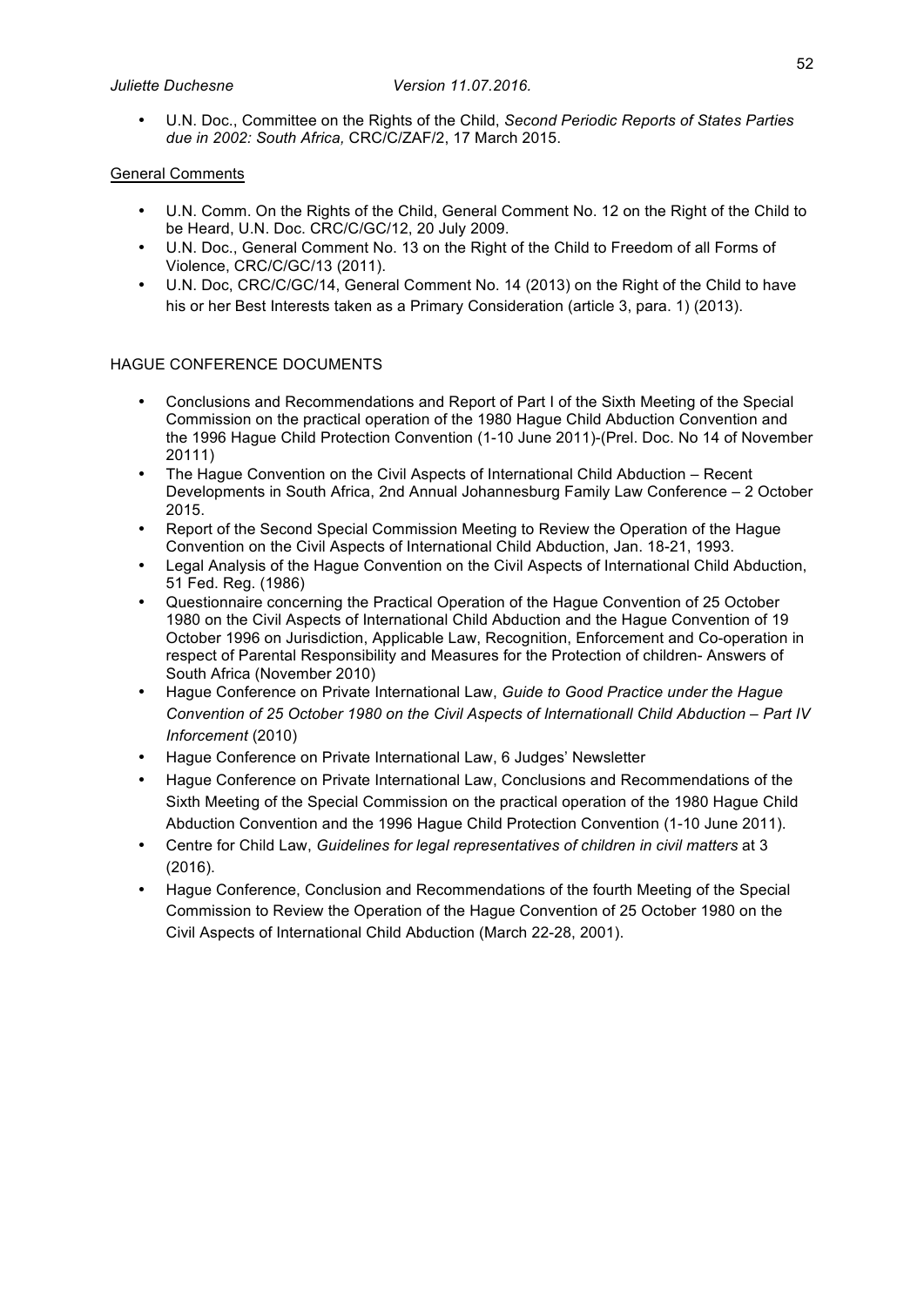## ACADEMICS READINGS

- BAXTER S. C., "The Suggestions on the Rights of the Child: Why the United Nations' Convention on the Rights of the Child is a Twenty-Five Year Failure", 2 J. Glob. Just. & Pub. Pol'y 89 (2015).
- BEAUMONT P. & McELEAVY P., The Hague Convention on International Child Abduction, Oxford, Oxford University Press, 2006.
- BOEZAAR T., "The role of a curator *ad litem* and children's access to the courts" 46 Volume 3 (2013) DEJURE 707-726.
- CLEOPHAS K.-A. & ASSIM U. M., "Child Participation in Family Law Matters Affecting Children in South Africa", 17 Eur. J.L. Reform 294 (2015).
- De HEMPTINNE M., "Concentration of Jurisdiction under the Hague Convention of 25 October 1980 on the Civil Aspects of International Child Abduction: Belgium", The Judges' Newsletter on International Protection – Vol. XX/Summer-Autumn 2013.
- De BRUIN D.W., *Child Participation and Representation in Legal* Matters LLD Thesis University of Pretoria (2010)
- DIAB, J., "United States Ratification of the American Convention on Human Rights", 2 DUKE JOURNAL OfF COMPARATIVE & INTERNATIONAL LAW 323 (1992).
- DOHRN B. & KANELOS C. G., The weeping Child Could Not Be Heard Human Rights for Children: New tools and Strategies, 20 Child. Legal Rts. J. 20 (2000).
- DOHRN B., "United States The Surprising Role of the CRC in a Non-State-Party"", in T. LIEFAARD & J. E. DOEK (Ed.), Litigating the Rights of the Child – The UN Convention on the Rights of the Child in Domestic and International Jurisprudence 71 (2015)
- EEKELAAR J. & GEORGE R., "Children's Rights: the wider context", in J. EEKELAAR & R. GEORGE, Routledge Handbook of Family Law and Policy 288 (2014).
- ELROD L., "Please Let Me Stay: Hearing the Voice of the Child in Abduction Cases", 63 Okla L. Rev. 663 (2010-2011).
- ENGELBRECHT A., *Critical Analysis of Child Participation and Representation of Children in Legal Matters,* LLM Thesis, University of Pretoria (2013).
- FREEMAN M., "The Value and Values of Children's Rights" in A. INVERNIZZI & J. WILLIAMS (Ed.), The Human Rights Of Children – From Visions to Implementation 21 (2011).
- FREEMAN M., "Why It Remains Important to Take Children's Rights Seriously", 15 International Journal of Children's Rights 5 (2007).
- FREEMAN M., *International Child Abduction – the Effects* (2006).
- GEARY P., "United States: Is Obama's Win also a Victory for Children's Rights?" Children's Rights Info. Network (Nov 7, 2008), HAFEN B. C & HAFEN J. O., "Abandoning Children to their Autonomy: The United Nations Convention on the Rights of the Child", 37 HARV. INT'L L.J. 449 (1996).
- Hafen B.C. & Hafen J.O., Abandoning Children to their Autonomy: The United Nations Convention on the Rights of the Child, 37 HARV. INT'L L.J. 449 (1996).
- HANSON K., "Schools of Thought in Children's Rights", Children's Rights Unit, University Institute Kurt Bosch 5 (2008).
- HAZZIKOSTAS I., "Federal Court Abstention and the Hague Child Abduction Convention", 79 N.Y.U. Law Review 421 (2004).
- HENAGHAN M. & BALLANTYNE R., "International child abduction, intercountry adoption and international commercial surrogacy", in J. EEKELAAR & R. GEORGE, Routledge Handbook of Family Law and Policy 383 (2014).
- HENAGHAN M., "What Does a Child's Right to be Heard in Legal Proceedings Really Mean? ABA Custody Standards Do Not Go Far Enough, 42 FAM. L. Q. 117 (2008).
- KASPIEW R., Report on Independent Children's Lawyers: Final Report (2013).
- KASSAN D. G., How Can the Voice of the Child be Adequately Heard in Family Law Proceedings? LLM University of Western Cape (2004).
- JULYAN J., The Hague Convention on the Civil Aspects of International Child Abduction Recent Developments in South Africa, 2nd Annual Johannesburg Family Law Conference – 2 October 2015.
- KELLY J. B., "Psychological and Legal Interventions for Parents and Children in Custody and Acess Disputes: Current Research and Practice", 10 Va. J. Soc. Pol'Y & L. 129 (2002).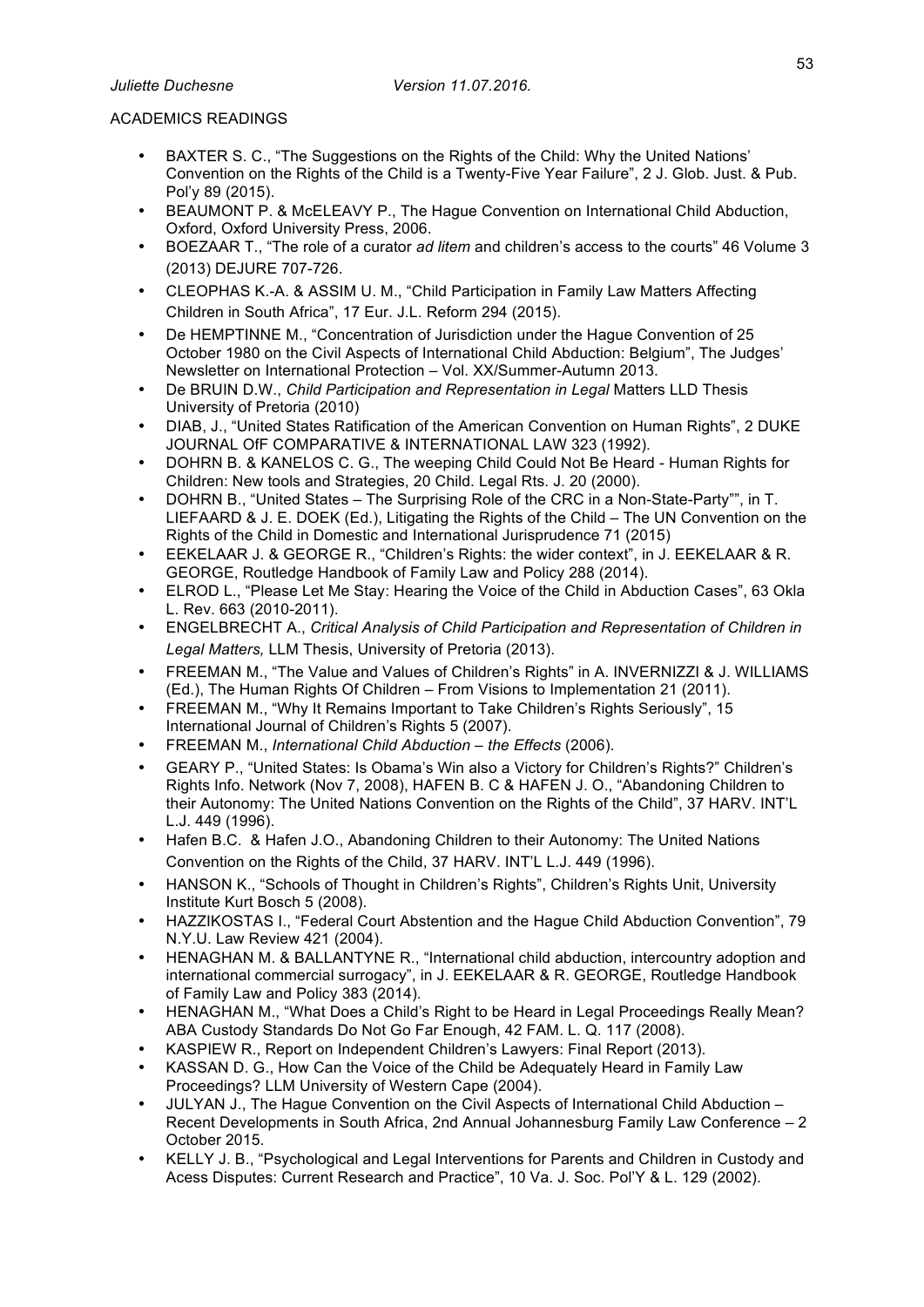- KILBOURNE S., "U.S. Failure to Ratify the U.N. Convention on the Rights of the Child: Playing Politics with Children's Rights", 6 Transnat'I L. & Contemp. Probs 437 (1996).
- KILBOURNE S., "Placing the Convention on the Rights of the Child in an American Context", 26 Hum. Rts. 27 at 28 (1999) citing D. PHILIPS, The Legal Impact of the (sic) United Nations Convention on the Rights of the Child, (Nat'I Ass'n for Home Educ. Paeonian Springs, Va.).
- KLABBERS J., International Law (2013).
- KRAPPMAN L., "The weight of the child's view (Article 12 of the Convention on the Rights of the Child)", 18 Int'I J. Child. Rts. 501 (2010).
- LESH E., "Jurisdiction Friction and the Frustration of the Hague Convention: Why International Child Abduction Cases Should be Heard Exclusively by Federal Courts", 49 Family Court Review 170 (2011).
- LORTIE P., "Overview", The Judges' Newsletter on International Protection Vol. XX/Summer-Autumn 2013.
- Loyd A., The African Regional System for the Protection of Children's Right 33 at 33 in Sloth-Nielsen J. (ed.) Children's Rights in Africa: A Legal Perspective (2008).
- LOWE N., "Some Moot Points On the 1980 Hague Abduction Convention", 46 Victoria U Wellington L. Rev 683 (2015).
- LOWE N. & V. STEPHENS, "Global Trends in the Operation of the 1980 Hague Abduction Convention", 46 Fam. L. Q. 41 (2012-2013).
- LOWE N., Analyse Statistique des Demandes Déposées en 2008 en Application de la Convention de la Haye du 25 Octobre 1980 sur les aspects civils de l'enlèvement international d'enfants – Partie 1 rapport global (2011).
- LÜCKER- BAIL F., "The right of the child to express views and to be heard: An attempt to interpret Article 12 of the UN Convention on the Rights of the Child", 3 Int'I J. Child. Rts. 391 (1993).
- METZ C. R., "Application of the Younger Abstention Doctrine to International Child Abduction Claims", 69 University of Chicago Law Review 1929 (2002)
- Mc ELEAVY P., "The European Court of Human Rights and the Hague Child Abduction Convention: Prioritising Return or Reflection?", 62 Neth. Int'I. L. Rev., 365 (2015).
- MOSES S., "Children and Participation in South Africa: An Overview", 16 Int'I J. Child. Rts. 327 (2008).
- MCKEE K. A., A Primer on International Parental Abduction 6 Regent J. Int'I L. 37 (2008)
- MOYO A., Child Participation under South African Law: Beyond the Convention on the Rights of the Child?, 173 (2015) 31 SAJHRî.
- NANOS R., "The Views of a Child: Emerging Interpretation and Significance of the Child's Objection Defense under the Hague Child Abduction Convention", 22 Brook. J. Int'I L. 437 (1996-1997).
- NAUCK B., Implications of the United States Ratification of the United Nations Convention on the Rights of the Child: Civil Rights, the Constitution and the Family, 42 Clev. St. L. Rev. 675 (1994).
- PARKINSON P. & CASHMORE J., The Voice of a Child in Family Law Disputes (2009).
- PARKINSON P., CASHMORE J. & SINGLE J. , "Adolescents' Views on the Fairness of Parenting and Financial Arrangements After Separation", 43 Fam. Ct. Rev. 429 (2000).
- PEREZ-VERA E;, Explanatory Report, in 3 Hague Conference on Private International Law: Actes et documents de la Quatorzième session, 6 au 25 octobre 1980, Tome III, Enlèvement d'enfants 460 (1982).
- PHILIPS D., The Legal Impact of the (sic) United Nations Convention on the Rights of the Child, (Int'L Ass'n for Home Educ. Paeonian Springs, Va.).
- PONJAVIC Z. & VLASKOVIC V., "Space for the Child's Best Interests Inside the Hague Convention on the Civil Aspects of International Child Abduction", 16 Rev. Eur. L. 45 (2014).
- POTTER M., "The Voice of the Child: Children's Rights' in Family Proceedings", IFL 140 (2008)
- REDDAWAY J. & KEATING H., "Child Abduction: would protecting vulnerable children drive a coach and four through the principles of the Hague Convention?" 5 Int'I J. Child. Rts. 77 (1997).
- RIVERS D. R., "The Hague International Child Abduction Convention and the International Child Abduction Remedies Act: Closing Doors to the Parent Abductor", 2 Transnat'I Law. 589 (1989).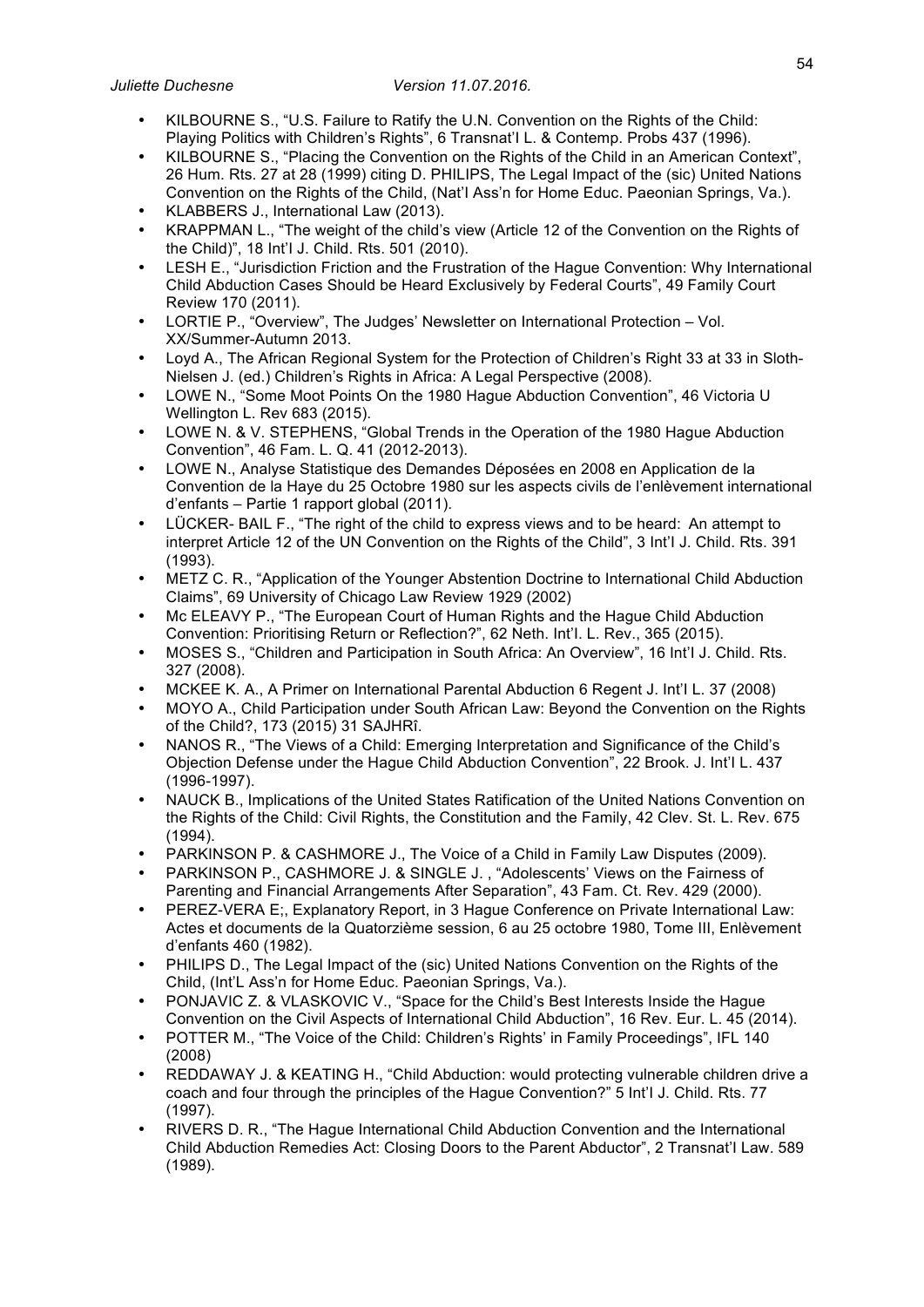- RIVERA JUARISTI F. J., "U.S. Exceptionalism and the Strenghtening Process of the Inter-American Human Rights System*"*, 20 Human Rights Brief 19-25 (2013)
- SACHS T., "The Views of the Child in Abduction Cases: Re R and S v S", 5 Tolley's J. Child L. 43 (1993).
- SAMPSON M. H., « Interpretation of the Article 13 exceptions to return under the child abduction Convention: Are the states speaking with one voice ?", 54 RHDI 527 (2001).
- SARKIN J., "The Drafting of South Africa's Final Constitution from a Human Rights Perspective" 47 American J. Comp. Law 67 (1999).
- SCHUZ R., The Hague Child Abduction Convention A critical Analysis, Oxford, Hart Publishing, 2013
- SCHUZ R., "The Hague Child Abduction Convention and Children's Rights", 12 Transnat'I L. & Contemp. Probs. 393 (2002).
- SHERER B., "Comment, The Maturation of International Child Abduction Law: From the Hague Convention to the Uniform Child Abduction Prevention Act", 26 J. Am. Acad. Matrimonial Law. 137 (2013-2014).
- SILBERMAN L., "The Hague Child Abduction Convention Turns Twenty: Gender Politics and Other Issues", 33 N.Y.U.J. Int'I L. & Pol. 221 (2000-2001).
- SKELTON A., "South-Africa", in T. LIEFAARD & J. E. DOEK (Ed.), Litigating the Rights of the Child – The UN Convention on the Rights of the Child in Domestic and International Jurisprudence 13 (2015).
- SLOTH-NIELSEN J., "Realising Children's Rights to Legal Representation and to be Heard in Judicial Proceedings: an Update", 24 S. Afr. J. on Hum. Rts 495 (2008).
- SLOTH-NIELSEN J. & MEZMUR B.D., "2+2=5? Exploring the Domestication of the CRC in South African Jurisprudence (2002-2006), 16 Int'I J. Child. Rts 1 (2008).
- SMITH K. M., The United Nations Convention on the Rights of the Child: The Sacrifice of American Children on the Altar of Third World Activism, 38 WASHBURN L.J. 111 (1998).
- SMITH H., "Parental Alienation Syndrome: Facts or Fiction The Problem with Its Use in Child Custody Cases" 11 U. Mass. L. Rev. 64 (2016).
- STEPHENS V. & LOWE N., "Children's Welfare and Human Rights under the 1980 Hague Abduction Convention – the Ruling in Re E", 34 Journal of Social Welfare and Family Law at 125 (2012).
- STHOEGER E., "International Child Abduction and Children's Rights: Two Means to the Same End", 32 Mich. J. Int'L. 511 (2010-2011).
- TOBIN J., "Increasingly Seen and Heard: The Constitutional Recognition of Childre'ns Rights, 21 S. Afr. J. on Hum. Rts 86 (2005)
- VAN HEERDEN B., Concentration of Jurisdiction under the Hague Convention of 25 October 1980 on the Civil Aspects of International Child Abduction: South-Africa", The Judges' Newsletter on International Protection – Vol. XX/Summer-Autumn 2013.
- WALKER L., "The Impact of the Hague Abduction Convention on the Rights of the Family in the Case-Law of the European Court of Human Rights Committee: the Danger of Neulinger", 6 J. Priv. INT'I L. 649 (2010).
- WALSH T.J., "Advancing the interests of South Africa's Children: A look at the best interets of children under South Africa's Children Act", 19 Mich. St. U. Coll. L. J. Int'I L. 201 (2010-2011).
- WALSH K., "The Sexual Rights of Children and the Age of Consent",  $2^{nd}$  Global Conference on Good Sex, Bad Sex: Sex Law and Ethics (2010).
- WARSHAK R., "Parental Alienation: Overview, Management, Intervention, and Practice Tups, 28 J. Am. Acad. Matrimonial Law. 181 (2015-2016).
- WEINER M.H., "Intolerable Situations and Counsel for Children: Following Switzerland's Example in Hague Abduction Cases", 58 Am. U. L. Rev. 335 (2008).
- WEISSBRODT D., Prospects for Ratification of the Convention on the Rights of the Child, 20 Emory INT'I L. REV 209, n.21, (2006).
- WILKINS R. G., BECKER A. , HARRIS J. & THAYER D., "Why the United States Should not Ratify the Convention on the Rights of the Child", 22 St. Louis U. Pub. L. Rev. 411 (2003).
- WOODROW C. & DU TOIT C., *Chapter 17-Child Abduction* (2010).
- ZASHIN A., HECKMAN C.G., KEATING A. M., "The United States as a Refuge State for Child Abductors: Why the United Sates' Fails to Meet Its Own Expectations Relative to the Hague Convention", 28 J. Am. Acad. Matrim. Law 1 (2015).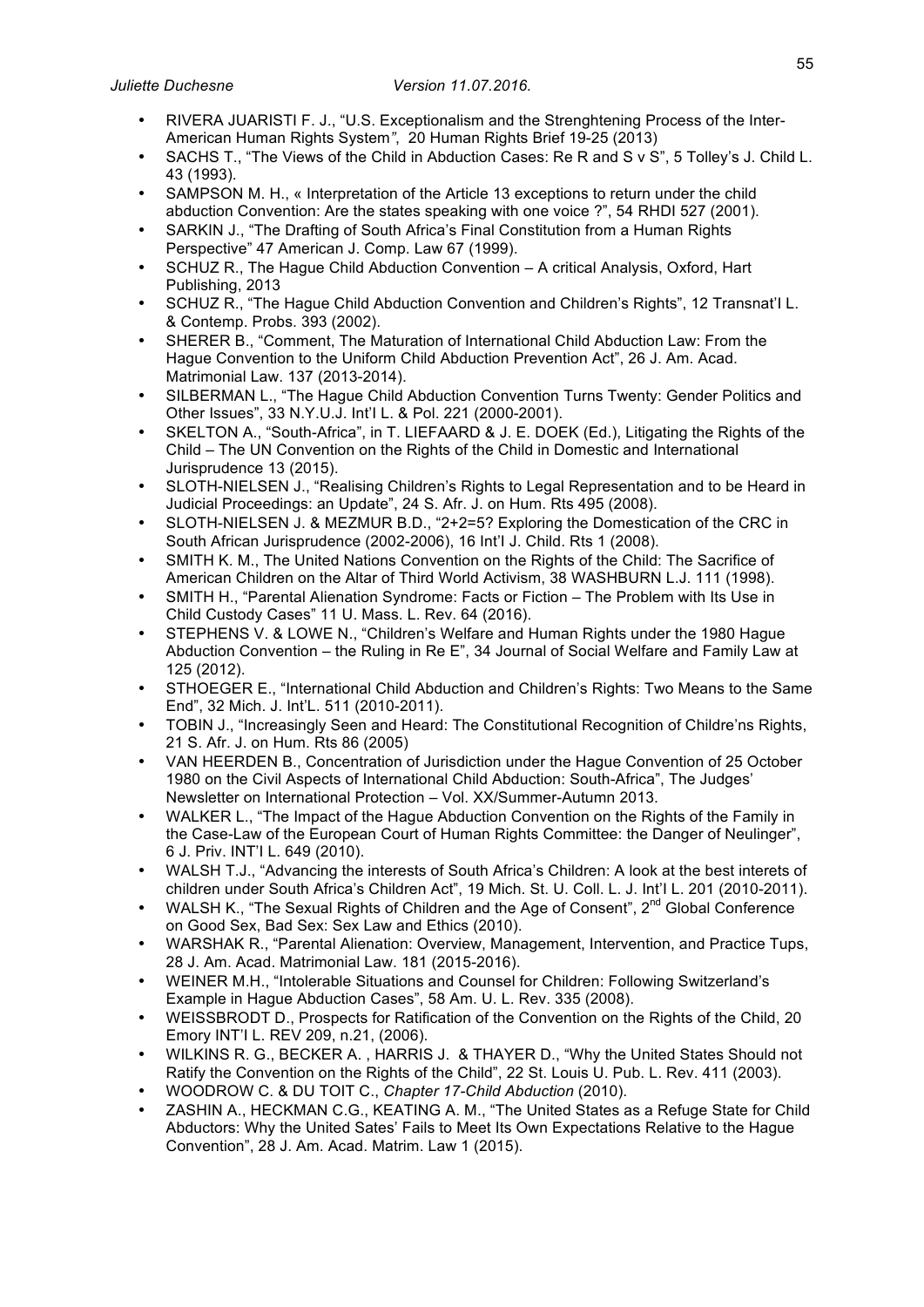### REPORTS OF INSTITUTIONS

- Centre for Child Law University of Pretoria, *Draft Guidelines for Legal Representatives of Children in Civil Matters* (2010).
- Kilpatrick Townsend, *Litigating International Child Abduction Cases under the Hague Convention* (2012).

### CASE LAW

### Canada

- *The Ontario Court v. M. and M. (Abduction: Children's Objections) (1997) 1 FLR 475*
- *Droit de la famille – 1763*, *(1993) R.D.F. 111 (S.C.), appeal dismissed (1993) R.J.Q. 2976 (C.A.)*

### New-Zealand

• *White v. Northumberland (2006) NZFLR 105 (CA).*

#### European Court of Justice

• *Case C-523/07, A (2 April 2009)*

#### Australia

- *DP v. Commonwealth Central Authority (2001) HCA 39.*
- *In the Marriage of Murray and Tam (1993) 16 Fam LR 982.*

#### Quebec

• *Quebec, Droit de la famille – 1763, (1993) R.D.F. 111 (S.C.), appeal dismissed (1993) R.J.Q. 2976 (C.A.)* 

#### Scotland

• *In re Matznick, 1995 Sess. Cas. (Outer House Nov. 9, 1994) (LEXIS, Intlaw Library, Scocas File) (Cameron, Lord Ordinary)*

### USA

- *Rodriguez v. Yanez WL1212412 (5th Circuit 2016)*
- *Garcia v. Pinelo, 808 F. 3d 1158 (7th Cir. 2015)*
- *Hirst v. Tiberghien, 947 F. Supp. 2d 578, 597 (D.S.C. 2013).*
- *Redmond v. Redmond, 724 F. 3d (7th Cir. 2013)*
- *Hofmann v. Sender, 716 F. 3d 282 (2d Cir. 2013)*
- *Selo v. Selo, 929 F. Supp. 2d 718 (E.D. Mich. 2013).*
- *Broca v. Giron, 2013 WL 867276.*
- *Nelson v. Petterle, 782 F. Supp. 2d 1081 (E.D. Cal. Mar. 18, 2011)*
- *Johnson v. Johnson, 2011 WL 569876 (S.D.N.Y. Feb. 10, 2011) -*
- *De Vasconcelos v. De Paula Batista, 2011 WL 806096\*6 (E.D. Tex. 2011)*
- *Haro v. Woltz, 2010 WL 3279381 (E.D. Wis. 2010).*
- *Raijmakers-Eghaghe v. Haro, 131 F. Supp. 2d 953. 2010*
- *Rivera Rivas v. Segovia, 2010 WL 5394778 (W.D. Ark. Dec. 28, 2010).*
- *Haimdas v. Haimdas, 720 F. Supp. 2d 183, 207 (E.D.N.Y. 2010).*
- *Barzilay v. Barzilay, 600 F. 3d 912 (8th Cir. 2010).*
- *Trudung v. Trudung, 686 F. Supp. 2d 570 (M.D. N.C. 2010)*
- *Etienne v. Zuniga, 2010 WL 2262341 (W.D. Wash June 2, 2010).*
- *Escobar v. Flores, 107 Cal. Rptr. 3d 596 (Ct. App. 2010).*
- *Falk v. Sinclair, 692 F. Supp. 2d 147, 165 (D.Me.2010)*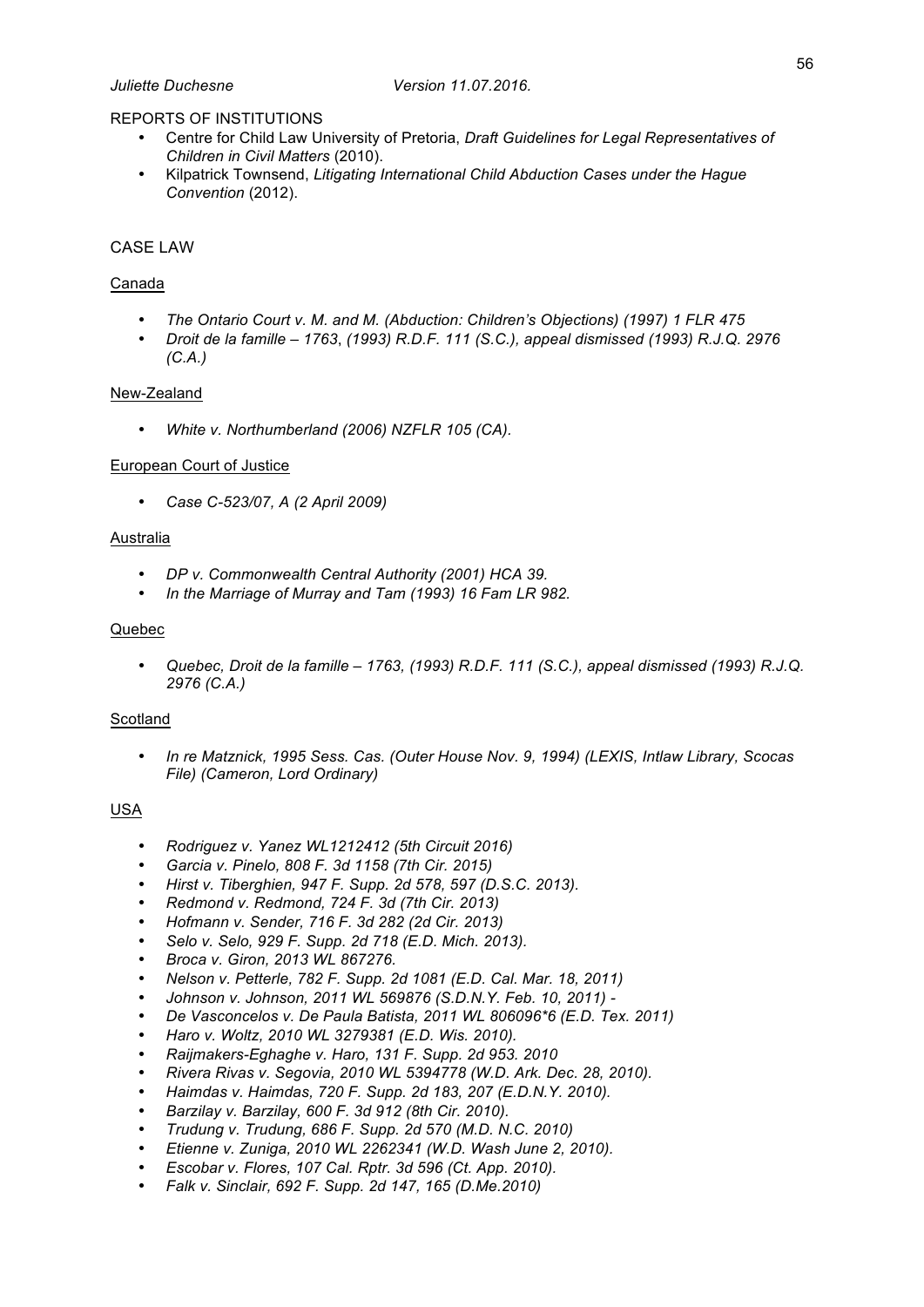- *Andreopoulos v. Koutroulos, 2009 WL 1850928 (D. Colo. 2009)*
- *Castillo v. Castillo, 597 F. Supp. 2d 432 (D. Del. 2009).*
- *Smyth v. Blatt, 2009 WL 3786244 (E.D. N.Y. Nov. 12, 2009)*
- *Kufner v. Kufner, 519 F.3d 33 (1st Cir. 2008).*
- *Laguna v. Avila, 2008 WL 1986253 (E.D. N.Y. May 7, 2008).*
- *Lieberman v. Tabachnik, 2008 WL 1744353 (D. Colo. Apr. 10, 2008)*
- *Mendez Lynch v. Pizzutello, 2008 WL 416934 (N.D. Ga. Feb. 13, 2008)*
- *Leites v. Mendiburu, 2008 WL 114954 (M.D. Fla., Jan 9, 2008)*
- *Lopez v. Alcala, 547 F. Supp. 2d 1255 (M.D. Fla. 2008).*
- *Simcox v. Simcox, 511 F.3d 594 (6th Cir. 2007)*
- *De Silva v. Pitts, 481 F.3d 1279 (10th Cir. 2007)*
- *Kofler v. Kofler, 2007 WL 208712 (W.D. Ark. July 18, 2007).*
- *Tsai-Yi Yang v. Fu-Chiang Tsui, 499 F. 3d 259, 280 (3d Cir. 2007)*
- *In re D (A Child (Abduction: Rights of custody) (2006) UKHL 51*
- *Garcia v. Angarita, 440 F. Supp. 2d 1364 (S.D. Fla. 2006)*
- *Gaudin v. Remis, 415 F 3d. 1028, 1037 (9th Cir. 2005).*
- *Ford v. Ford SCA 52/05 1er December 2005*
- *Diaz Arboleda v. Arenas, 311 F. Supp. 2d 336 (E.D.N.Y. 2004)*
- *Tsai-Yi Yang v. Fu-Chiang Tsui (3d Cir. 2004).*
- *Locicero v. Lurashi 321 F.Supp.2d 295, 298 (D.P.R.2004).*
- *Fernandes v. Connors-Fernandes, 259 F. Supp. 2d 800, 812 (N.D. Iowa 2003).*
- *Anderson v. Acree, 250 F. Supp. 2d 876, 883 (S.D. Ohio 2002).*
- *Silverman v. Silverman, 2002 WL 971808 (D. Minn. 2002).*
- *Hazbun Escaf v. Rodriguez, 200 F. Supp. 2d 603, 615 (E.D. Va. 2002).*
- *Mendez-Lynch v. Mendez-Lynch, 220 F. Supp. 2d 1347, 1362 (M. D. Fl. 2002).*
- *Blondin v. Dubois, 238 F. 3d 153, 166 (2d Cir. 2001)*
- *Norden-Powers v. Beveridge, 125F. Supp. 2d. 634 (E.D.N.Y. 2000).*
- *England v. England, 234 F. 3d 268 (5th Cir. 2000)*
- *Ostevoll v. Ostevoll, 2000 WL 1611123 (S.D. Ohio Aug. 16, 2000).*
- *In the Matter of L.L. (Children), (N.Y. Fam. Ct. May 22, 2000)*
- *Blondin v. Dubois, 189 F.3d 240 (Ed Cir. 1999)*
- *Robinson v. Robinson, 983 F. Supp. 1339 (D. Colo. 1997)*
- *In re Nicholson, 1997 WL 446432 (D. Kan. 1997) (unpublished).*
- *In re Interest of Zarate, No. 96 C 50394 (N.D. Ill. Dec. 23, 1996)*
- *Friedrich v. Friedrich (6th Cir. 1993) 983 F.2d 1396.*
- *Tahan v. Duquette, 613 A. 2d 486, 590 (N.J. Super Ct. App. Div. 1992).*
- *Sheikh v. Cahill, 546 N.Y.S. 2d 517 (Sup. Ct. 1989)*
- *C v C (Abduction: Rights of Custody) 1989 1 WLR 654.*
- *Navarro v. Bullock, 15 Fam. L. Rep. (BNA) 1576 (Sup. Ct. 1989)*
- *Schall v. Martin 467 US 253 at 265 (1984).*
- *Colorado River Water Conservation District v. United States 424 U.S. 800 (1976).*
- *Planned Parenthood of Central Missouri v. Danforth 428 US 52 (1976).*
- *Younger v. Harris 401 U.S. 37 (1971)*
- *Ginsberg v. New York, 390 U.S. 629, 637-638 (1968)*

### Italy

• *Austin v. Sorrentino, Venice, Juvenile Court, 27 June 1996*

### UK

- *In re E (Children) (Abduction: Custody Appeal) (2011) UKSC 27.*
- *In re D (A Child (Abduction: Rights of custody) (2006) UKHL 51, (2007) A. A.C. 619, 641 (H.L.).*
- *In re L (A Minor) (Abduction: Jurisdiction) (2002) 1 WLR 3206)*
- *Re S (Abduction: Children: Separate Representation) (1997) 1 FLR 486*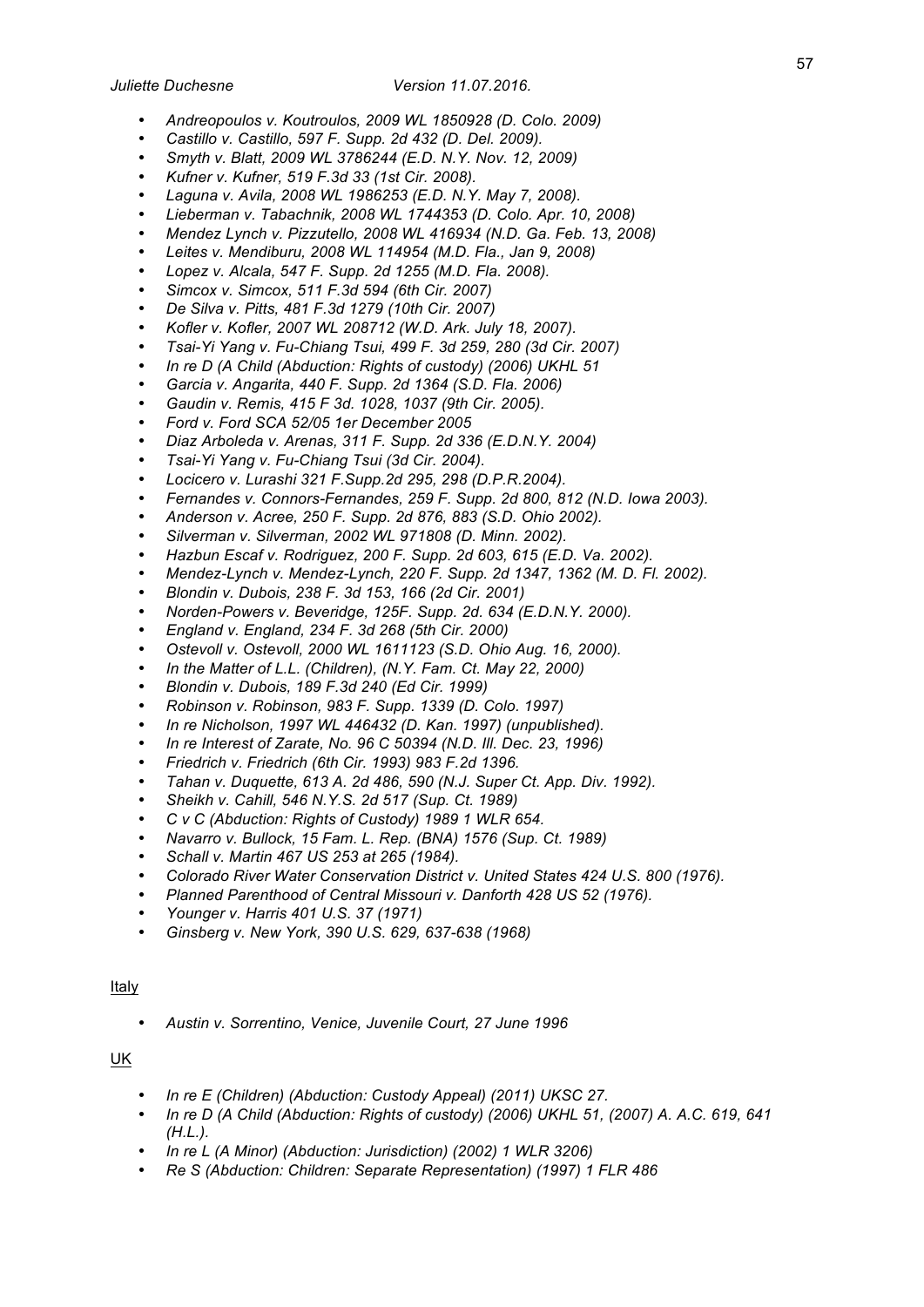- *Re T (Abduction: Child's Objections to Return) (2000) 2 FCR 159.*
- *S v. S (Child Abduction) (1992) 2 FLR 492*
- *In re S (1993) 2 All. E.R.*

### South Africa

- *B v. G 2012 (2) SA 329 (GSJ)*
- *Family Advocate v. PF 2015 JDR 0108 (ECP)*
- *Central Authority v K 2015 (5) SA 408 (GJ*
- *Central Authority of the Republic of South Africa v. KT 2015 JDR 0036 (GJ)*
- *Central Authority Republic of South Africa v. RR 2014 JDR 2645 (GP).*
- *Family Advocate v F (2014) ZAECPEHC 93*
- *Central Authority and Another v B (2014) ZAGPPHC 1008*
- *Family Advocate v R (2013) ZAECPEHC*
- *Central Authority of the Republic of South Africa v B 2012 2 SA 296 (GSJ)*
- *KG v CB & others (748/11)* (2012) ZASCA 17
- *Central Authority and Another v MA*(2012) ZAGPJHC 45
- *Central Authority v. Reynders (12856/2010) [2010] ZAGPPHC 193*
- *Central Authority v Iguwa (2010) ZAGPJHC 62*
- *Central Authority v B 2009 (1) SA 624 (W)*
- *S v M (Centre for Child Law as Amicus Curiae) 2008 (3) SA 232 (CC*
- *Central Authority v de Wet 2008 (2) SACR 216 (T)*
- *Family Advocate v Baillie (2007) 1 All SA 602 (SE).*
- *Centre for Child Law and Another v Minister of Home Affairs and Others 2005 (6) SA 50 (T)*
- *F v F 2006 (3) SA 42 (SCA).*
- *Ex Parte van Niekerk and Another: In re Van Niekerk v Van Nieker (2005) JOL 14218 (T*)
- *Ford v. Ford SCA 52/05 1st December 2005*
- *Penello v Penello (2004) 1 al SA 32 (SCA).*
- *Du Toit and Another v. Minister of Welfare and Population Development (2003 (2) SA 198 (CC)*
- *Soller NO v G and Another 2003 (5) SA 430 (WLD)*
- *Sonderup v. Tondelli & Another 2001 (1) SA 1171 (CC)*
- *Lubbe v Du Plessis* 2001 (4) SA 57 (C) 73G-H/I.
- *Fitschen v Fitschen* (1997) JOL 1612 (C)
- *McCall v McCall 1994 (3) SA 201 (C)*
- *Fletcher v. Fletcher 1948 (1) SA 130 (A).*

#### European Court of Human Rights

• *C. v. Finland, 9 May 2006 (Appl. No. 18249/02)*

#### DIVERS

- Letter of Submittal from Secretary of State George P. Schultz to President Ronald Reagan (Oct. 4, 1985), reprinted in 51 Fed. Ref. 10,495 (1986).
- Canadian Special Joint Committee on Child and Access For the Sake of the Children Report 1998.
- U.S. Department of State Bureau of Consular Affairs, *Annual Report on International Parental Child Abduction (IPCA)* at 13 (2015).